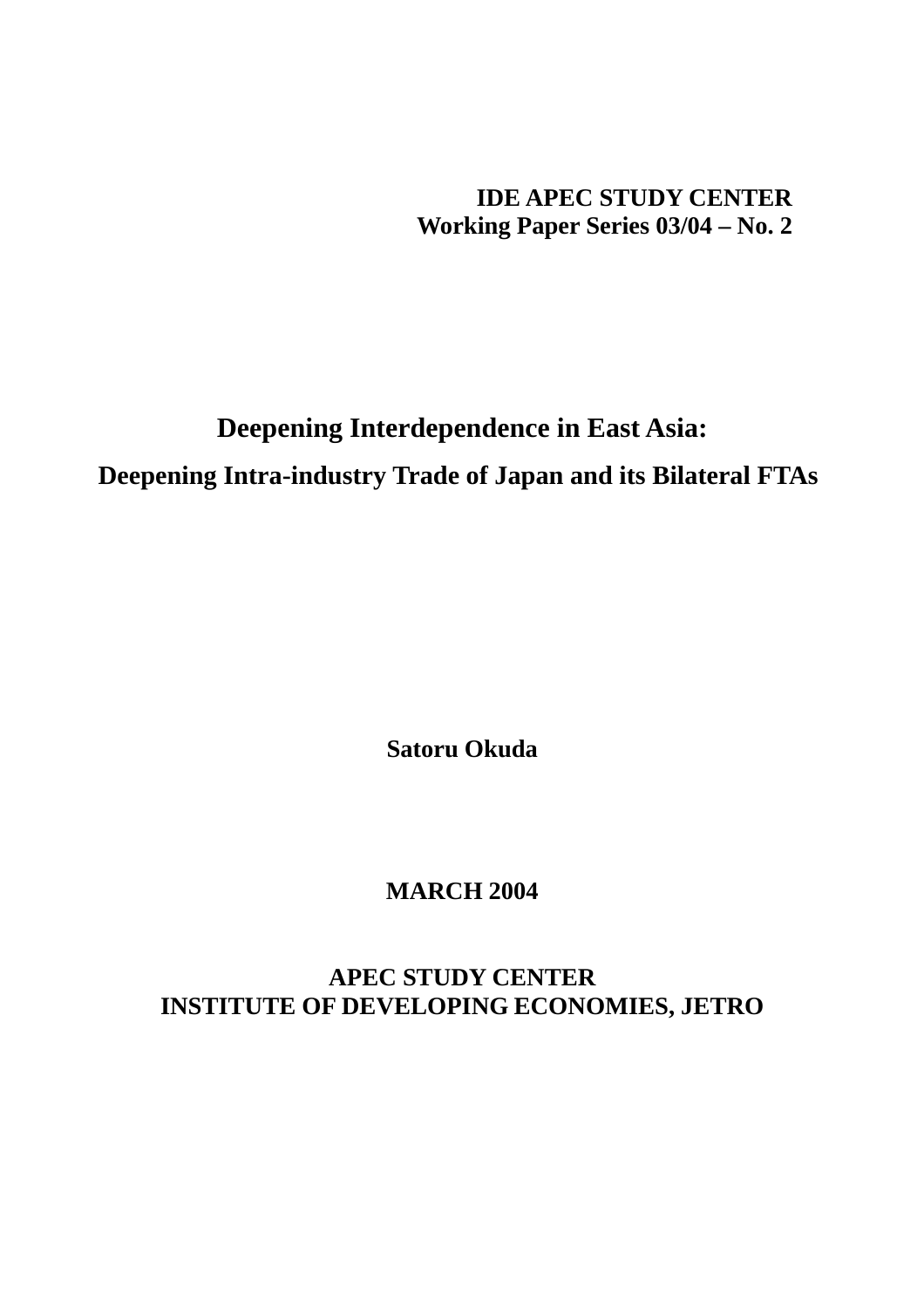# **IDE APEC STUDY CENTER Working Paper Series 03/04 – No. 2**

# **Deepening Interdependence in East Asia: Deepening Intra-industry Trade of Japan and its Bilateral FTAs**

**March 2004** 

**Satoru Okuda** 

**East Asian Studies Group Institute of Developing Economies, JETRO**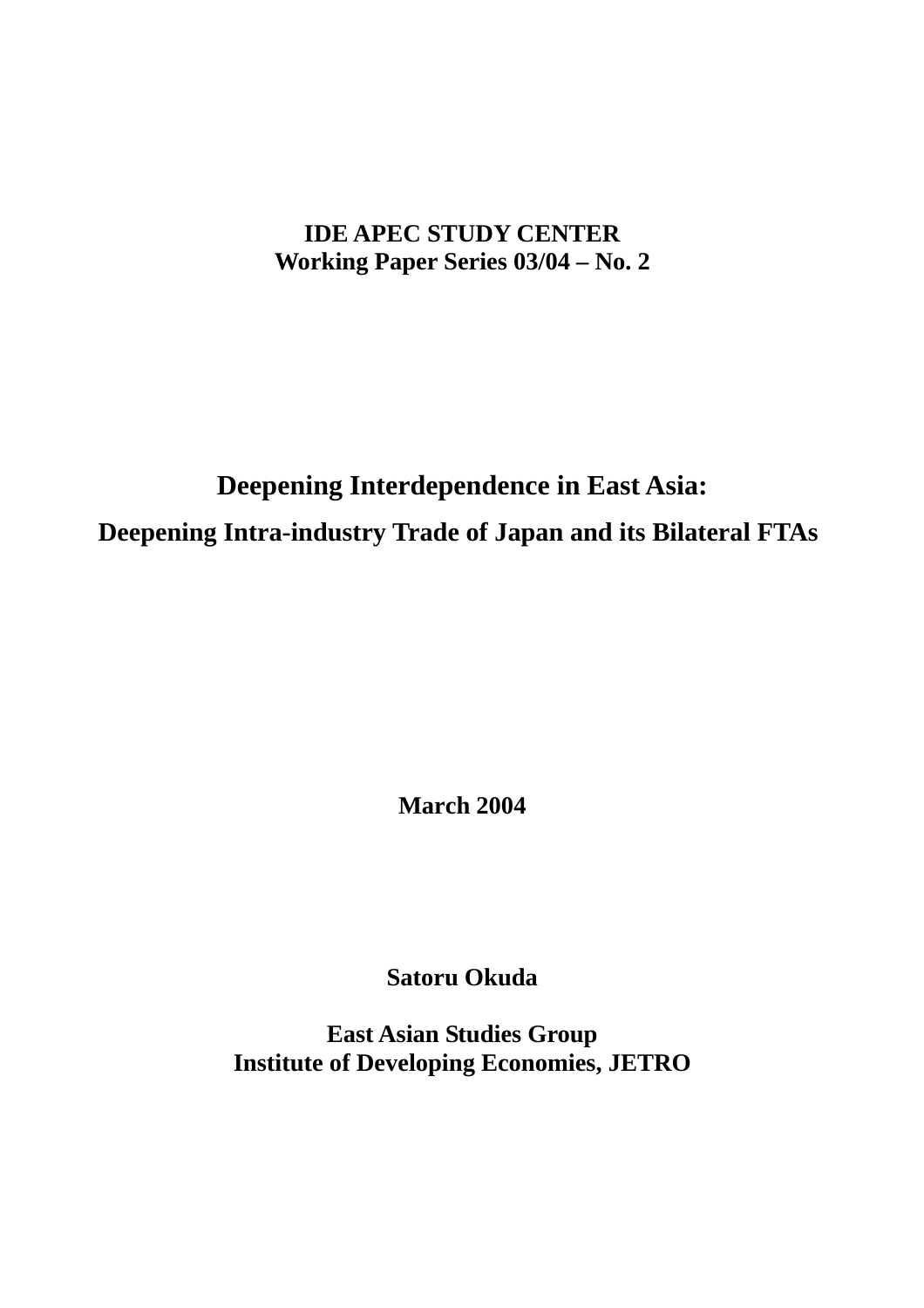# **CONTENTS**

| $I-1$ . |                                                                          |    |
|---------|--------------------------------------------------------------------------|----|
| $I-2$ . |                                                                          |    |
| $I-3$ . |                                                                          |    |
|         | II. Sequence of Bilateral Trade Liberalization and                       |    |
|         |                                                                          |    |
|         |                                                                          |    |
|         | II-2. Sequencing Bilateral Liberalization using Intra-industry Trade     |    |
|         |                                                                          | 13 |
|         | II-3. Intra-Industry Index of Japan: Overall and Horizontal/Vertical IIT |    |
|         |                                                                          |    |
|         | III. Interdependence in Northeast Asia and FTA in the Region 32          |    |
|         |                                                                          |    |
|         | III-2. FTA Policies of Japan, Korea and China and Preparatory Contacts   |    |
|         |                                                                          |    |
|         |                                                                          |    |
|         |                                                                          |    |
|         |                                                                          | 42 |
|         |                                                                          |    |
|         |                                                                          | 63 |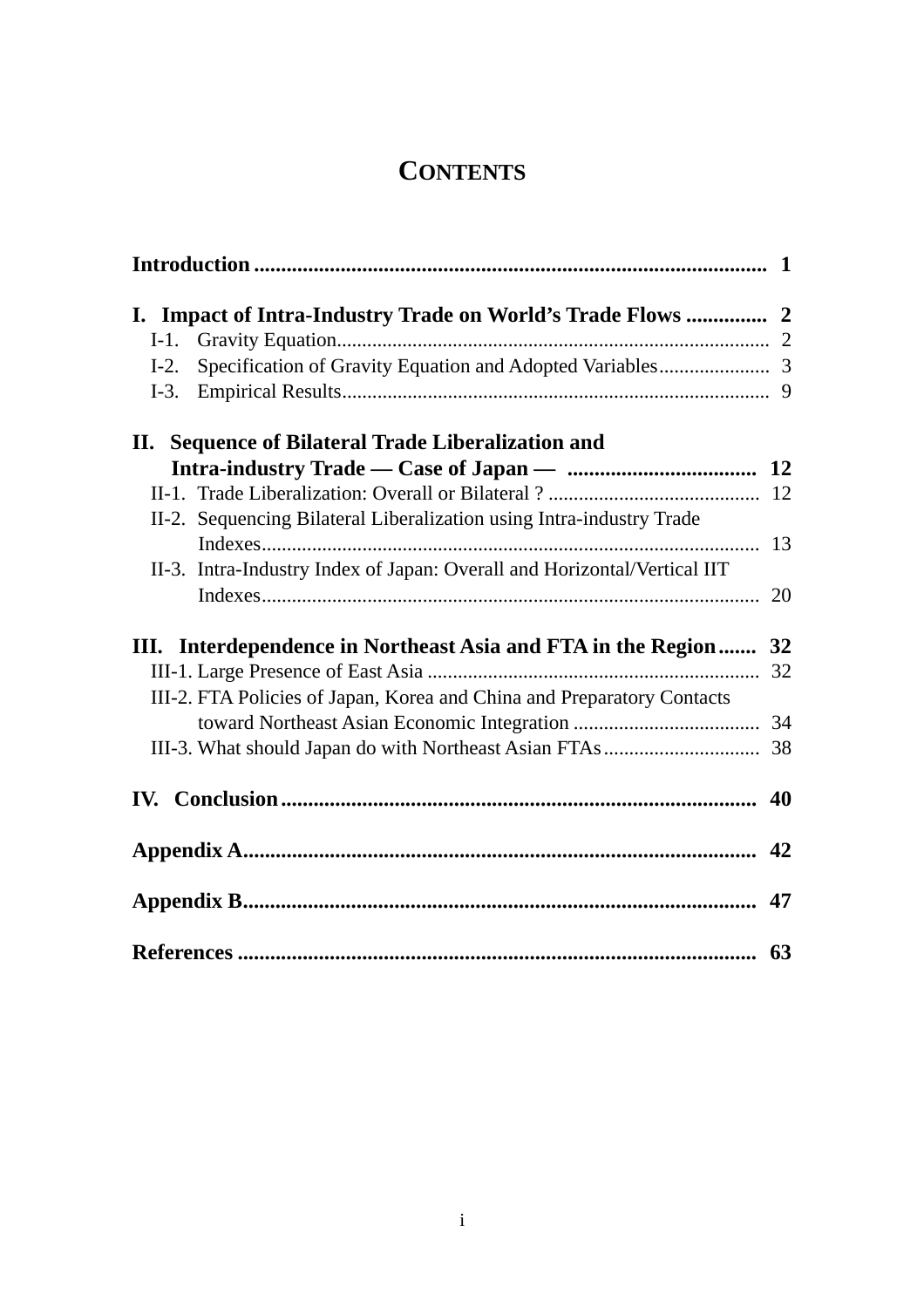# **LIST OF TABLES AND CHARTS**

| Table 1: Intra-Industry Trade Indexes of Selected Major Economies              |  |
|--------------------------------------------------------------------------------|--|
|                                                                                |  |
| Table 3: Determinants of Bilateral Trade Flows of the World: Regressions Using |  |
|                                                                                |  |
|                                                                                |  |
|                                                                                |  |
|                                                                                |  |

| Chart 1-1 4: Intra-Industry Index of Japan with                         |  |
|-------------------------------------------------------------------------|--|
| Chart 2-1 4: Horizontal and Vertical Intra-Industry Index of Japan with |  |
| Chart 3-1 4: Intra-Industry Index of Japan with                         |  |
| Chart 4-1 4: Horizontal and Vertical Intra-Industry Index of Japan with |  |
| Chart 5-1 4: Intra-Industry Index of Japan with                         |  |
| Chart 6-1 4: Horizontal and Vertical Intra-Industry Index of Japan with |  |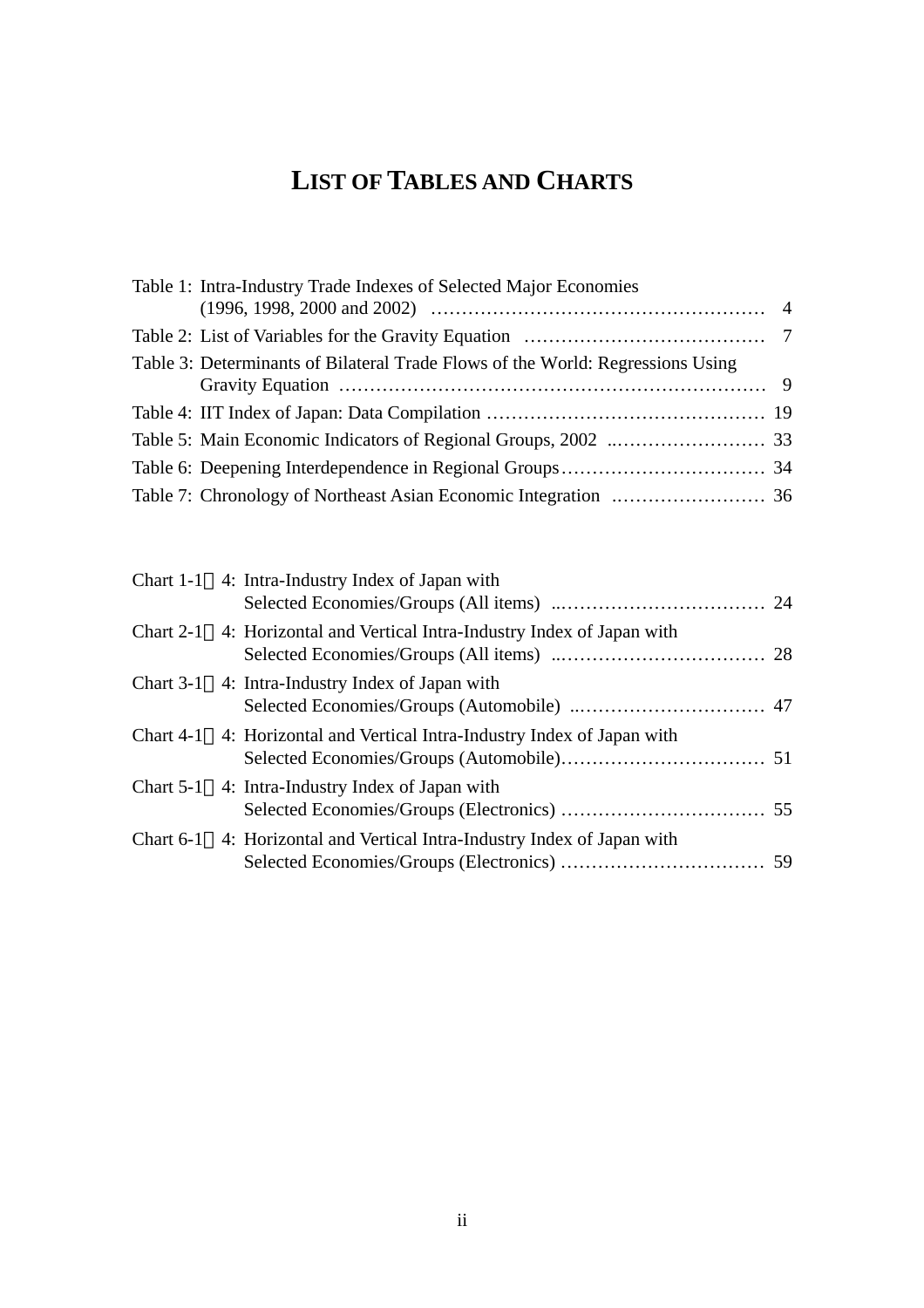## **Introduction**

So far, trade liberalization efforts in a multilateral arena such as in the WTO (World Trade Organization) have not been able to meet the members' needs for quicker and extensive liberalization. Japan naively honored multilateral trade liberalizing frameworks until the late 1990s and has been no exception. After finalizing negotiations with Singapore in early 2002, Japan is now eagerly seeking more bilateral free trade agreements to construct its own *de facto* free trade network. The Japanese government's efforts have further accelerated since the latter half of 2003.

Among several potential bilateral FTAs (free trade agreements) that Japan is now considering, the most influential ones include Japan-Korea, Japan-China and Japan-Mexico FTAs. After five years of preparatory studies, Japan commenced official FTA negotiations with Korea in December 2003. However, in the meantime, the Japan-Mexico FTA has been highlighted more because of Japanese companies' increasing cost disadvantage compared to countries with existing FTAs with Mexico. Also, it should be noted that Mexico, a member of NAFTA (North American Free Trade Agreement), is strategically quite important for Japanese companies because the country may be utilized as an indirect entry point to the U.S. market. The business world is gradually increasing its expectations for the Japan-China FTA, foreseeing rapid expansion of the Chinese market. Compared to these FTAs, the Japan-Korea FTA has not been given much attention. This is due partly to competitive export structures and partly to the fact that Japan has not extensively invested in the Korean market in the past compared to other neighboring markets like China and ASEAN (Association of South-East Asian Nations).

The author would like to show the importance of Japan's "unfinished" FTAs such as the Japan-Korea FTA and the bilateral FTAs with individual ASEAN members based on the interdependence already accomplished so far. As a working indicator for measuring the interdependence, the author adopts the IIT (intra-industry trade) index. The IIT index sounds somewhat old-fashioned, but recent studies reveal that the IIT index represents more profound information such as the trade creation effect associated with foreign direct investments or with the overlap of representative demands between countries.

It is generally considered that the evolution of intra-industry trade brings about a gain of division of labor in disaggregated industrial levels. Also, it is considered that the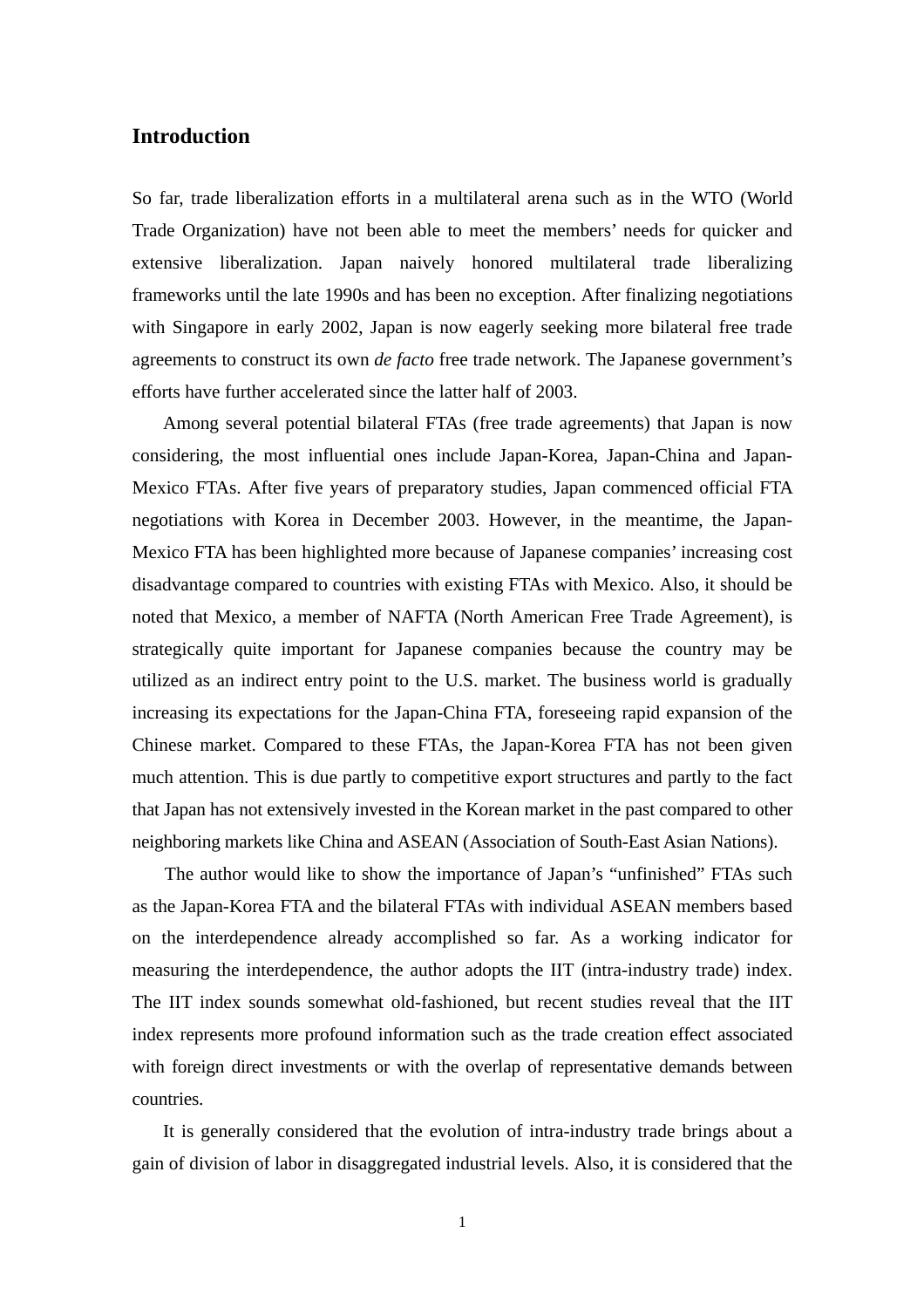evolution of intra-industry trade results in a higher growth of total trade volume and at a rate more rapid than the case where no major intra-industry trade takes place. If this is so, that necessitates a freer trade environment, which is furnished by multilateral liberalization or by bilateral FTAs. Of course, multilateral trade liberalizing frameworks like the WTO ultimately aim to accomplish free trade. But as mentioned, the pace of multilateral negotiations towards worldwide liberalization is only gradual. As a secondbest choice, many countries are rushing into forming their own FTA networks. In doing so, the IIT indexes with potential FTA counterparts may be used for determining the priority in forming FTAs.

The rest of the paper is organized as follows. In Chapter I, this paper first explores how much the evolution of intra-industry trade affects bilateral trade volumes using a world trade flow model based on the gravity equation. We then focus on the case of Japan in Chapter II. We discuss how we should set a sequence for FTA negotiations. As a working indicator, the intra-industry trade index is introduced, and the indexes of Japan vis a vis its major trade partners are calculated and shown. Chapter III first summarizes the FTA policies in Northeast Asia. Then, Japan's FTA strategy was tested based on the IIT indexes calculated in the prior Chapter. The Chapter also points out the necessity of cooperation with China, and it looks at Korea's unique role in matchmaking for the Northeast Asian nations. Finally, Chapter IV concludes.

## **I. Impact of Intra-Industry Trade on World's Trade Flows**

## **I-1. Gravity Equation**

l

In this Chapter, we would like to empirically examine the impact of intra-industry trade on global trade flows. In measuring the effect of intra-industry trade on trade flows, the author adopts the gravity equation which is widely used for estimating the effects of various variables affecting trade flows<sup>1</sup>. Following the famous Newton's law of physics, the simplest version of the gravity equation of international trade consists of the

<sup>&</sup>lt;sup>1</sup> The gravity equation is often criticized for lacking a firm theoretical background. However, at the same time, widespread use of the equation itself proves its success in clarifying the determinants of trade flows. Recent studies try to relate the gravity equation with existing trade theories. Feenstra et al. (2001) represents such recent efforts for rationalizing the gravity equation.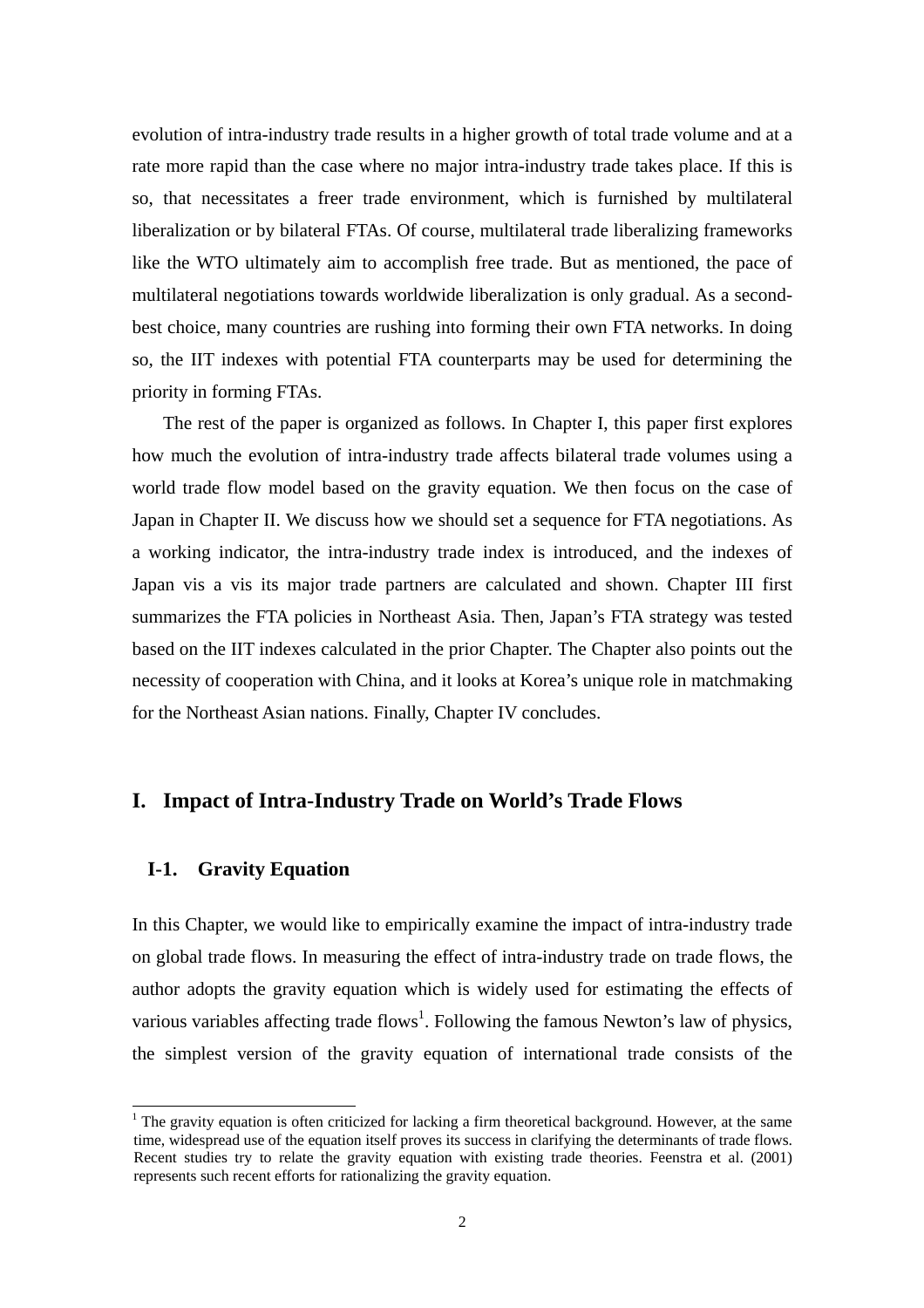bilateral trade flow on the left-hand side and the incomes of the exporting and importing countries plus the distance between the two countries involved on the right-hand side. With the accumulation of empirical applications, the gravity equations in recent studies have become more complicated and include additional explanatory variables such as cultural similarity, geographical characteristics, trade patterns and trade policy variables like membership in trade groups.

In an actual application of the equation for example, Feenstra et al. (2001) incorporated such additional variables as common border dummy, common language dummy, common FTA dummy, remoteness from major trading partners, and the weight of energy-related commodity of both exporting and importing countries. Cernat (2001) added GDP (gross domestic products) per capita of the exporting and importing countries, common border and language, and dummies signifying trade within an FTA and trade involving an FTA member<sup>2</sup>.

## **I-2. Specification of Gravity Equation and Adopted Variables**

The gravity equation in this Chapter needs to include the IIT indexes because the main purpose of estimating the equation is to detect the impact of the IIT indexes on the trade flows of the world. Also, we need to catch up with the recent tendency to add various kinds of explanatory variables such as geographic, demographic, cultural, FDI(foreign direct investment)-related and trade structure variables to the gravity equation. Hence, our gravity equation is formulated as follows:

```
Log(Tij) = \beta1 +\beta2 Log(GDPi) +\beta3 Log(GDPi) +\beta4 Log(Dij)
+ \beta5 Log(PCGDP GAPij) + \beta6 Log(POPi POPj)
+β8 LOCKi +β9 LOCKj +β10 (ISLANDi+ISLANDj) +β11 ADJij 
+\beta12 LANGij +\beta13 FTAij
+β14 FDIINi/GDPi +β15 FDIINj/GDPj 
+β16 FDIOUTi/GDPi +β17 FDIOUTj/GDPj 
+\beta18 HK +\beta19 CHN +\beta20 SGP +\beta21 JPN +\beta22 KOR
+β23 Cij +β24 IITj +β25 IITi ……………………………………(Equation. 1)
```
l

 $2$  In the equation adopted by Cernat (2001), to be precise, "trade involving an FTA member" is the case when the importing country is a member of a FTA, but the exporting country does not belong to that FTA.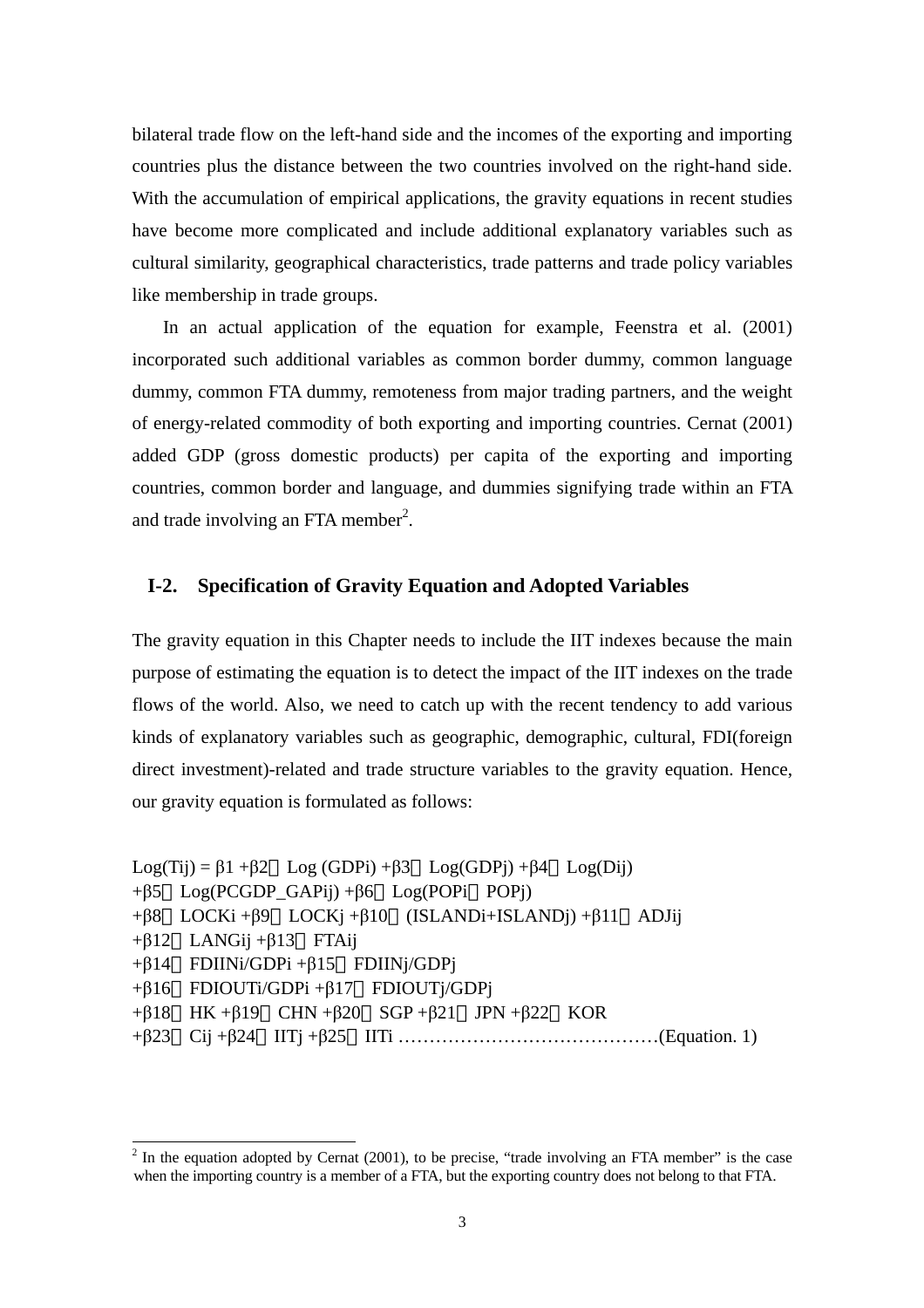## **Table 1. List of Variables : Determinants of World Trade Flows**

| Variables        | Description                                                                      |
|------------------|----------------------------------------------------------------------------------|
| Tij              | Trade flow, U.S. dollars.                                                        |
| GDPi, GDPj       | GDP of exporting and importing countries, respectively, U.S. dollars.            |
| Dij              | Distance between capital cities of exporting and importing countries             |
|                  | (great circle distance, kilometers).                                             |
| POPi, POPj       | Population of exporting and importing countries, respectively, persons.          |
| PCGDP_GAPij      | Gap in per capita GDP (absolute value, U.S. dollars).                            |
| LOCKi, LOCKj     | Land lock dummy:                                                                 |
|                  | 1, if exporting or importing country, respectively, is landlocked; 0, otherwise. |
| ISLANDi, ISLANDj | Island dummy:                                                                    |
|                  | 1, if exporting or importing country, respectively, is an island state; 0,       |
|                  | otherwise.                                                                       |
| ADJij            | Adjacency dummy:                                                                 |
|                  | 1, if exporting and importing countries are adjacent; 0, otherwise.              |
| LANGij           | Common language dummy: 1, if exporting and importing countries share one         |
|                  | or more official languages; 0, otherwise.                                        |
| FTAij            | FTA dummy: 1, if exporting and importing countries belong to the same free       |
|                  | trade agreement (or economic partnership agreement); 0, otherwise.               |
| FDIINi/GDPi      | Presence of inward foreign direct investment in exporting country (FDIIN:        |
|                  | balance of inward foreign direct investment, U.S. dollars).                      |
| FDIINj/GDPj      | Presence of inward foreign direct investment in importing country (FDIIN:        |
|                  | balance of inward foreign direct investment, U.S. dollars).                      |
| FDIOUTi/GDPi     | Intensity of outward foreign direct investment by exporting country              |
|                  | (FDIOUT: balance of outward foreign direct investment, U.S. dollars).            |
| FDIOUTj/GDPj     | Intensity of inward foreign direct investment by importing country               |
|                  | (FDIOUT: balance of outward foreign direct investment, U.S. dollars).            |
| $\rm{HK}$        | Hong Kong dummy: 1, if the trade flow involves Hong Kong; 0, otherwise.          |
| <b>CHN</b>       | China dummy: 1, if the trade flow involves China; 0, otherwise.                  |
| SGP              | Singapore dummy: 1, if the trade flow involves Singapore; 0, otherwise.          |
| <b>JPN</b>       | Japan dummy: 1, if the trade flow involves Japan; 0, otherwise.                  |
| <b>KOR</b>       | Korea dummy: 1, if the trade flow involves Korea; 0, otherwise.                  |
| Cij              | Complementarity index between countries i and j (based on the structure of       |
|                  | country i's exports to the world and that of country j's imports from the        |
|                  | world).                                                                          |
| IITj,IITi        | Intra-industry trade index of exporting and importing countries, respectively    |
|                  | (Grubel-Lloyd type, based on individual country's export and import              |
|                  | structures vis-à-vis the world).                                                 |
| Cij              | Complementarity index between countries i and j (based on the structure of       |
|                  | country i's exports to the world and that of country j's imports from the        |
|                  | world).                                                                          |
| IITj,IITi        | Intra-industry trade index of exporting and importing countries, respectively    |
|                  | (Grubel-Lloyd type, based on individual country's export and import              |
|                  | structures vis-à-vis the world).                                                 |

Source: Author's compilation. See Appendix A for the details about data compilation.

Considering that old samples do not contribute much in drawing meaningful implications, sample years for this study were set to 1996, 1998, 2000 and 2002. The analysis covered all the countries where all the variables in the above equation were available for the sample years. Table 1 gives brief explanations of the variables used in the above equation. For details about the data compilation, refer to Appendix A. In the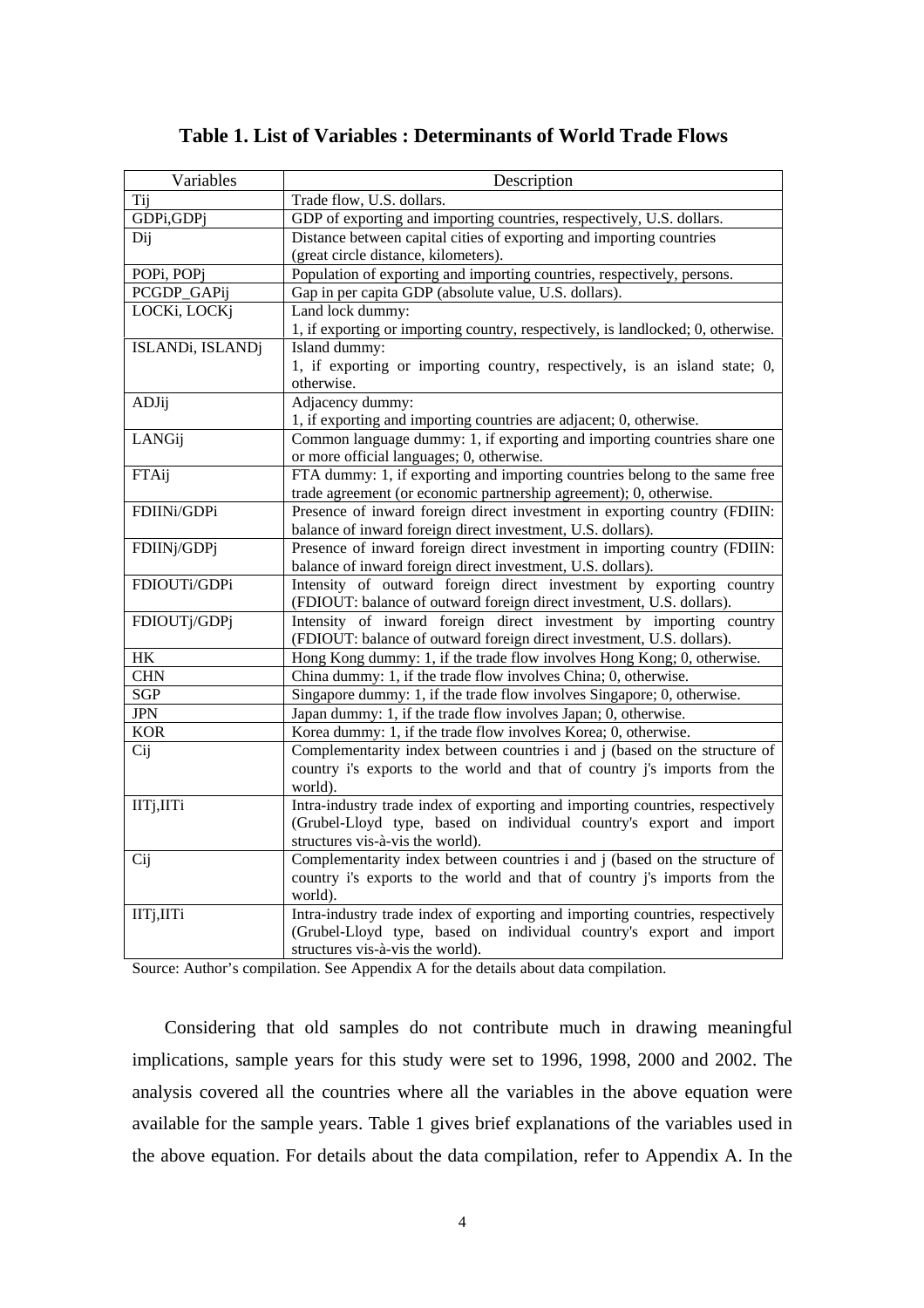above Equation, subscripts i and j denote the variable is about the exporting and importing countries, respectively, and ij denotes that the variable is of bilateral nature.

The first four variables, Tij (bilateral trade flow), GDPi (aggregate income of the exporting country), GDPj (aggregate income of the importing country)<sup>3</sup>, and Dij (distance between the two countries) are all fundamental ingredients of the gravity equation, and the GDP variables are expected to have highly significant positive coefficients and Dij a negative coefficient.

PCGDP\_GAPij (gap in per capita income) is expected to discern the trade promotion effect due to similar income levels<sup>4</sup>. As a wide gap in per-capita income is expected to impede trade, a negative coefficient is anticipated. POPi and POPj (population) participated in the equation, in order to measure the effect of the demographic features. As the economy's size is already controlled by adding the GDP variables, POPs are supposed to reflect population density per certain unit of income. For a given economic size, it is expected that a densely populated country tends to produce and demand a richer variety of merchandise. Therefore, the anticipated direction of impact is positive<sup>5</sup>.

LOCKi and LOCKj (land lock dummies) are expected to have negative coefficients because transportation costs are higher for landlocked countries. On the other hand, island states take advantage of the cost superiority of marine transportation. Therefore, ISLANDi and ISLANDj (island dummies) are expected to have positive coefficients<sup>6</sup>.

l

<sup>&</sup>lt;sup>3</sup> Past studies often assumed that the coefficients of the exporter's and importer's GDP are identical. However, our test regression revealed that the impacts of those two GDP variables statistically differed. Feenstra et al. (2001) showed that the difference in the coefficients of GDP variables is theoretically meaningful. It suggested that the coefficients of GDPi (home market) tends to be higher (home market effect) if monopolisitic-competition prevails in the field of differentiated products, and free entry and exit prevailed in the field of homogeneous goods. Feenstra et al. showed the existence of the home market

effect for the differentiated goods but not for the homogeneous goods.<br><sup>4</sup> This is considered to hold true, especially, for the countries in high-income brackets. Linder's representative demand hypothesis suggested that consumers' tastes upgrade along with growth in income level, and it suggested that consumers' tastes resemble in countries with similar income levels. Also, it is generally considered that consumers' "love for variety" intensifies with income growth, and this intensified love for variety leads to differentiation of merchandise (Helpman and Krugman(1985)). In the presence of the monopolistic competition market and the scale economy, as supposed in (Brander and Krugman (1983)), firms try to sell their differentiated products to overseas consumers, but they try to concentrate the production in a limited number of spots. Thus, countries come to exchange differentiated goods within the same industry, that is, intra-industry trade. Our gravity equation incorporates the IIT variables, but these are not of bilateral nature. The income level similarity somewhat conveys the notion of bilateral intra-industry trade and is thus expected to supplement the shortcomings of the IIT variables introduced in our gravity equation.

<sup>&</sup>lt;sup>5</sup> In the estimation, POPi and POPj were bound together because our test regressions suggested that both POPi and POP<sub>i</sub> had statistically the same effects.

<sup>&</sup>lt;sup>6</sup> Lower transportation costs and small size of economies necessitate island states to move toward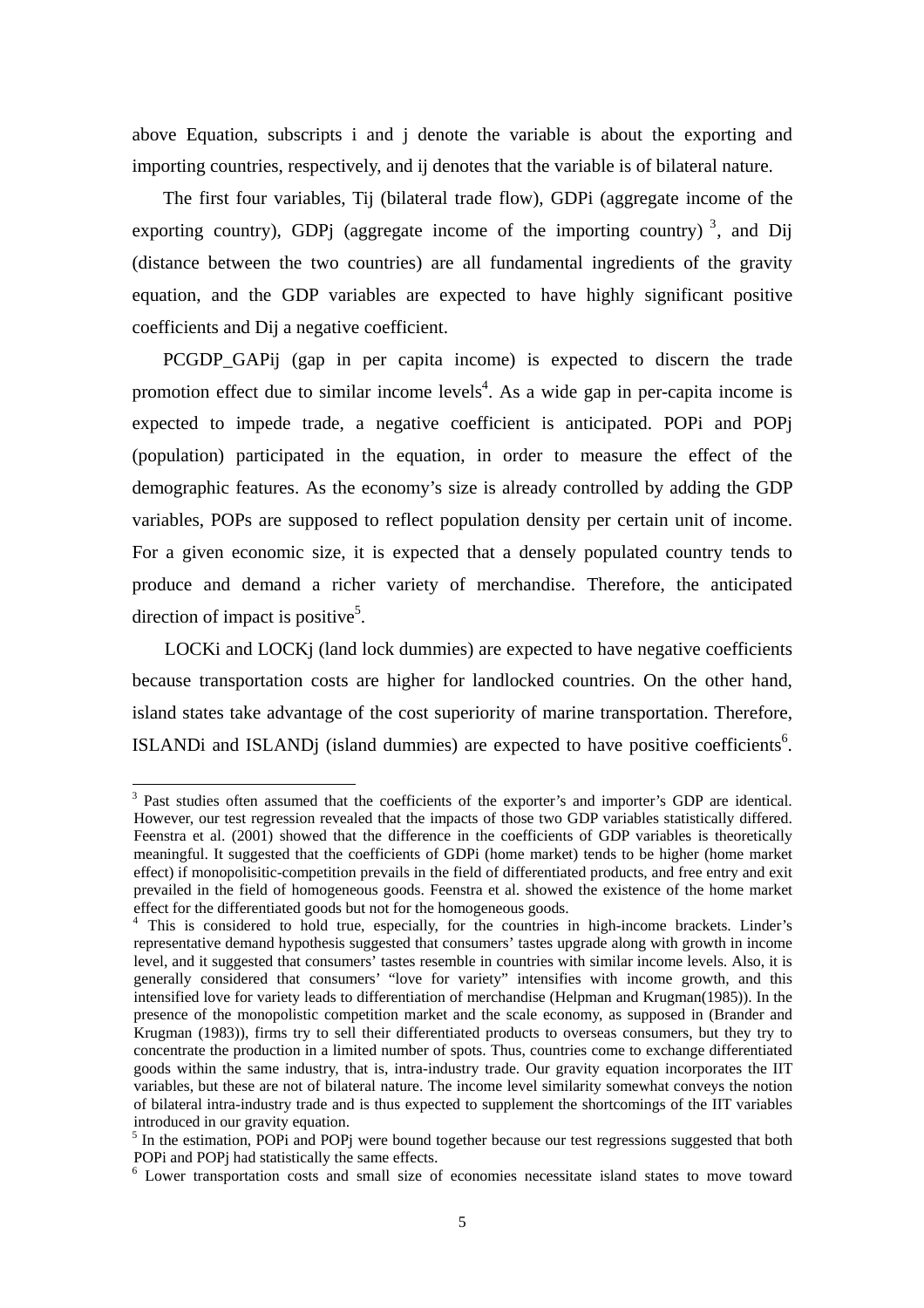ADJij (adjacency dummy) is expected to have a positive coefficient because the adjacency of the two countries means more than closeness conveyed by Dij. Similarly, LANGij (common official language dummy) and FTAij (FTA dummy) are supposed to facilitate bilateral trade flows. Notably, cultural similarity is generally considered to greatly affect the economic interactions, including trade, among countries, but formulating the effects of cultural variables was not easy in actual application. It is considered that the common language dummy in our model represents various cultural variables omitted from the equation.

FDI-related variables were incorporated into our gravity equation in order to measure the trade promotion effects of FDIs. Specifically, our gravity equation incorporates four FDI-related variables FDIINi/GDPi, FDIINj/GDPj (presence of inward FDI), FDIOUTi/GDPi and FDIOUTj/GDPj (intensity of outward FDI). Note that the FDI variables are country-specific ones and not bilateral ones because bilateral FDI stock data were not sufficiently obtained for the sample period. Generally, FDI is considered to enhance trade<sup>7</sup>. If the bilateral FDI stocks (FDIINij, etc.) increase proportionately, the trade promotion effect of a country's aggregated FDI stocks (FDIINi, etc.), which we adopted in this paper, should be estimated to be consistently positive. However, even though fresh FDI is heavily concentrated into certain countries, change in aggregate FDI stock is moderate. In this case, the direction of the estimated coefficient is indeterminate. If the concentrated FDI caused rapid growth of the trade with those investment partners at the cost of the trade with the rest of the world, then the coefficient of the aggregate FDI stocks may be estimated negative. On the other hand, if concentration of FDI rather favorably affects the trade flows with the rest of the world, possibly due to additional gains brought about by the FDI, the coefficient may be estimated positive.

In the case where FDI-related variables were not available, the figures for prior years filled the vacancies.

Country dummies HK, CHN, SGP, JPN and KOR were introduced to the gravity equation to adjust for the country specific effects of major Asian economies. The Hong Kong and Singapore dummies also adjust for their interport function. The direction of

industrial specialization and exportation of the specialized products, which eventually enables them to import a richer variety of goods. Ishido et al. (2003) showed that a lower transportation cost promotes vertical intra-industry trade.

<sup>&</sup>lt;sup>7</sup> Ishido et al. (2003) showed that a positive change in bilateral FDI tended to cause an increase in the vertical bilateral intra-industry trade.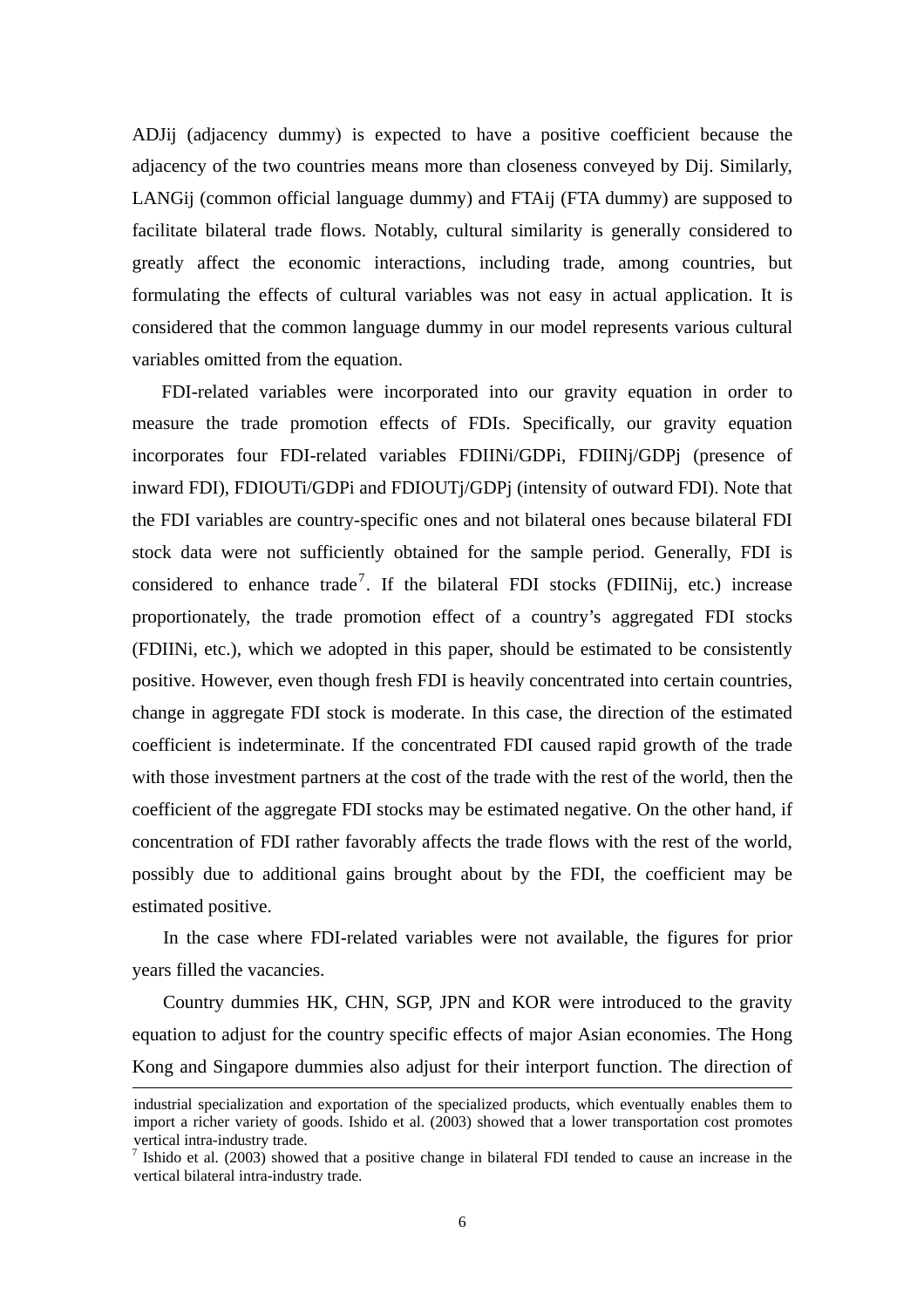the impacts of those country dummies differs according to their involvement in international trade.

Cij (complementarity index) was added to measure and control the effect of "vertical match" of trade structures. The value of this bilateral variable becomes higher if export and import structures covering all the tradable items and measured by RCA indexes of the two countries correspond. Cij is expected to affect bilateral trade flows positively.

| $1770$ , $1770$ , $2000$ and $2002$ |       |       |                        |          |             |       |       |          |  |  |
|-------------------------------------|-------|-------|------------------------|----------|-------------|-------|-------|----------|--|--|
| Country                             |       |       | <b>ALL Commodities</b> |          | Manufacture |       |       |          |  |  |
|                                     | 1996  | 1998  | 2000                   | 2002     | 1996        | 1998  | 2000  | 2002     |  |  |
| Japan                               | 0.380 | 0.384 | 0.400                  | 0.394    | 0.460       | 0.446 | 0.473 | 0.467    |  |  |
| Korea                               | 0.495 | 0.482 | 0.517                  | 0.511    | 0.551       | 0.516 | 0.587 | 0.568    |  |  |
| China                               | 0.397 | 0.409 | 0.446                  | 0.437    | 0.403       | 0.426 | 0.472 | 0.456    |  |  |
| Philippines                         | 0.474 | 0.529 | 0.466                  | 0.473    | 0.527       | 0.586 | 0.506 | 0.534    |  |  |
| Malaysia                            | 0.547 | 0.591 | 0.584                  | $*0.610$ | 0.601       | 0.650 | 0.615 | $*0.639$ |  |  |
| Singapore                           | 0.727 | 0.736 | 0.774                  | 0.776    | 0.761       | 0.771 | 0.809 | 0.797    |  |  |
| Thailand                            | 0.422 | 0.473 | 0.523                  | $*0.501$ | 0.487       | 0.525 | 0.593 | $*0.577$ |  |  |
| Indonesia                           | 0.273 | 0.272 | 0.317                  | $*0.325$ | 0.274       | 0.344 | 0.316 | $*0.318$ |  |  |
| <b>USA</b>                          | 0.623 | 0.623 | 0.601                  | 0.566    | 0.681       | 0.658 | 0.652 | 0.608    |  |  |
| Mexico                              | 0.575 | 0.561 | 0.555                  | 0.585    | 0.604       | 0.610 | 0.607 | 0.632    |  |  |
| Canada                              | 0.603 | 0.612 | 0.604                  | 0.648    | 0.643       | 0.646 | 0.644 | 0.682    |  |  |
| <b>UK</b>                           | 0.794 | 0.784 | 0.781                  | 0.752    | 0.838       | 0.816 | 0.814 | 0.777    |  |  |
| Germany                             | 0.684 | 0.704 | 0.707                  | 0.700    | 0.718       | 0.724 | 0.736 | 0.723    |  |  |
| France                              | 0.760 | 0.762 | 0.753                  | 0.760    | 0.826       | 0.822 | 0.822 | 0.817    |  |  |

**Table 2 Intra-Industry Trade Indexes of Selected Major Economies (1996, 1998, 2000 and 2002)** 

Remarks: (1) For formula and the data source, see Appendix A.

 $(2)$ <sup>\*</sup> in the above table denotes 2001 figures.

Source: Author's calculation.

Finally, IIT variables adopted in this paper are aggregated ones, like FDI variables, because a large part of the commodity breakdown of the recent bilateral trade flows which is required to calculate bilateral IIT indexes was not available. These countryspecific IIT variables are rather convenient to deal with, because the bilateral IIT variables will cause multicollinearity with other explanatory variables such as the FDIrelated variables<sup>8</sup>. Our IIT variables carry similar characteristics to the FDI-related variables. The expected sign of the estimated coefficients may be negative or positive depending on how concentrated IITs into certain countries affect those with the rest of the world. If sharp growth of bilateral IITs with certain countries takes place at the cost

<sup>&</sup>lt;sup>8</sup> Recall that Ishido et al. (2003) pointed out a correlation between bilateral FDI and (vertical) IIT indexes.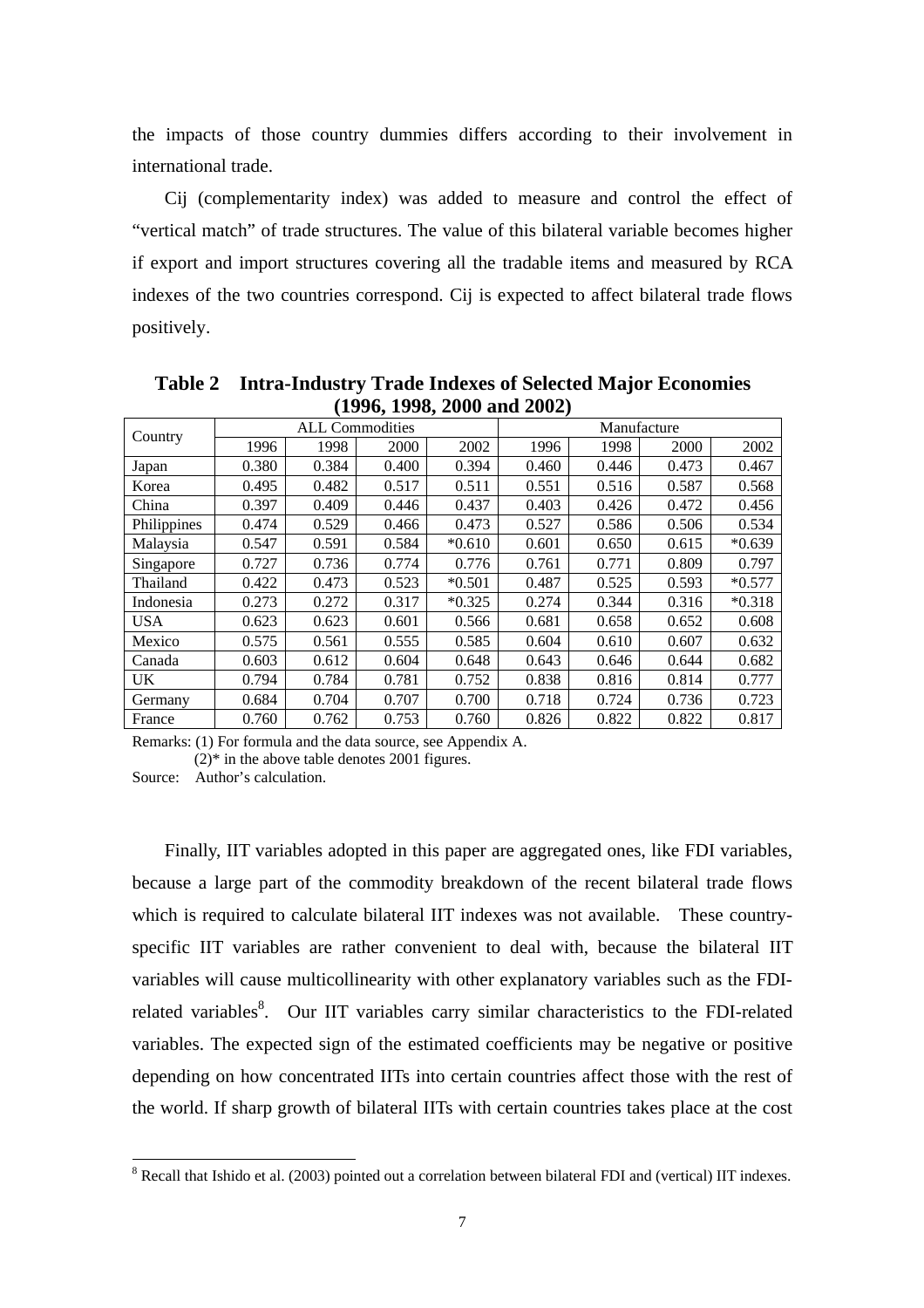of those with other countries, then the coefficients may be estimated negative and vice versa<sup>9</sup>. Table 2 summarizes the aggregated IIT indexes of selected countries<sup>10</sup>.

|                              | <b>Estimated Coefficients</b> |              |                 |              |  |  |  |  |  |
|------------------------------|-------------------------------|--------------|-----------------|--------------|--|--|--|--|--|
| <b>Explanatory Variables</b> | 1996                          | 1998         | 2000            | 2002         |  |  |  |  |  |
| Constant                     | ***                           | ***          | ***             | ***          |  |  |  |  |  |
|                              | $-33.081$                     | $-31.318$    | $-31.361$       | $-32.897$    |  |  |  |  |  |
| Log(GDPi)                    | ***                           | ***          | $***$           | ***          |  |  |  |  |  |
|                              | 1.028                         | 0.920        | 0.922           | 0.929        |  |  |  |  |  |
| Log(GDPj)                    | ***                           | ***          | ***             | ***          |  |  |  |  |  |
|                              | 0.806                         | 0.693        | 0.703           | 0.735        |  |  |  |  |  |
| Log(Dij)                     | ***                           | ***          | ***             | ***          |  |  |  |  |  |
|                              | $-1.168$                      | $-1.145$     | $-1.140$        | $-1.142$     |  |  |  |  |  |
| Log(PCGDP_GAPij)             | **                            | ***          | $***$           | ***          |  |  |  |  |  |
|                              | $-0.028$                      | $-0.035$     | $-0.027$        | $-0.038$     |  |  |  |  |  |
| Log(POPi*POPj)               | $-0.019$                      | ***<br>0.075 | $***$<br>0.065  | ***<br>0.085 |  |  |  |  |  |
| LOCKi                        | ***                           | ***          | ***             | ***          |  |  |  |  |  |
|                              | $-0.222$                      | $-0.238$     | $-0.247$        | $-0.375$     |  |  |  |  |  |
| LOCKj                        | ***                           | ***          | $***$           | ***          |  |  |  |  |  |
|                              | $-0.764$                      | $-0.667$     | $-0.748$        | $-0.742$     |  |  |  |  |  |
| ISLANDi+ISLANDj              | $\ast$                        | ***          | $***$           | ***          |  |  |  |  |  |
|                              | 0.048                         | 0.078        | 0.089           | 0.326        |  |  |  |  |  |
| ADJij                        | ***                           | ***          | ***             | ***          |  |  |  |  |  |
|                              | 0.844                         | 0.938        | 1.120           | 1.039        |  |  |  |  |  |
| LANGij                       | ***                           | 0.557        | ***             | ***          |  |  |  |  |  |
|                              | 0.727                         | ***          | 0.530           | 0.508        |  |  |  |  |  |
| FTAij                        | **                            | ***          | $***$           | ***          |  |  |  |  |  |
|                              | 0.119                         | 0.238        | 0.295           | 0.262        |  |  |  |  |  |
| FDIINi/GDPi                  | ***                           | ***          | ***             | ***          |  |  |  |  |  |
|                              | $-0.063$                      | $-0.142$     | $-0.208$        | $-0.077$     |  |  |  |  |  |
| FDIINj/GDPj                  | ***                           | ***          | $***$           | ***          |  |  |  |  |  |
|                              | $-0.071$                      | $-0.085$     | $-0.160$        | $-0.054$     |  |  |  |  |  |
| FDIOUTi/GDPi                 | ***                           | ***          | $***$           | ***          |  |  |  |  |  |
|                              | 0.580                         | 1.474        | 0.841           | 0.805        |  |  |  |  |  |
| FDIOUTj/GDPj                 | ***                           | ***          | ***             | ***          |  |  |  |  |  |
|                              | 0.629                         | 1.153        | 0.695           | 0.675        |  |  |  |  |  |
| HK                           | ***                           | $\ast$       | $***$           | ***          |  |  |  |  |  |
|                              | 1.602                         | 0.262        | 0.532           | 0.439        |  |  |  |  |  |
| <b>CHN</b>                   | ***                           | ***          | $***$           | ***          |  |  |  |  |  |
|                              | 0.367                         | 0.344        | 0.630           | 0.812        |  |  |  |  |  |
| <b>SGP</b>                   | ***                           | ***          | ***             | ***          |  |  |  |  |  |
|                              | 1.790                         | 1.209        | 1.337           | 1.018        |  |  |  |  |  |
| <b>JPN</b>                   | $\ast$<br>0.206               | ***<br>0.412 | $\ast$<br>0.213 | $-0.007$     |  |  |  |  |  |
| <b>KOR</b>                   | ***                           | ***          | ***             | ***          |  |  |  |  |  |
|                              | 1.223                         | 1.388        | 0.908           | 0.986        |  |  |  |  |  |
| <b>CIJ</b>                   | ***                           | ***          | ***             | ***          |  |  |  |  |  |
|                              | 0.269                         | 0.253        | 0.214           | 0.200        |  |  |  |  |  |
| <b>IITi</b>                  | ***                           | ***          | ***             | ***          |  |  |  |  |  |
|                              | 0.943                         | 1.475        | 1.584           | 1.515        |  |  |  |  |  |
| <b>IITi</b>                  | ***                           | ***          | $***$           | ***          |  |  |  |  |  |
|                              | 0.385                         | 0.870        | 1.064           | 0.900        |  |  |  |  |  |
| Number of Samples            | 9,860                         | 11,086       | 11,762          | 11,793       |  |  |  |  |  |
| Adjusted $R^2$               | 0.720                         | 0.717        | 0.719           | 0.724        |  |  |  |  |  |

**Table 3 Determinants of Bilateral Trade Flows of the World: Regressions using Gravity Equation**

Remarks: Asterisks (\*) marks attached to each estimated coefficient signify the degree of statistical significance as follows:

\*\*\*  $1\% \text{ or less}$ <br>\*\*  $5\% \text{ or less}$ \*\*  $5\%$  or less<br>\*  $10\%$  or less  $10\%$  or less no mark insignificant  $(10\%+)$ 

## **I-3. Empirical Results**

The regression results of the gravity equation (Equation 1) are shown in Table 3. Most

<sup>&</sup>lt;sup>9</sup> Also, the coefficients for the IIT variables tend to be lower if growth in IIT accompanies a decrease in inter-industry trade.

<sup>&</sup>lt;sup>10</sup> As discussed in Chapter II, Japan's intra-industry trade with several neighboring economies, notably Korea and the Philippines, expanded throughout the 1990s. However, as shown in Table 1, changes in aggregate IIT indexes has been quite moderate in Korea and the Philippines as well as in Japan. Nevertheless, incorporating the aggregate IIT index into the gravity equation has some significance in that the aggregate IIT indexes, though partially, reflect changes in the bilateral IIT indexes.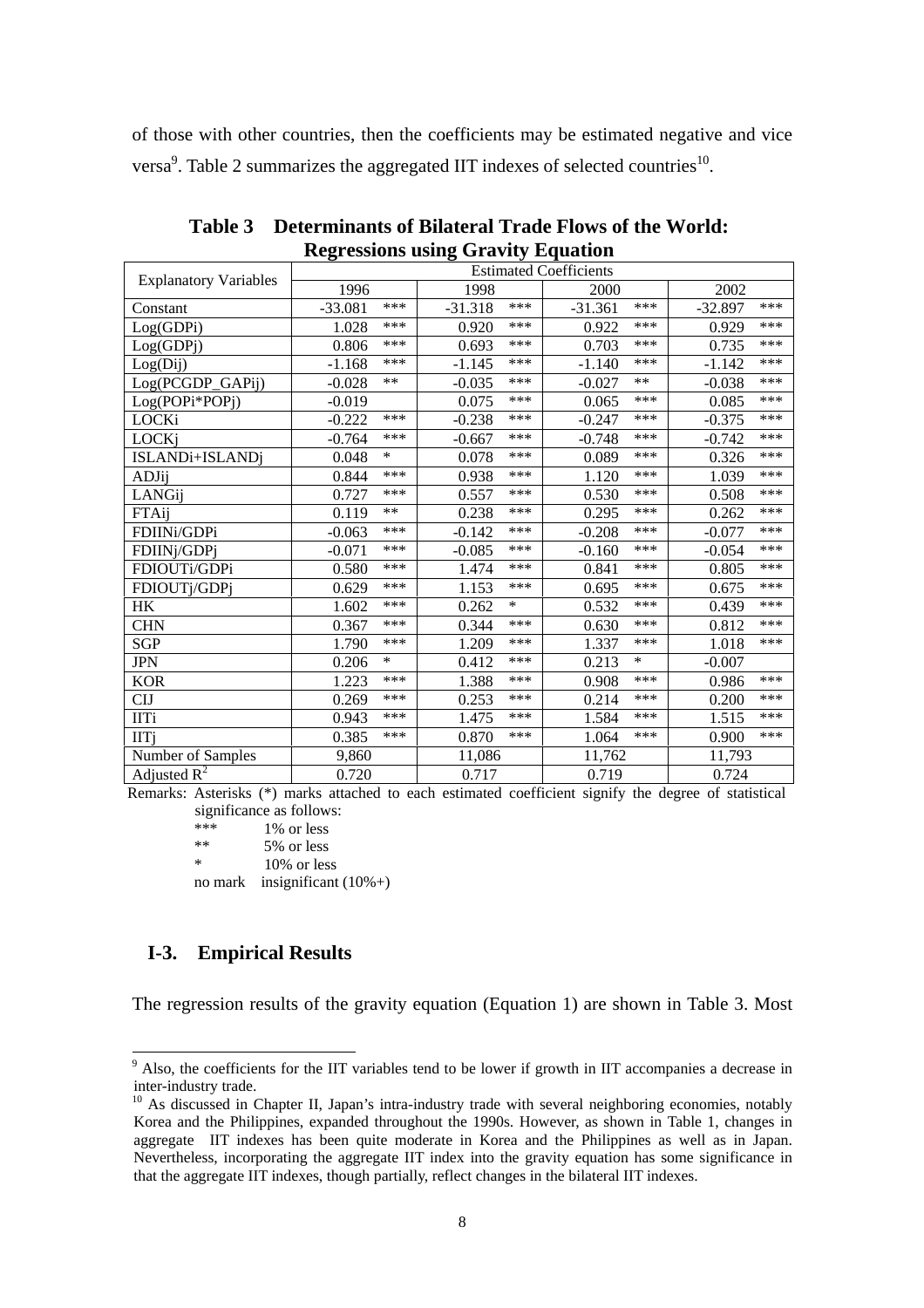of the coefficients were estimated to be significant, and the estimated signs generally matched our expectations.

As anticipated, GDP variables were estimated to have significantly affected the trade flows. The home market effect (coefficient of GDPi) was superior to the importer market effect (coefficient of GDPj) which suggests that differentiated goods dominated world trade<sup>11</sup>. We should also note that differentiated goods are considered to boost intra-industry trade. As expected, the trade promotion effect of the proximity of income level (PCGDP\_GAPij) generally held throughout the sample years. Population was shown to have a positive effect for the years after 1998 which suggests that a dense population tended to enhance trade.

Land lock effect (LOCKi, LOCKj) was estimated correctly with negative and statistically significant coefficients. According to the estimation results, negative impact was greater when a landlocked country is the importer, which implies that the landlocked countries tended to save imports. Also, the great magnitude of the negative land lock effect suggests the severity those economies suffered from high transportation costs and other barriers, and it suggests the importance of getting rid of those obstacles. The trade intensive tendency of the island economies (ISLANDi, ISLANDj) was shown to be generally significant which implies that island economies took advantage of the lower cost of marine transportation.

Geographical adjacency of the trade partners (ADJij) was shown to significantly promote trade, and the effects became stronger over time. Our gravity equation controlled the distance, but geographical adjacency still had some additional meaning to international trade. The existence of a common language among the trade partners (LANGij) was shown to promote trade, with diminishing magnitude. Trade flows within FTAs (FTAij) tended to be higher, and the effects generally became stronger over time.

FDI-related variables were estimated to be statistically highly significant. However, the direction of impacts on trade was mixed. In the case of inward FDI, the coefficients for the aggregate stock (FDIINi/GDPi and FDIINj/GDPj) were estimated to be negative throughout the sample years. This suggests that investment recipients tended to receive FDI intensively from a limited number of investing countries, and that the growth of trade

l

 $11$  Feenstra et al. (2001) showed that, at least until 1990, the home market effect overwhelmed world trade of differentiated goods; whereas, the importer market effect dominated homogeneous goods. Our regression result shows the intensity of the home market effect, which, combined with Feenstra's arguments, suggests the dominance of differentiated goods in world trade.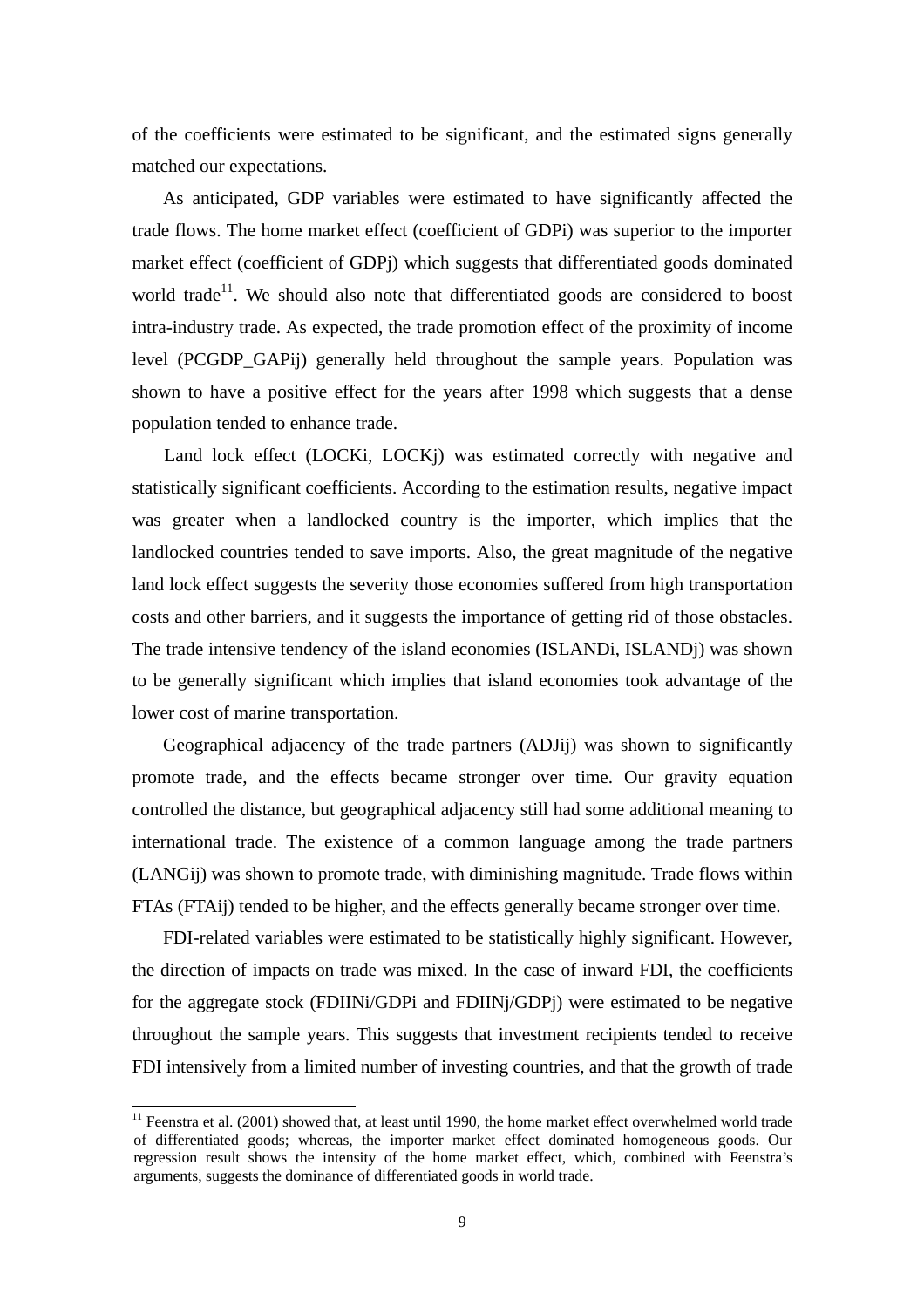with other countries tended to stagnate. On the other hand, the coefficients for the outward FDI variables were estimated to be positive. Outward FDI tended to accompany trade, not only with investment recipients, but also with the rest of the world.

As for the country dummies, the advent of China was impressive. Consistently increasing coefficients of the China dummy (CHN) suggests the country's increasing involvement in international trade. In contrast, the influence of other major Asian countries generally declined, as the estimated coefficients show. The interport effect of Hong Kong and Singapore are reflected in the coefficients of HK and SGP and fell over time. Japan's country dummy (JPN) also generally fell. This is possibly due to its moderate loss of competitive power and its long lasting recession. The effect of the Korea dummy (KOR) once soared in 1998, and then it faded out thereafter. This reflects Korea's painful effort to offset the damage of the 1997/98 economic crisis by expanding exports and its "V shaped" recovery of domestic expenditures. The trade promoting effect of Cij which may be interpreted as the "vertical" or "inter-industry" match of the trade structures was significantly positive but with diminishing magnitude. This suggests that the importance of inter-industry trade gradually faded out throughout the sample years.

Finally, the regression results about the IIT variables showed that both exporting and importing IIT-intensive countries tended to increase bilateral trade volumes. As for the effect of IIT index on the exporting countries (IITi), higher IIT indexes generally accompanied higher bilateral exports to a great portion of the trade partners. Given the sample means of the IIT indexes (33.04%) and assuming that the increment of total trade volume are all intra-industry trade, a 1 percentage point rise in the IIT index requires a 1.52 percent growth in total trade<sup>12</sup>, which roughly coincides with the estimated coefficients of IITi. As for the effect of the IIT index on the importing countries, a higher IIT index somewhat tended to increase bilateral trade volumes, but the increase was not as much as in the case of the exporting countries. The increase in imports associated with enhanced intra-industry trade might take place mainly between just several partners, and this led to the lower estimated coefficient of IITj.

To sum up, the regression of our gravity equation suggested that a country's IIT-

<sup>&</sup>lt;sup>12</sup> If we assume that the IIT index was originally x percent and the growth in total trade is totally attributable to intra-industry trade, a 1 percentage point increment in the IIT index is equivalent to 100 / (99-x) percent growth in the total trade. Let I be the amount of intra-industry trade and T be the total trade volume. Then,  $x = I/T$ , and  $(x+0.01) = (I+\Delta I)/ (T+\Delta I)$ . Growth rate in the total trade volume is  $\Delta I/T =$  $\{(x+0.01)^*T-I\} / T^*\{1-(x+0.01)\} = 0.01 / \{1-(x+0.01)\} = \{100 / (99-x)\}$  %.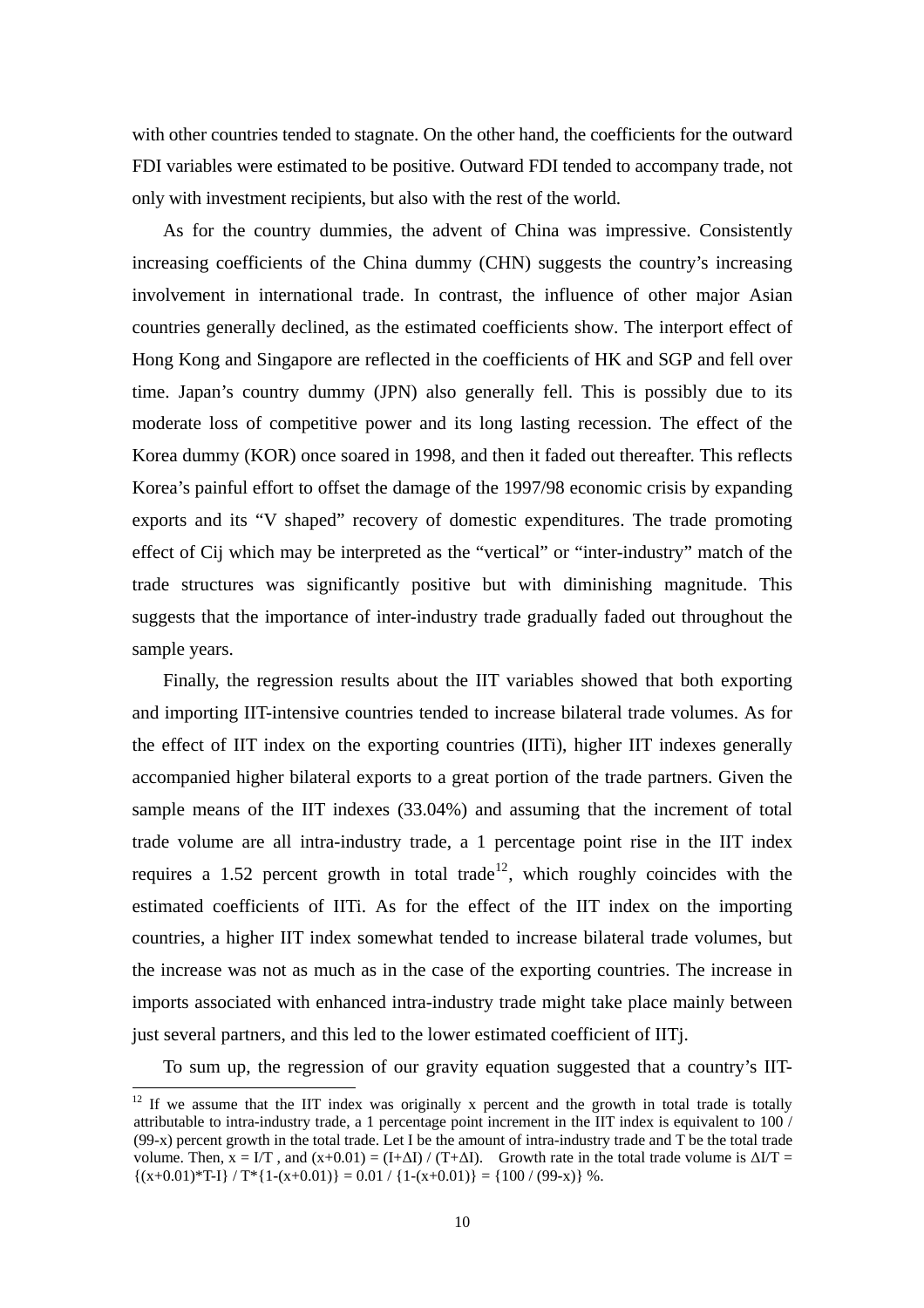intensive characteristic tended to boost its bilateral trade flows, and the variables that possibly affect bilateral IIT, such as FDI-related variables and proximity in income levels, also tended to boost bilateral trade flows. In other words, when deepening of IIT is foreseen, total trade volume is anticipated to grow at a high rate even with all the other variables fixed.

Under such a situation, arranging a freer trade environment and opening up domestic markets to the rest of the world is hoped for even more so that we might fully benefit from deepening division of labor. The need for liberalization under intensive IIT is also valid in bilateral relations. Bilateral trade liberalization, most likely furnished by FTAs (or economic partnership agreements=EPAs), is essential if IIT is foreseen to increase between a certain country.

# **II. Sequence of Bilateral Trade Liberalization and Intra-industry Trade –– Case of Japan ––**

### **II-1. Trade Liberalization: Overall or Bilateral?**

Our regression of the gravity equation on the global bilateral trade flows showed that enhanced intra-industry trade tends to accelerate growth in the bilateral trade flows of the world. The regression results further suggested that trade liberalization, whether overall or bilateral, is imperative if further expansion in IIT is anticipated.

In considering a country's trade liberalization, opening up all items entirely to its trade partners will possibly maximize long-term gain. This is exactly what multilateral trade liberalizing frameworks such as the WTO aim to accomplish. However, the multilateral negotiations in the WTO have been progressing quite slowly because countries remain conservative in liberalizing their "sensitive" items whose penetration into countries are considered to bring about an acute pain to their domestic sectors. In the case of Japan, it has been reluctant to liberalize imports of agricultural items, notably rice. Under the existence of sensitive items in many countries, it is in fact fairly difficult for them to liberalize their market to all of their trade partners, notably to the partners who are specialized in the sensitive items. Today, many countries would like to benefit from liberalization gains as soon as possible, but at the same time they would like to avoid the burden associated with the penetration of the sensitive items. Probably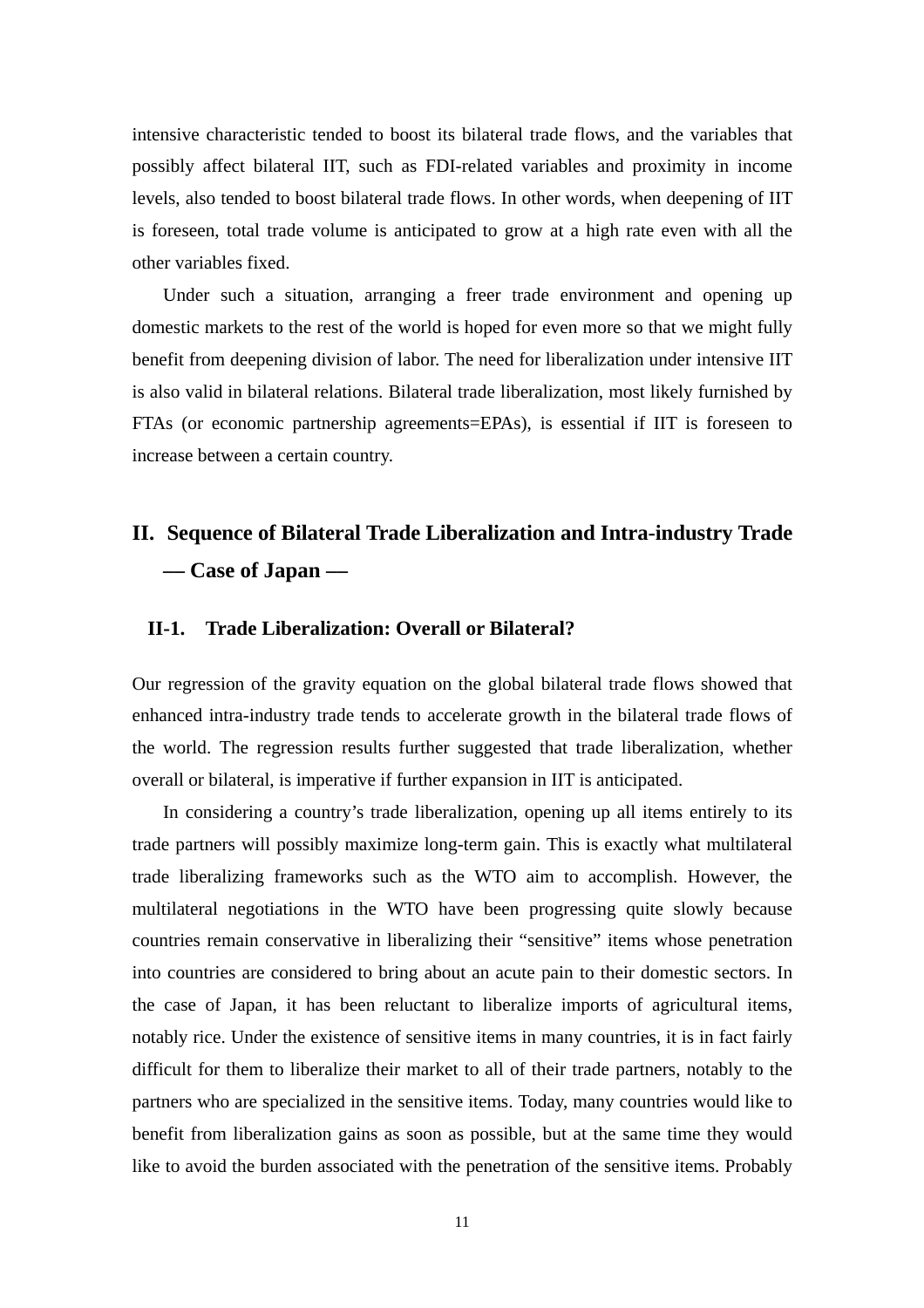at this present moment, their best solution would be resorting to bilateral trade liberalization. In fact, the number of regional trade agreements notified to the WTO has steadily increased, and the pace of increase has accelerated since the 1990s. As of October 13, 2003, the WTO has been notified of 137 new agreements<sup>13</sup>.

## **II-2. Sequencing Bilateral Liberalization using Intra-industry Trade Indexes**

It is unrealistic to think that a country implements bilateral liberalization measures with all of its trading partners through, for example, FTAs. In practice, bilateral liberalization measures advance gradually, and naturally a sequence is formed as to which counterpart to negotiate with. What determines the sequence?

#### *Economic versus Political Motivation of Bilateral Liberalization*

First of all, economic motivation has become more distinct. The prime purpose of bilateral liberalization such as a FTA is to pursue economic gain. Political or diplomatic motivation is also often mentioned, but one of their long-term goals is probably to secure economic interests. Ogita (2004) successfully pointed out that in forming NAFTA (North American Free Trade Agreement) the most important motivation for the United States was to further develop its first and third largest export markets of Canada and Mexico, respectively. Ogita also argued that Japan's positive attitude towards FTAs in recent years accompanies a drastic change in its diplomatic principles; emphasis is now placed on economic gain rather than national security and on political alliance with Asian countries ("Asian orientation") rather than total devotion to its U.S.-Japan relation ("American reduction").

The Ministry of Foreign Affairs (2002) presented five criteria for determining the strategic priority of Japan's FTAs. In that document, "economic criteria" topped the list followed by "geographic", "political/diplomatic", "feasibility", and "time-related criteria". Emphasis on economic gain has become even more distinct in the Ministry of Economy, Trade and Industry (2003). It presented three key points as follows: Benefits to the Japanese economy, contribution to Japan's external policy and circumstances of other countries.

l

 $13$  This figure is the total number of agreements under GATT Article 24 (free trade agreements and custom unions), enabling clause for developing economies, and GATS Article 5 (service agreements). For details, refer to a WTO webpage, http://www.wto.org/english/tratop\_e/region\_e/region\_e.htm.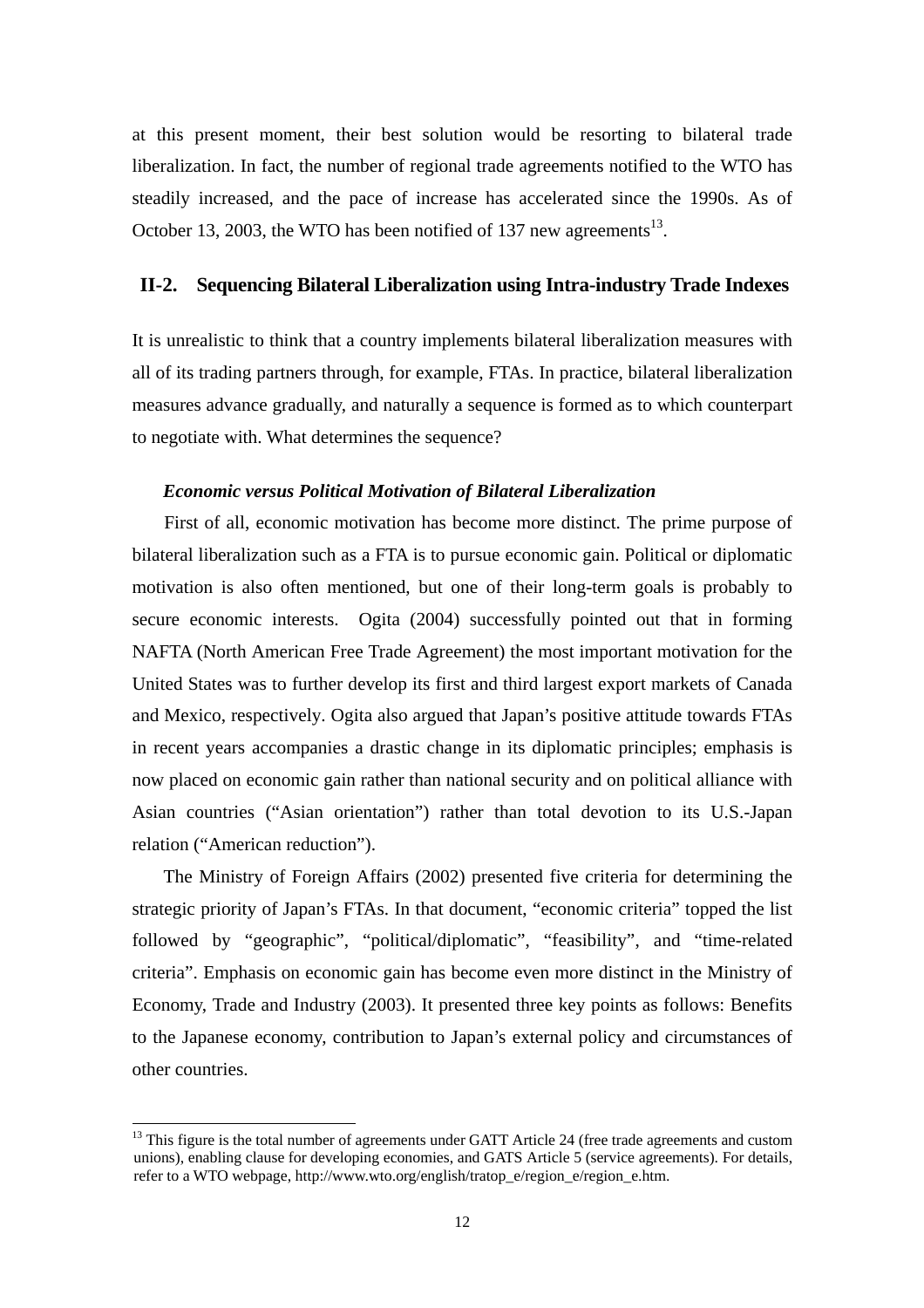#### *Economic Motivation: Trade Facilitation or FDI Facilitation?*

Then, the next question is, "Among various economic variables, what do countries consider most important in determining the counterpart of economic liberalization?" A lot of arguments have been submitted on the determinants of FTA counterparts. Also, as seen in the Japan-Singapore EPA signed in early 2002, recent agreements to secure or enhance various kinds of economic gain became more comprehensive. However, the economic motivation mentioned in various arguments may be reduced to "facilitation of trade and investment." Facilitation of trade is rather easy to understand. It largely consists of (1) tariff reduction or abolition, which is the core and traditional part of FTAs, and (2) improvement in trade-related procedures which is a rather contemporary concept and a major ingredient of EPAs. This trade facilitation argument supports an earlier introduction of FTAs or EPAs when an external surge in trade volume, say, due to deepening of IIT, is foreseen. In other words, trade volume may serve as an indicator for sequencing the potential FTA partners of a country.

What about FDI facilitation? Broadly, FDI facilitation associated with FTAs should be approached from two different sides; investors would like to protect the interests of their foreign affiliates with established FDI, and the investment hosts would like to attract more FDI. In the case of Japan, investors most often raise this kind of interest protection argument about their affiliates in Mexico $14$ . When we search for documents on Japan's FTAs, we often come across the phrase "opportunity losses due to not having a FTA $<sup>15</sup>$ ," which also falls into the category of investors' affiliate protection argument.</sup> In this case, priority for forming FTAs may be given according to the stock of FDI. On the other hand, the host country's desire for attracting FDI may be met by two avenues. One avenue is the convenience in trade associated with FTA so that the affiliates may easily introduce intermediates from the investor's country<sup>16</sup>. The second avenue is if the agreement is of the EPA type and the facilitation part contains more direct measures for improving the investment environment, the host country may want to advertise the FDIrelated part of the  $EPA<sup>17</sup>$ . In this case, priority may be given to the countries with FDI

l

<sup>&</sup>lt;sup>14</sup> See, for example, Japan Foreign Trade Council (2002).

<sup>&</sup>lt;sup>15</sup> See, for example, Japan Foreign Trade Council (2002).

<sup>&</sup>lt;sup>16</sup> Institute of Developing Economies and Korea Institute for International Economic Policy (2000) mentioned that tariff reduction due to the launch of the Japan-Korea FTA would attract fresh FDI, which eventually would improve productivity.

<sup>&</sup>lt;sup>17</sup> The Japan-Singapore EPA regulated investment promotion clause, which resembled an investment pact.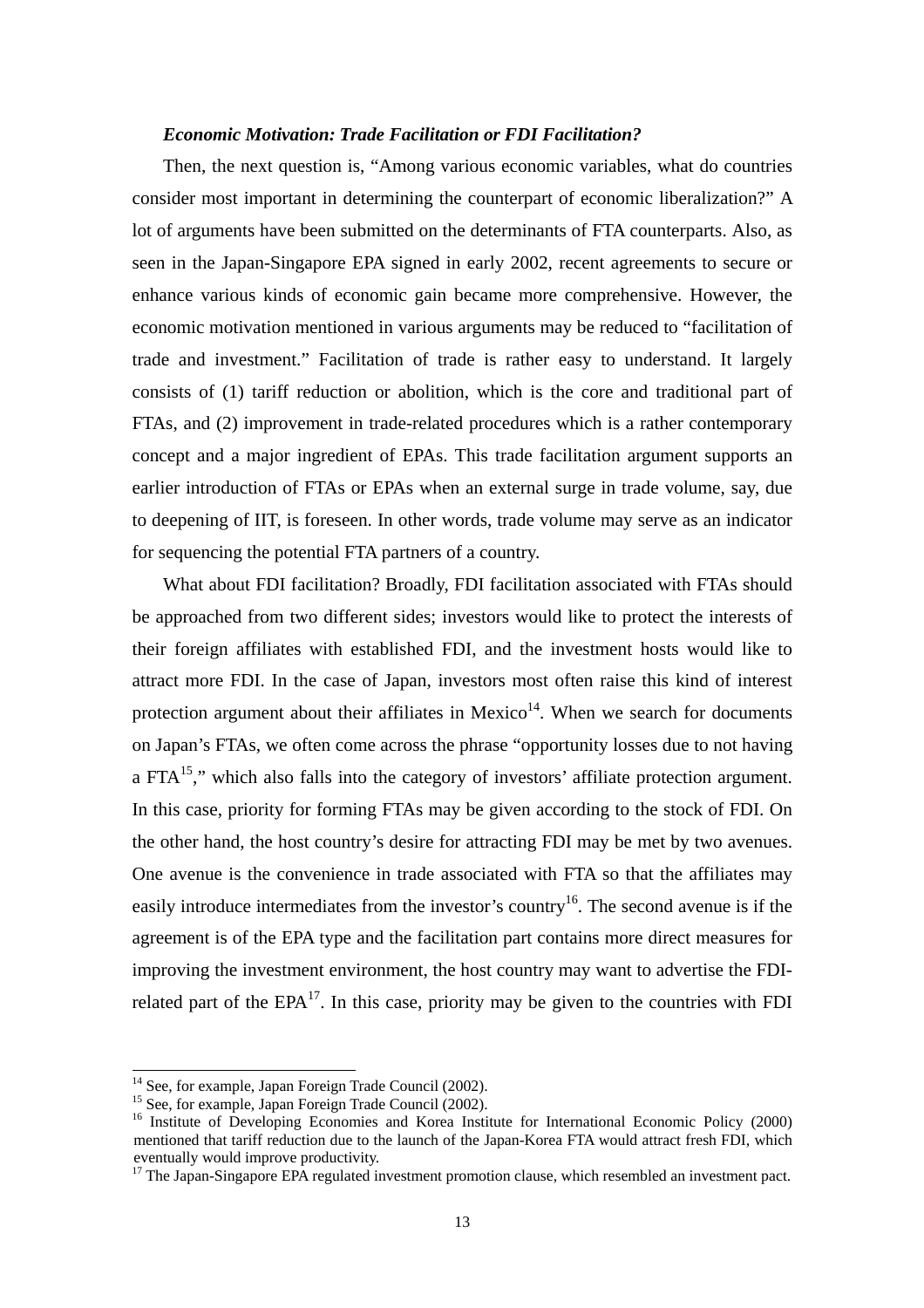stock smaller than expected<sup>18</sup>.

l

#### *Choice of Indicator on FDI Promotion: Are FDI Stock Figures Appropriate?*

At any rate, when discussing FDI promotion using FTAs or EPAs, it is important to measure how much and in what direction the liberalization measures affect the invested entities (the firms or the foreign affiliates created by FDI). FDI stock figures appear to serve as good indicators in determining the sequence of the liberalization. Quite often in the case of the Japan-Mexico relation, business has called for the bilateral FTA to be based on the amount of FDI stock or the number of Japanese firms already in operation in the Mexican market. However, it should be pointed out that we should interpret or compare FDI stock figures with care because the impact of FDI may not be fully described by the monetary amount or the number of cases. FDI stocks merely measure the "population" of the entities that are affected by introducing a new liberalization policy such as a FTA or an EPA. What we need to have is an aggregate proxy variable that comes out swiftly and accurately correlates not only with FDI stock figures which represent the "population" but also with the actual activity level of the invested entities.

#### *Investment Pacts, "Augmented" Part of EPAs, and Traditional FTAs*

The activity of invested entities can be broadly divided into two aspects. One is the domestic aspect that covers the activities in the host countries, namely sales, procurement and employment in the host countries. The other is the international aspect that covers their international economic activities, namely exports and imports as international sales and procurement and notably with the investor's countries. FDI promotion through liberalization measures can work on both aspects.

However, each aspect has intrinsically suitable liberalization measures. For the domestic aspect, investment pacts or investment-related clauses in the "augmented" part of EPA will work better. On the other hand, for the international aspect which heavily involves international trade, traditional FTAs and the trade facilitation measures in the augmented part of EPAs will work better.

As is well known, the international aspect occupies a large proportion of the activity of the invested entities. Japan External Trade Organization (2002) showed that 55.1% of

 $18$  The expected level of inward FDI stock may be measured, for example, by constructing and estimating a model explaining the FDI stock or simply by comparing the performance of other investors with a similar development stage.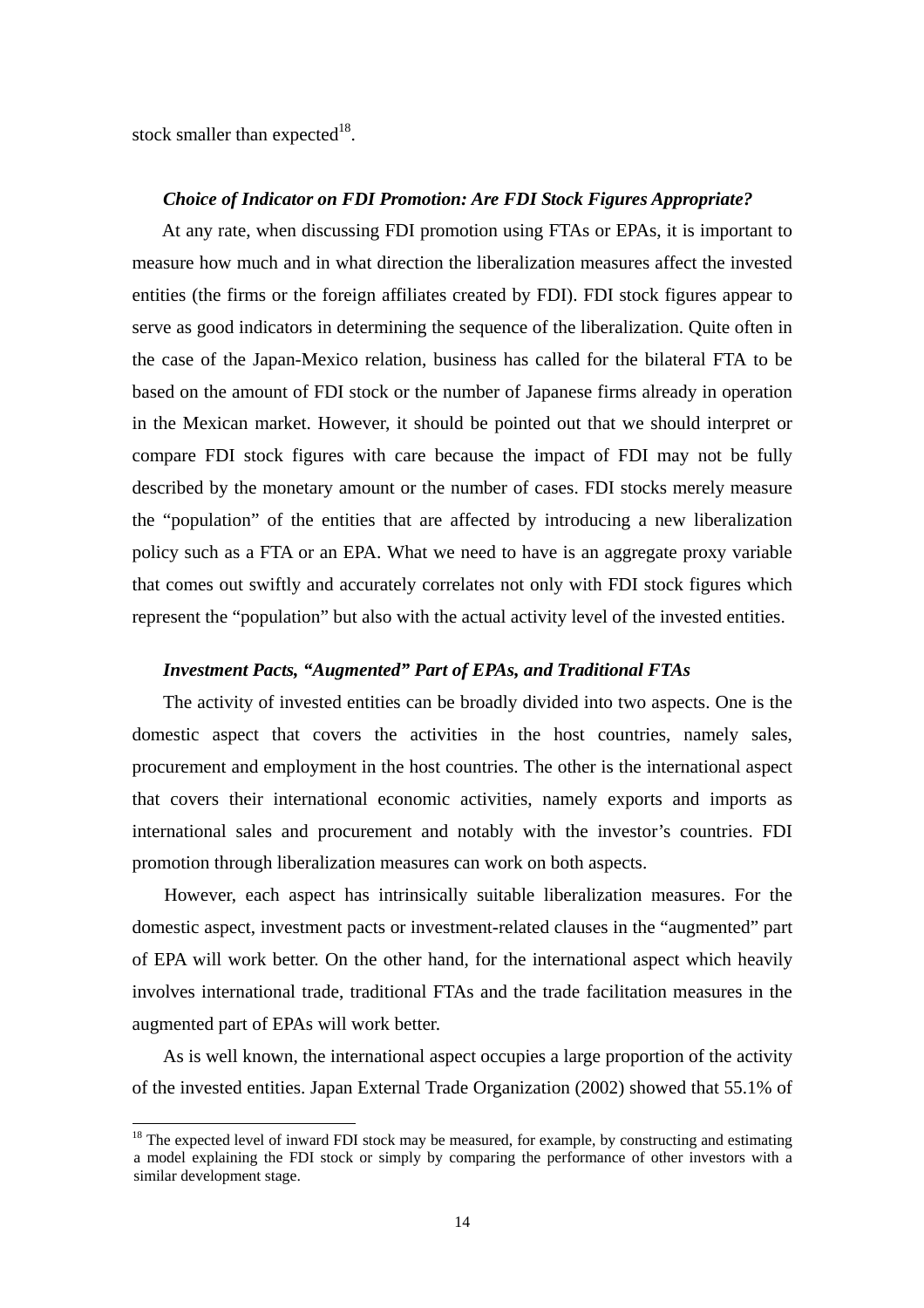the Japanese manufacturing firms located in Asia sold more than half of their products abroad, and 46.0% of them sold more than 70% of their products abroad in 2001. The main destination was Japan. Japan External Trade Organization (2002) also showed that 37.7% of the Japanese manufacturing firms in 2001 procured more than half of their parts and materials from abroad, notably from Japan. A large proportion of the international activities in the invested entities will maintain that the trade liberalization covered by traditional FTAs and trade facilitation measures of EPAs exert a considerably intense stimulus to FDI.

As mentioned, investment pacts and investment-related clauses in EPAs will work better for the domestic aspect of the invested entities' activity. Since the host countries are eager to attract fresh investments from abroad, agreements in this area tend to conclude after a moderate period of negotiations. In recent years, Japan in fact has made extensive use of investment pacts as an "early harvest" of bilateral negotiations. Prior to the conclusion of the Japan-Korea FTA, both countries already signed the investment pact, which went into effect in January 2003. It took only three years to conclude the Japan-Korea investment pact. If bilateral trade liberalization is seen to take many years, splitting the whole negotiation process into two parts and finalizing the investment part first will greatly expedite the whole bilateral negotiation process and realize appropriate gains in a fairly early phase.

#### *IIT indexes: an Appropriate Indicator of Sequencing*

In implementing trade liberalization under FTAs and trade facilitation measures under EPAs, to what trade-related indicator should we refer in determining the partners? On a static view point, we had better first refer to the current status of bilateral trade flows. Maybe the total bilateral trade volume serves as a simple reference. According to the compilation of JETRO (Japan External Trade Organization), in 2003, 44.9% of Japan's total exports of 470 billion dollars were destined for East Asia, 27.2% to NAFTA, and 15.3% to EU (European Union). Indeed, East Asian neighbors are important trading partners and appear to be naturally chosen as FTA partners too.

However, the present trade volume does not tell anything about its future development. As for future economic growth, East Asia is anticipated to grow at a high pace (Ministry of Economy, Trade and Industry (2003)). In 2020, East Asia is forecast to grow to 15.9% of the world GDP, which is comparable to 18.5% for the United States,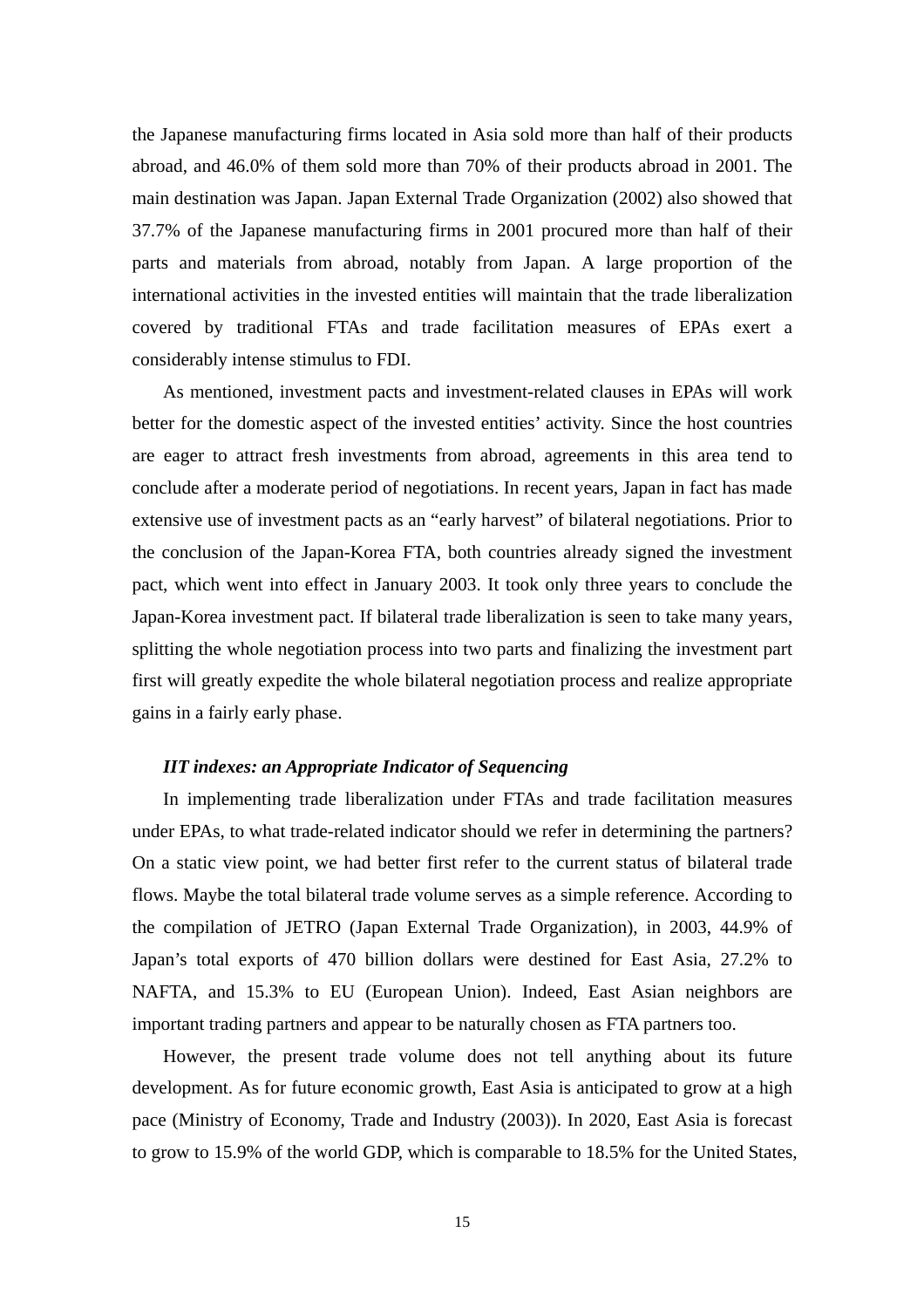and 19.4% for Western Europe.

l

Yet another factor to be examined is the bilateral IIT. Conventionally, IIT is broadly classified into two major categories: horizontal IIT and vertical IIT. Horizontal IIT is not based on countries' factor endowments and is said to accompany product differentiation without a quality gap, notably in the field of consumer goods, and among the advanced economies<sup>19</sup>. Vertical IIT is based on factor endowments, and it is said to take place associated with the international segmentation of production process or product differentiation with a quality gap. This type of IIT may take place among advanced countries as well as between advanced and less developed countries. Ishido et al. (2003) successfully showed that FDI (specifically, sales of foreign affiliates) of the Japanese electrical appliances industry in Asia determined the level of the vertical IIT. An important implication of Ishido's result to our study is that the IIT index is not only a purely traderelated figure, but it also has a correlation with the invested entities' activity level.

Whether the IIT is horizontal or vertical, deepening of the bilateral IIT with a country implies deepening of division of labor with that country in a disaggregated industrial level. Deepening of division of labor, or specialization, naturally brings about an economic gain to the countries involved in the bilateral IIT.

Also, the current depth of a bilateral IIT may serve as a signal about the future possibility of further division of labor between a country and its partner. In other words, IIT may presently be of a self-augmenting nature, and it may attract more bilateral trade and investment in the future.

This self-augmenting nature of bilateral IIT and the trade augmentation effect of IITs derived in Chapter I combine to lead us to conclude that if the current IIT is high enough, the overall bilateral trade volume will probably grow at a higher rate than in the case where inter-industry trade dominates. Under this situation, getting rid of trade-related barriers such as tariffs and cumbersome import/export procedures is imperative even on the developed countries' side in order to maximize the possible gain through division of labor. Naturally, if we confine ourselves mainly to FTA's benefit through trade aspect, considering the above arguments, the IIT index is a convincing indicator in sequencing the FTA partners.

 $19$  Okuda (2003) showed that throughout 1998-2002, horizontal IIT took place only marginally. Using the threshold approach as suggested by Fontagne and Freudenberg(1997), Okuda showed that the vertical IIT index in 2002 vis-à-vis 11 Asia Pacific countries amounted to merely 3.7%, whereas the corresponding vertical IIT index amounted to 34.1%.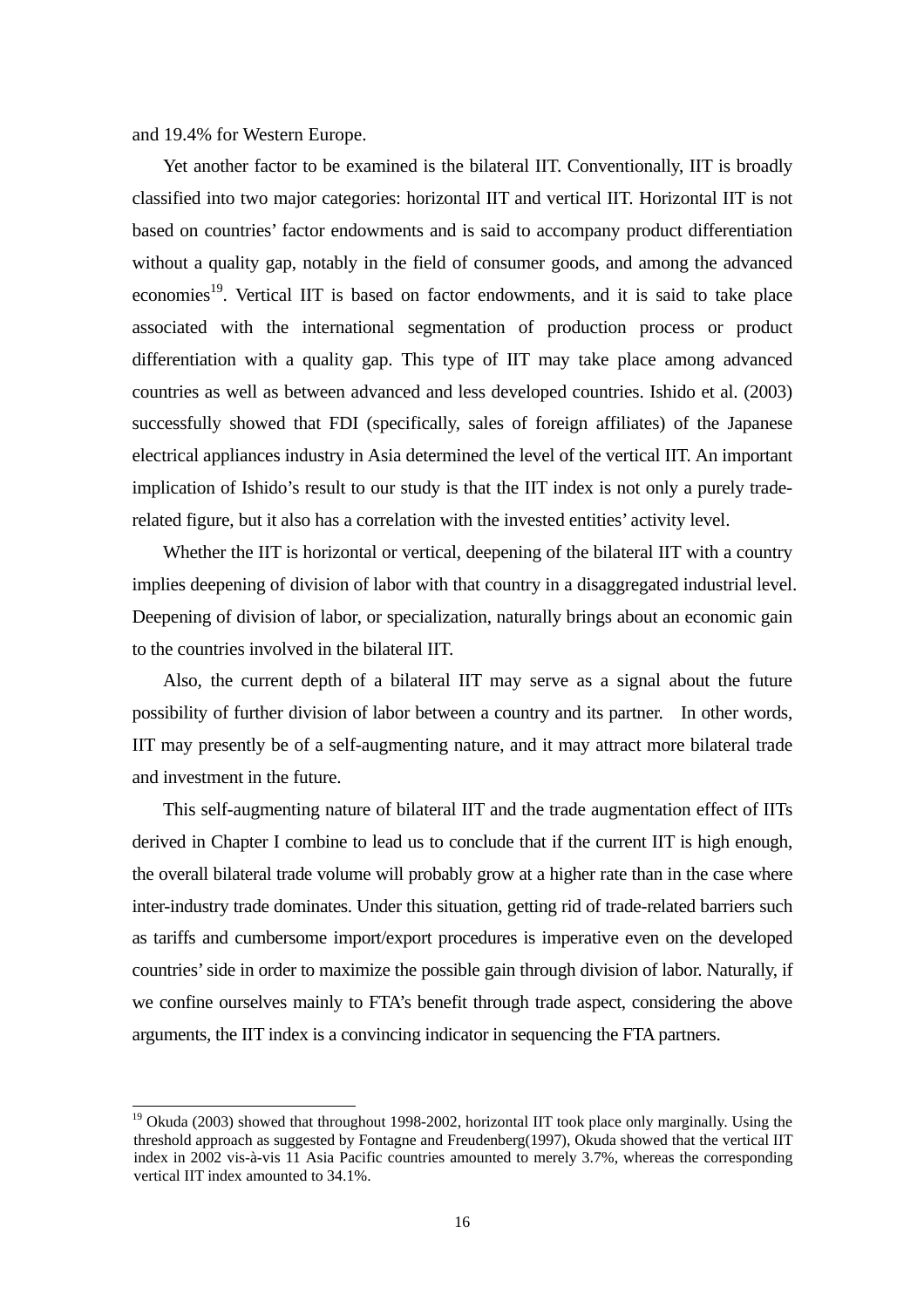| Source Data                        | Trade Statistics (Ministry of Finance, Japan (2004))                                              |
|------------------------------------|---------------------------------------------------------------------------------------------------|
| Time Coverage                      | 1988-2003                                                                                         |
| <b>Country Coverage</b>            | All trading partners                                                                              |
|                                    | (228 countries and areas for 2003)                                                                |
| Date of Data Extraction            | Feb 10, 2004                                                                                      |
| Original Classification            | HS88 10 digits (1988-1995)                                                                        |
|                                    | HS96 10 digits (1996-2001)                                                                        |
|                                    | HS2002 10 digits (2002-2003)                                                                      |
| Working Aggregation Level          | HS 6 digits (Basic)                                                                               |
| <b>Adopted Presentation Method</b> | IIT Index (without distinguishing horizontal or vertical)                                         |
|                                    |                                                                                                   |
|                                    | (1) Grubel-Lloyd Method (GL)                                                                      |
|                                    | $GL_i = \Sigma_h S_h * GL_{ih_i}$                                                                 |
|                                    | Where                                                                                             |
|                                    | $GL_{ih} = 1 -  X_{ih} - M_{ih}  / (X_{ih} + M_{ih}),$                                            |
|                                    | $S_h = (X_{ih} + M_{ih}) / \sum_h (X_{ih} + M_{ih}),$                                             |
|                                    | $X_{ih}$ : exports of commodity h to country j. and                                               |
|                                    | $M_{ih}$ : imports of commodity h to country j.                                                   |
|                                    |                                                                                                   |
|                                    | (2) Threshold Approach (CEPII*)                                                                   |
|                                    | $\text{CEPII}_i = \Sigma_h S_h * \text{CEPII}_{ih}$                                               |
|                                    | Where                                                                                             |
|                                    | CEPII <sub>jh</sub> = $X_{jh} - M_{jh}$ , if $Min(X_{jh}, M_{jh}) / MAX (X_{jh}, M_{jh}) > 0.1$ . |
|                                    | CEPII <sub>ih</sub> = 0, otherwise.                                                               |
|                                    |                                                                                                   |
|                                    | *CEPII index is similar to Greenaway's index but introduces the                                   |
|                                    | threshold TOL (trade overlapping) criteria of 10% to avoid wholly                                 |
|                                    | counting the trade flows with very low overlapping into IIT. The name                             |
|                                    | "CEPII" comes from the affiliation of Fontagne et al. who advocated                               |
|                                    | the use of the threshold.                                                                         |
|                                    |                                                                                                   |
|                                    | Horizontal or Vertical IIT Index                                                                  |
|                                    |                                                                                                   |
|                                    | (3) Horizontal IIT Index                                                                          |
|                                    | $HIT_i = \Sigma_h S_h * HIT_{ih.}$                                                                |
|                                    | (4) Vertical IIT Index                                                                            |
|                                    | $VIIIj = \Sigmah Sh * VIIIjh$                                                                     |
|                                    | Where                                                                                             |
|                                    | $HIT_{ih} = CEPII_{ih}$ and $VIT_{ih} = 0$ , if $UV_{ih} < 1.25**$                                |
|                                    | $HIT_{ih} = 0$ and $VIT_{ih} = CEPII_{ih}$ , otherwise,                                           |
|                                    | HIIT+VIIT=CEPII,                                                                                  |
|                                    | $UV_{ih}$ exp{ $\left  \log(X_{ih}/QX_{ih})/(M_{ih}/QM_{ih}) \right $ },                          |
|                                    | $QX_{ih}$ : export quantity of commodity h to country j, and                                      |
|                                    | $QMih:$ import quantity of commodity h to country j.                                              |
|                                    |                                                                                                   |
|                                    | ** This price threshold is modified from 1.15 of Fontagne et.al.                                  |
|                                    | (1997), considering that Japan is an island state which cannot make                               |
|                                    | use of direct surface transport with adjacent countries like EU                                   |
|                                    | members.                                                                                          |
| CIF/FOB factor                     | 1.09 (assumed from the constant value until 1995, published in IMF's                              |
|                                    | Direction of Trade Statistics Yearbook.)                                                          |
| Method of Industry                 | Basic classification (HS 6digit) $\rightarrow$ SITC 5digit (Rev.3)                                |
| Aggregation                        | (Using HS-SITC correspondence tables, UN (2003a, 2003b, 2003c))                                   |

# **Table 4. IIT Index of Japan: Data Compilation**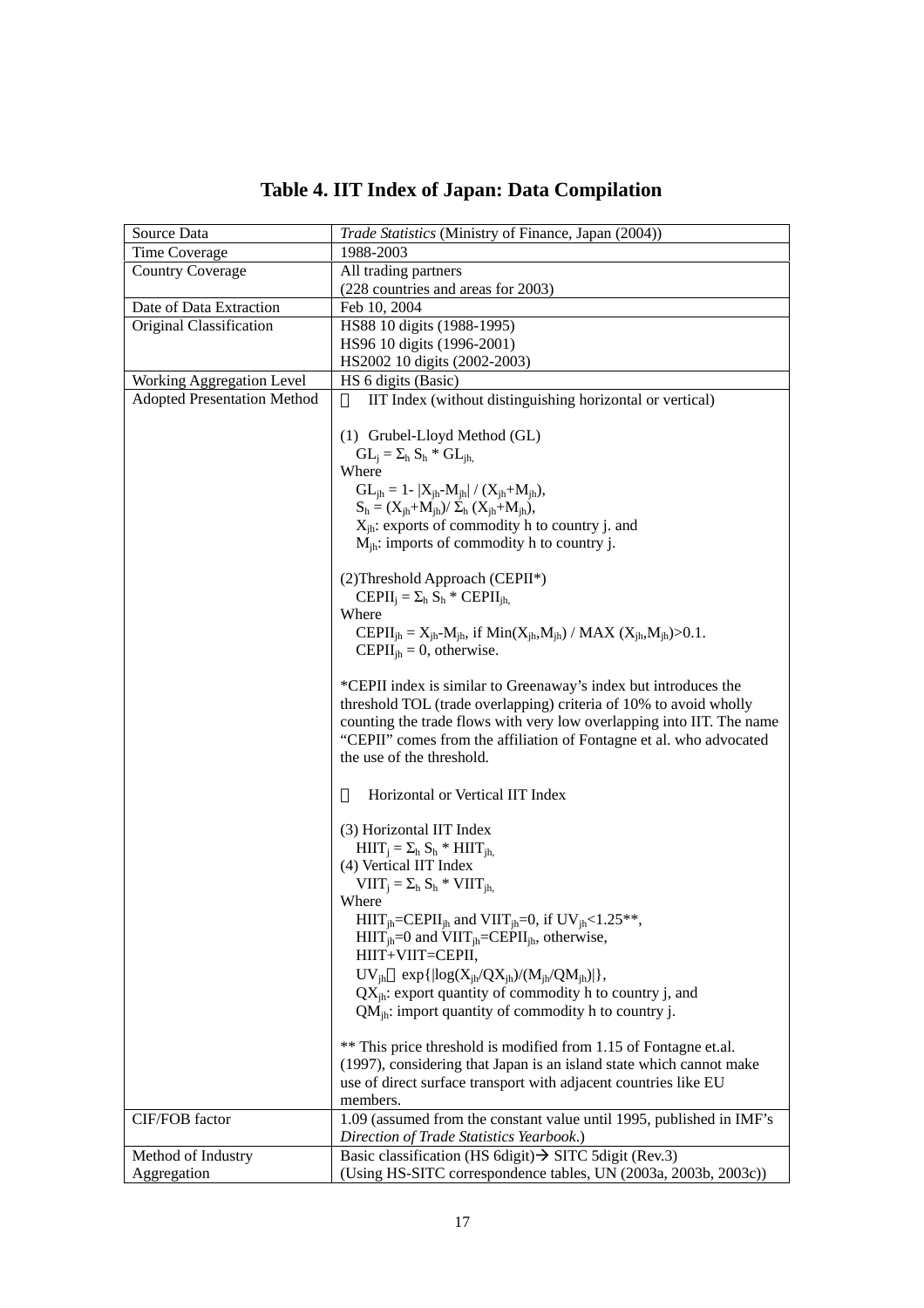## **II-3. Intra-Industry Index of Japan: Overall and Horizontal/Vertical IIT Indexes**

In what follows, we will take an overview of Japan's bilateral intra-industry trade since the late 1980s. Table 4 summarizes the data compilation process of the IIT index calculation. Charts 1-1 through 1-4 depict Japan's IIT indexes for the years 1988-2003 for all items. The Charts cover Japan's top 50 individual trading partners and 12 major groups including the world total $^{20}$ .

## *Overall IIT Indexes (CEPII, GL)*

l

Chart 1-1 clearly shows that Japan's IIT indexes with major trading partners in Asia have risen remarkably over the past 15 years. In terms of the CEPII index, a threshold approach index which is more sensitive to bilateral export/import overlapping, the evolution of the IIT indexes with Korea and Taiwan started with relatively high figures of around 0.3 in 1988, and they went on to attain impressively high figures of around 0.5-0.6 in 2003. These two countries may be regarded as Asia's "front runners" of international division of labor. The second group in Asia includes the Philippines, Singapore, Thailand, Malaysia and China. Japan's division of labor with these countries started from a primitive stage with the CEPII indexes at the 0-0.15 level. Over the past 15 years, economic interactions with these countries advanced greatly, which is probably due greatly to Japan's intensive direct investment<sup>21</sup>. Japan has now attained a high level of division of labor with these countries, and the IIT indexes now reach the 0.4-0.5 levels. The level attained for Asia's second group is now almost comparable with that of Korea and Taiwan<sup>22</sup>. The IIT indexes with Vietnam, Indonesia and India still remain in a low bracket, but we can notice a high rise in the indexes. Especially, the

 $20$  Appendix B summarizes Japan's IIT indexes in the road vehicles and electrical machinery industries. More detailed IIT indexes are available upon request. Please contact the author.<br><sup>21</sup> Ishido et al. (2003) showed that in the case of Japan's electrical appliances industry, the vertical IIT is

determined by, among others, distance and activity level of Japanese firms (measured by their sales in the host countries).

 $22$  In this study, the IIT indexes with Hong Kong remained stagnant. This is due to the property of the Grubel-Lloyd and CEPII indexes that tend to underestimate the trade overlapping in the presence of trade imbalances. The imbalance in Hong Kong trade is as large as about 1:20. In the case of exports, possibly, a large portion of Japan's exports to China via Hong Kong is registered simply as those destined to Hong Kong. On the other hand, in the case of imports, the rule of origin applies, and Japan's imports from China via Hong Kong are not registered as those from Hong Kong unless a certain level of additional value is put on the merchandise. The Aquino Index of intra-industry trade will somewhat mitigate the shortcomings. The 1988-2002 Aquino indexes with Hong Kong is drawn in Okuda (2003), which are comparable with those of Asia's second group countries.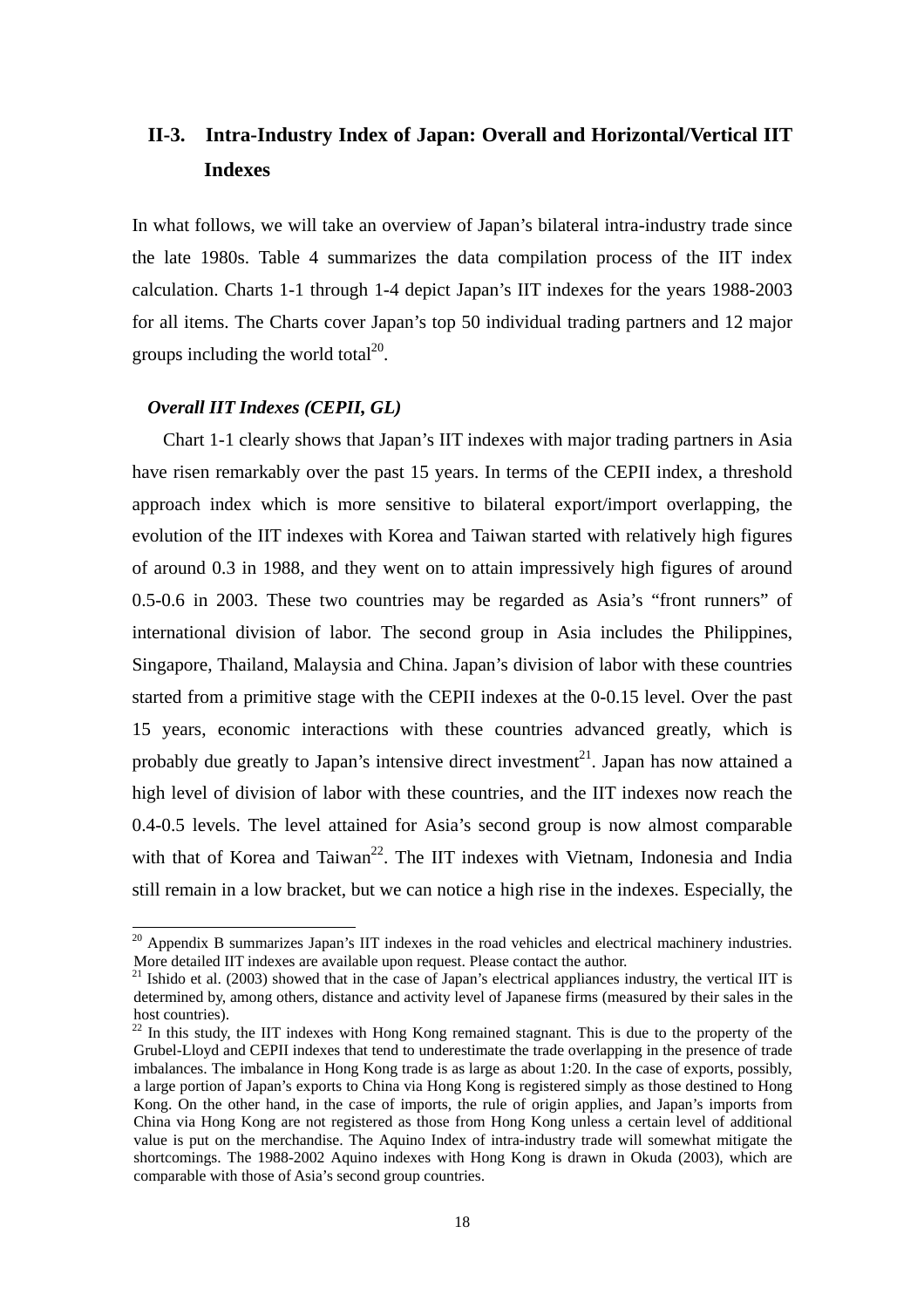shape of the graph for Vietnam resembles that of China in an early stage.

Detailed analysis by industry revealed that chemicals (SITC 5), manufactured goods chiefly classified by material (SITC 6), general industrial machinery (SITC 74), office machines, etc. (SITC 75), telecommunications apparatus (SITC 76), electrical machinery (SITC 77), furniture, stuffed furnishings (SITC 82) and miscellaneous manufactured articles (SITC 89) showed high IIT indexes for Korea. The IIT with Korea may be characterized by its wide extent of commodities and depth. For China, the IIT in machinery and transport equipment (SITC 7) has already achieved a level comparable with the region's relatively advanced economies of Korea, Taiwan as well as the Philippines. Specifically, the IIT with China has advanced in the fields of general industrial machinery and equipment (SITC 74), office machines, etc. (SITC 75), telecommunications apparatus (SITC 76), electrical machinery (SITC 77), other transport equipment (SITC 79), scientific instruments (SITC 87), optical goods and watches (SITC 88).

Other impressive items include machineries for industries (SITC 72, Vietnam, Malaysia, and Israel), metal working machinery (SITC 73, Singapore), general industrial machinery (SITC 74, Vietnam and Thailand), office machines, etc. (SITC 75, all major East Asian economies including Indonesia), telecommunications apparatus (SITC 76, Taiwan, Vietnam, Thailand, Singapore, Malaysia, Philippines and Israel), electrical machinery (SITC 77, Taiwan, Thailand, Singapore, Malaysia, Philippines, Indonesia, and Israel), road vehicles (SITC 78, Thailand and Indonesia), furniture and stuffed furnishings SITC 82, Hong Kong, Singapore, Pakistan and Israel , travel goods (SITC 83, Taiwan, Hong Kong and Malaysia), apparel and clothing (SITC 84, Taiwan, Hong Kong and Singapore), footwear SITC 85, Taiwan, Hong Kong and Singapore , scientific apparatus (SITC 87, Taiwan, Vietnam, Thailand, Singapore, Malaysia, Philippines, Indonesia, Pakistan and Israel), and optical goods and watches (SITC 88, Vietnam, Malaysia, Philippines and Indonesia).

Chart 1-2 depicts Japan's IIT with European countries. Although the gap in income level is not very wide between Japan and Europe in comparison with Asia, Japan's IIT did not really advance in the past 15 years, except for United Kingdom and Germany. With the two countries, Japan attained an IIT index of 0.5, which is comparable with those attained with major Asian partners. However, for the other European countries, IIT was not deepened. In many countries, the indexes showed stagnant or even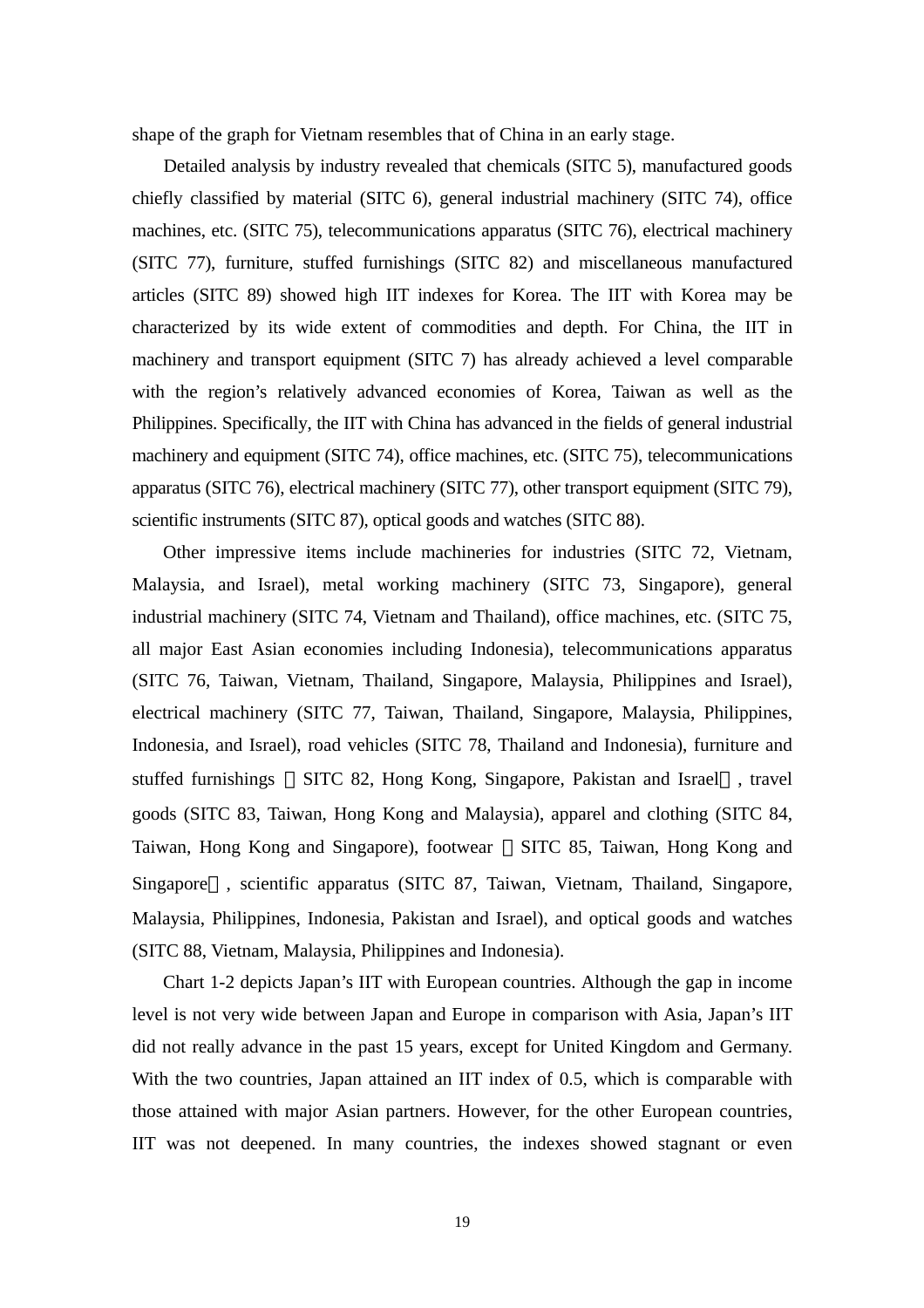downward trends over time. With this regard, the distance between Japan and Europe seems to impede extensive economic interaction. Also, differences in consumer tastes may be contributing to the low profiles of intra-industry trade with Europe. In IIT with Germany, machinery for industry (SITC 72), metal working machinery (SITC 73), general industrial machinery (SITC 74), road vehicles (SITC 78), other transport equipment (SITC 79), scientific instruments (SITC 87), optical goods and watches (SITC 88) and miscellaneous goods (SITC 89) had relative strength above other items.

Chart 1-3 depicts Japan's IIT with Americas, Africa, Oceania and other areas. Firstly, the overwhelming depth and extent of IIT with the United States draw attention. Also, the IIT with Mexico, as a member of NAFTA, grew rapidly after the late 1990s. In fact, this surge in IIT with Mexico substantiates Japan's eagerness for the bilateral FTA with Mexico. Though not as striking as the United States or Mexico, the IIT with South Africa which is mainly driven by the exchange of automobiles also draws attention.<sup>23</sup>

Japan's IIT index with the United States was higher in chemicals (SITC 5), manufactured goods classified chiefly by materials (SITC 6), machinery for industry (SITC 72), general industrial machinery (SITC 74), office machines, etc. (SITC 75), electrical machinery (SITC 77), other transport equipment (SITC 79), furniture and stuffed furnishings (SITC 82), scientific instruments (SITC 87) and optical goods and watches (SITC 88). The aggregate IIT index with the United States once soared around 1996, and then it stagnated thereafter. This is mainly driven by the sharp rise and decline of IIT in the area of road vehicles. As for Mexico, general industrial machinery (SITC 74), office machines, etc. (SITC 75), electrical machinery (SITC 77), road vehicles (SITC 78), furniture and stuffed furnishings (SITC 82), and scientific instruments (SITC 87) had relative strength in the bilateral IIT.

Chart 1-4 enables us to compare Japan's IIT across the regions of the world. The IIT with the world increased in earlier stages depicted on the chart, but it stagnated thereafter. Until the mid 1990s, the surge in IIT synchronized globally, but after that the downward trend of IIT with NAFTA which is caused by the fluctuation that took place in the road vehicle industry of the United States cancelled out the steady advance of IIT with Asia. In the trade with South America, Africa and Oceania, whose trade relations with Japan are highly vertical, IIT played only a limited role.

l

 $^{23}$  The deeply fluctuated IIT indexes were calculated for Liberia. This is due to the discrete characteristics of ship sales and the peculiar structure of Japan-Liberia trade that ships occupy an overwhelming portion.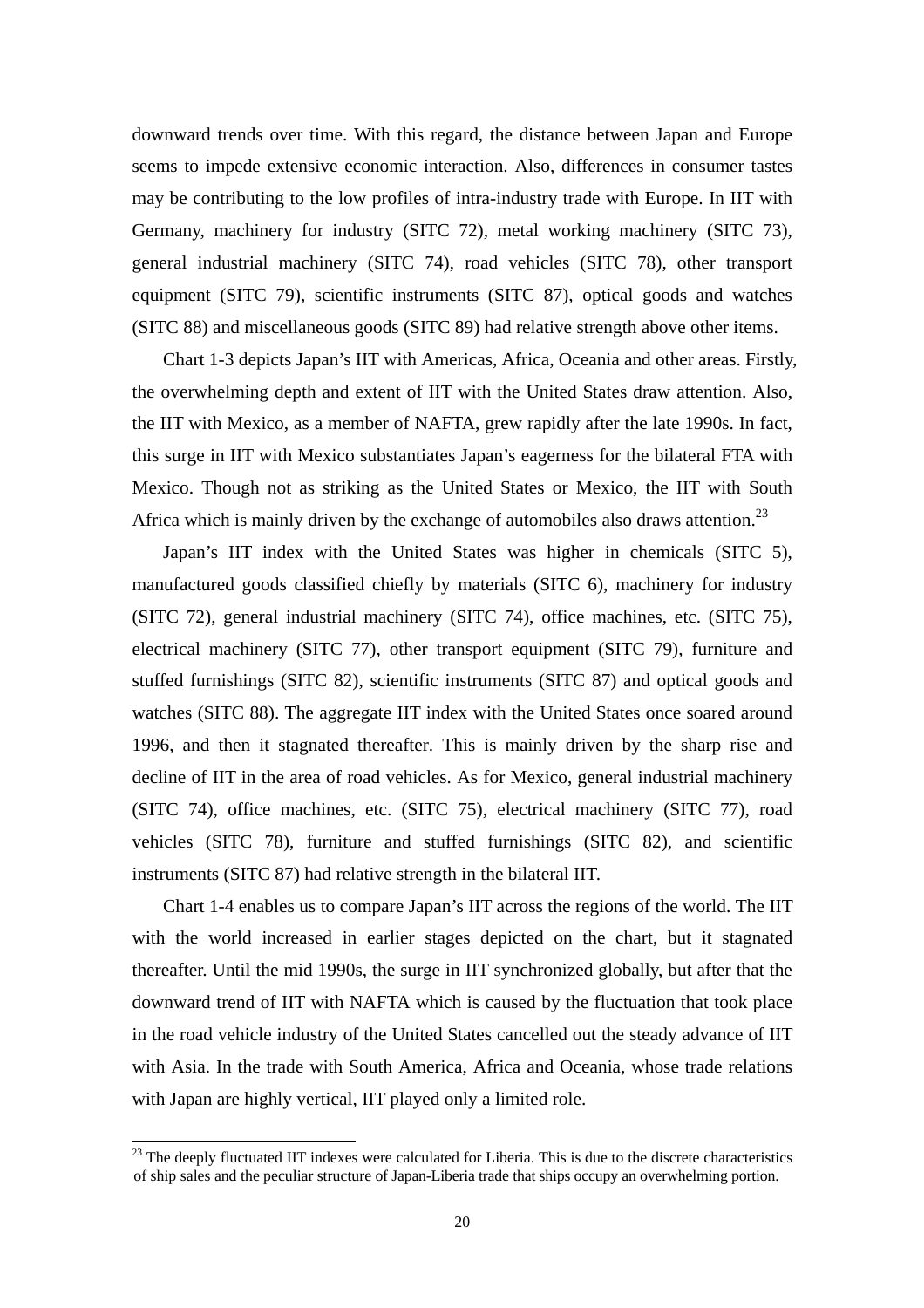

Chart 1-1. IIT Indexes of Japan 1988-2003

(Asia, All Items)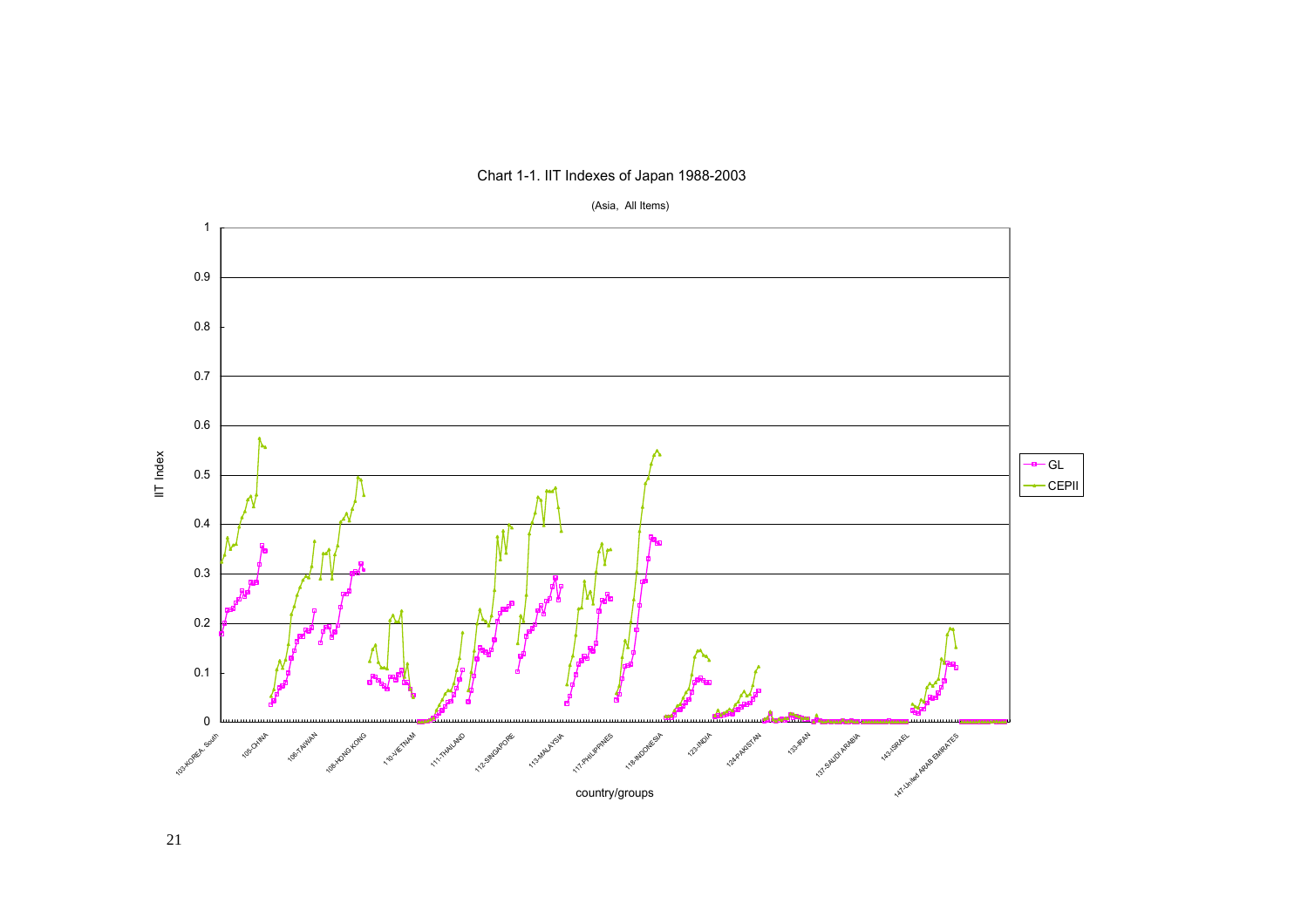

Chart 1-2. IIT Indexes of Japan 1988-2003

(Europe, All Items)

country/groups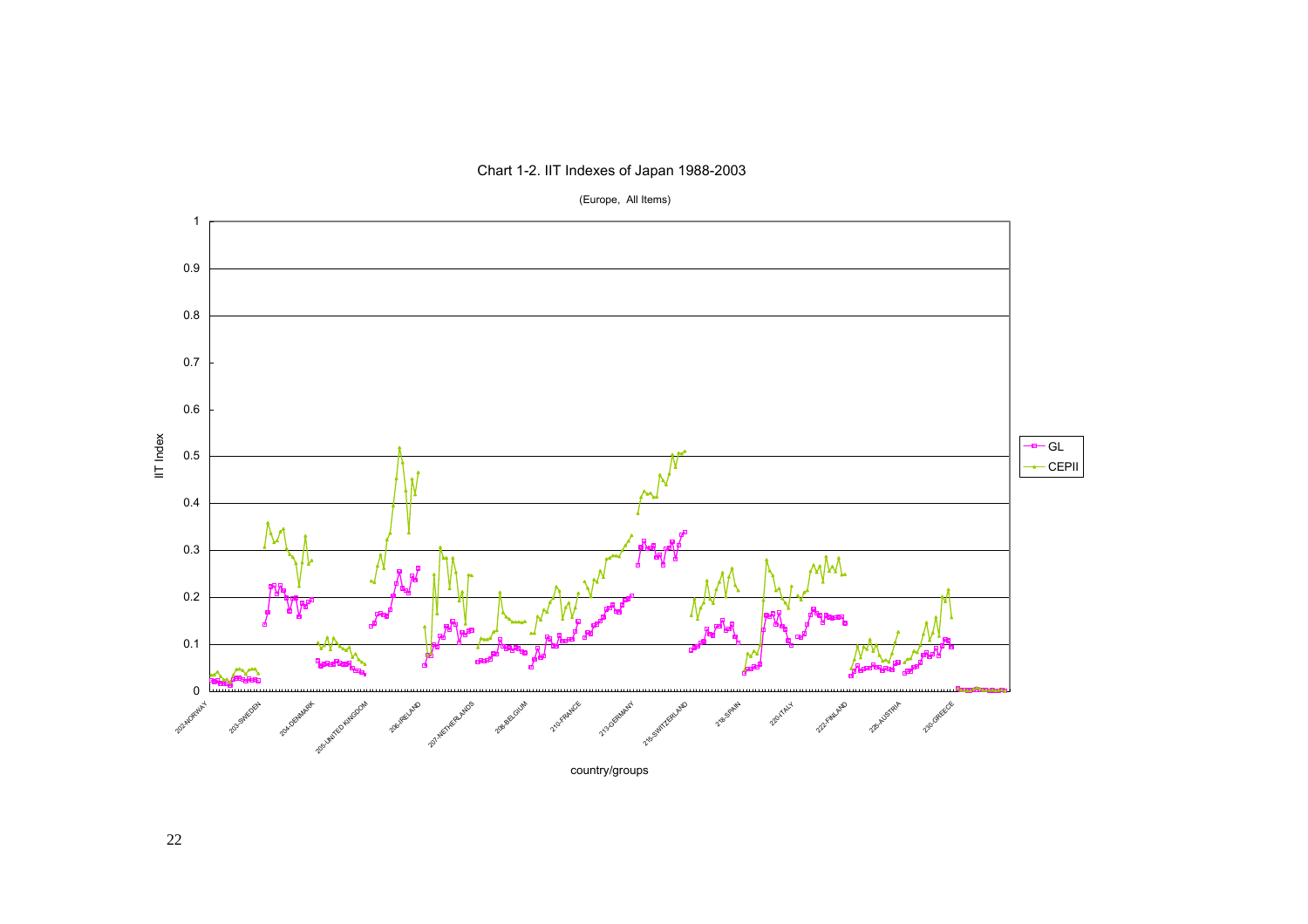#### Chart 1-3. IIT Indexes of Japan 1988-2003



(Americas and Others, All Items)

country/groups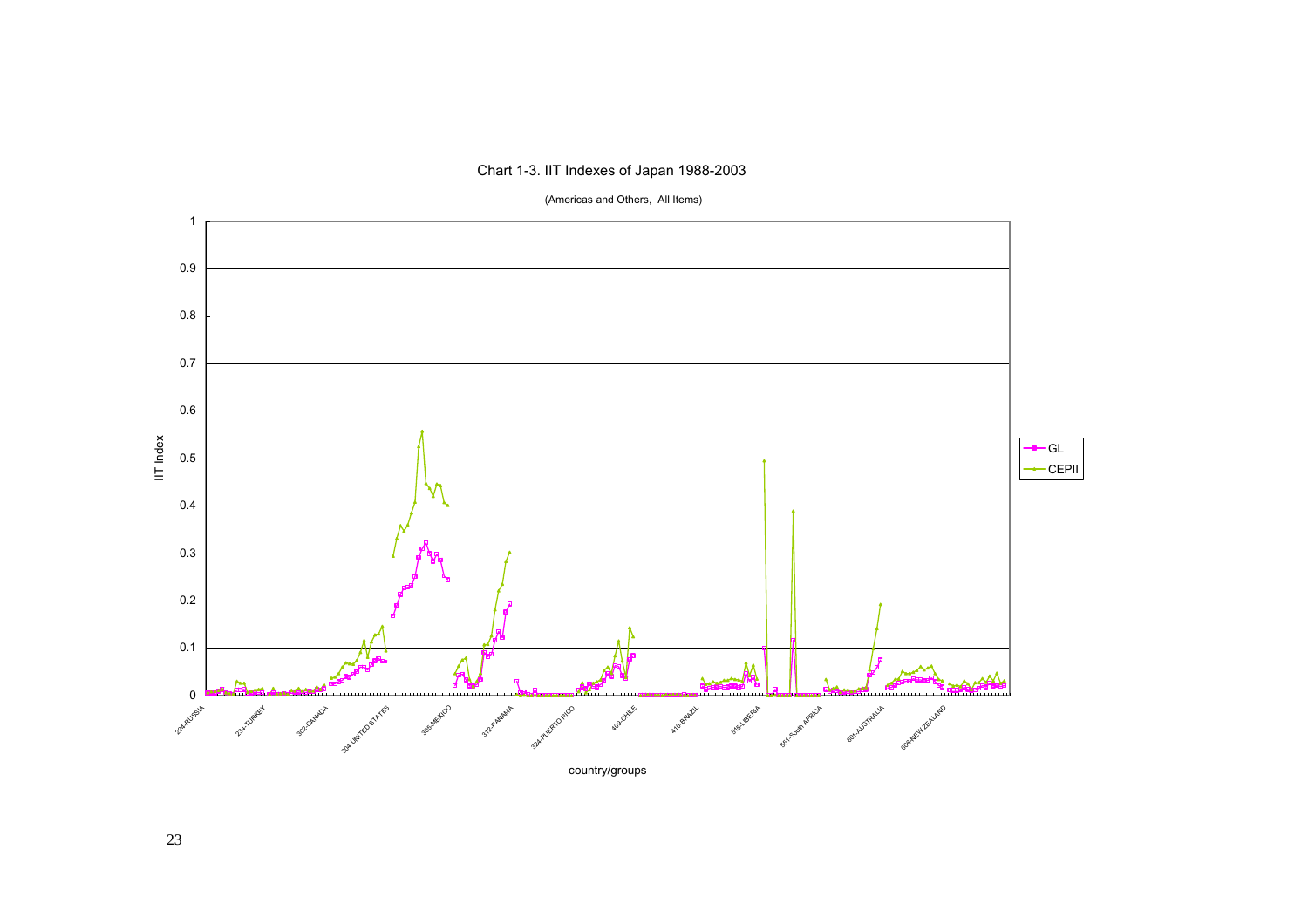



(Major Groups, All Items)

country/groups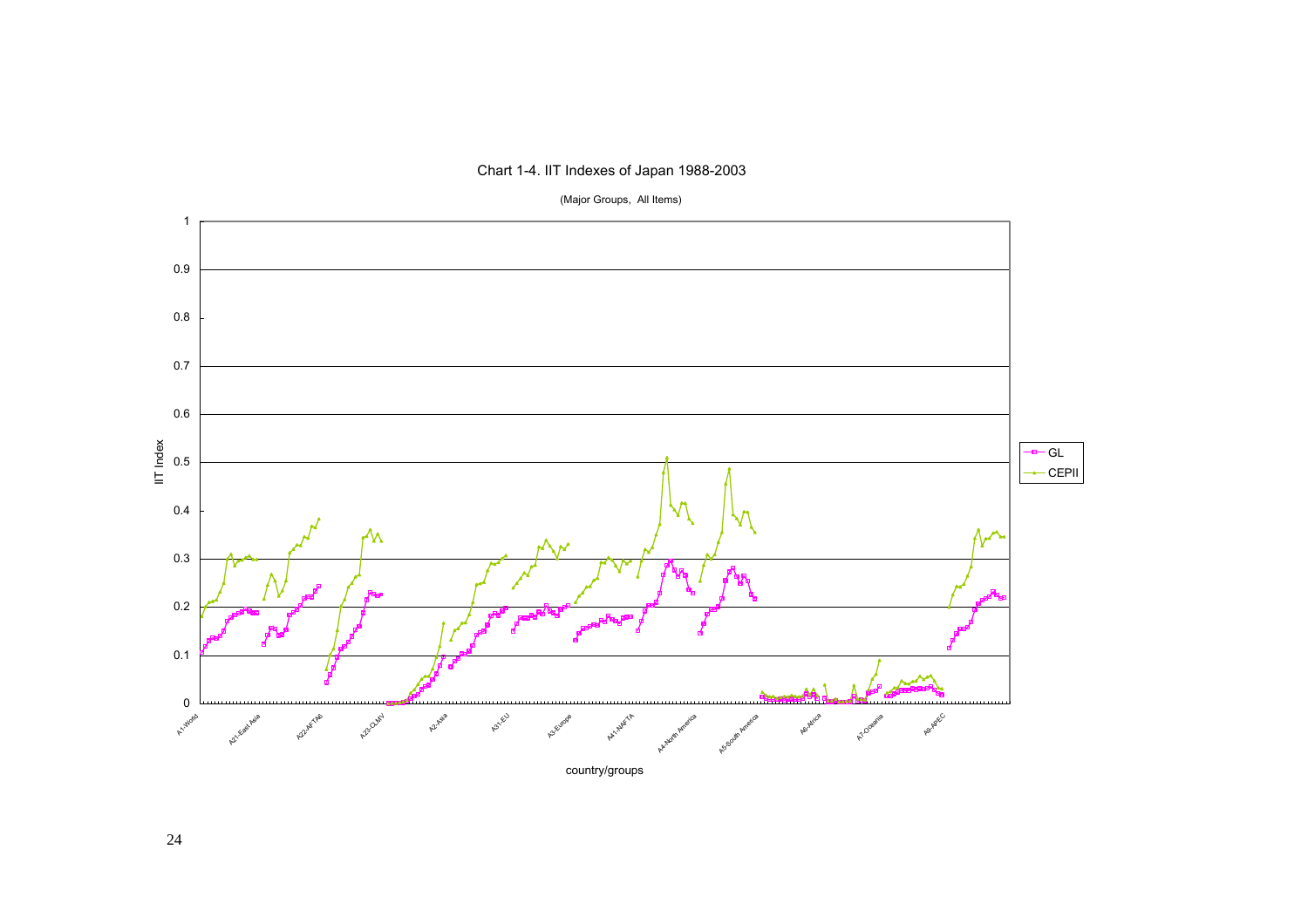

Chart 2-1. Horizontal and Vertical IIT Indexes of Japan 1988-2003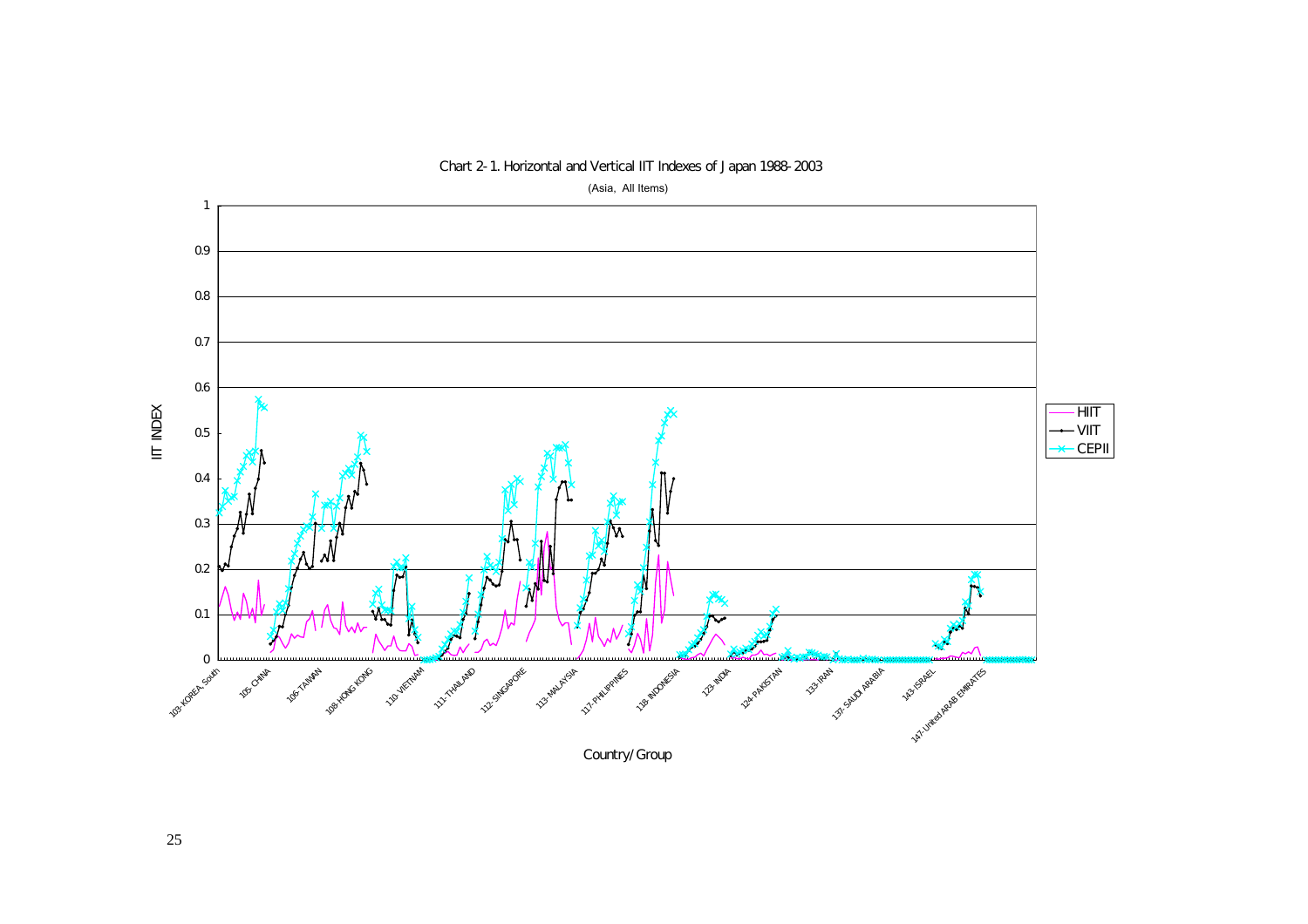

Chart 2-2. Horizontal and Vertical IIT Indexes of Japan 1988-2003

26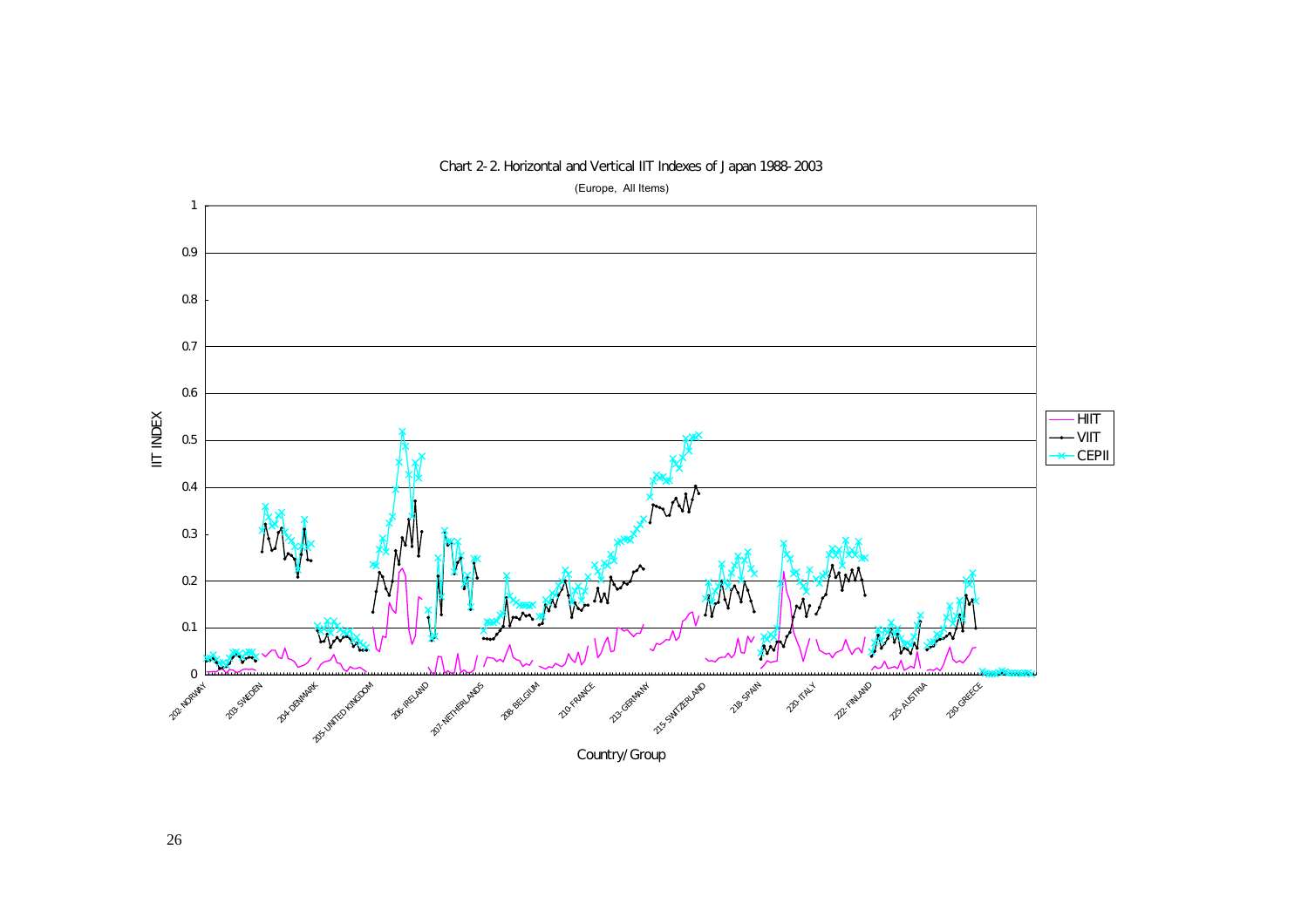

#### Chart 2-3. Horizontal and Vertical IIT Indexes of Japan 1988-2003

27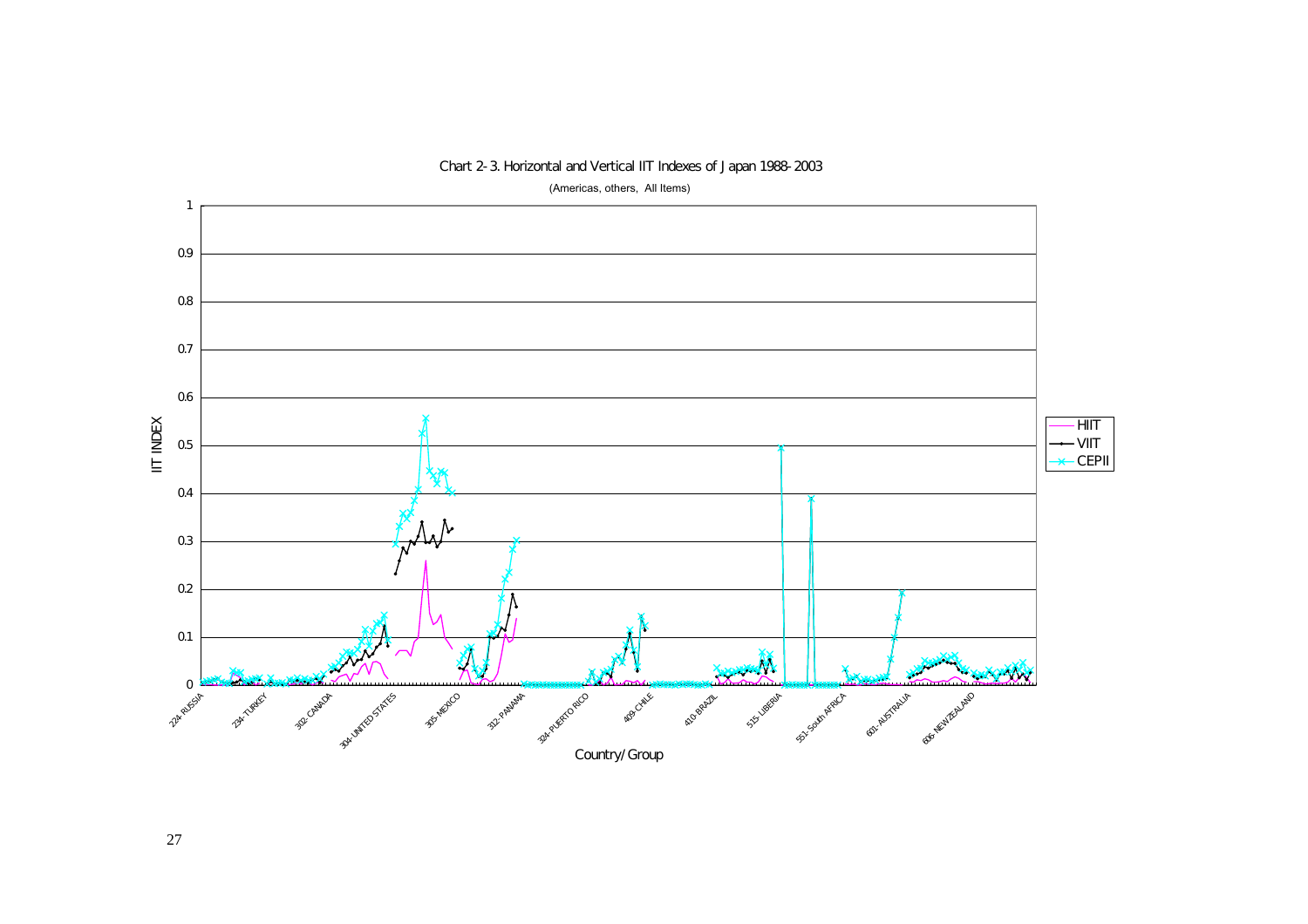

#### Chart 2-4. Horizontal and Vertical IIT Indexes of Japan 1988-2003

28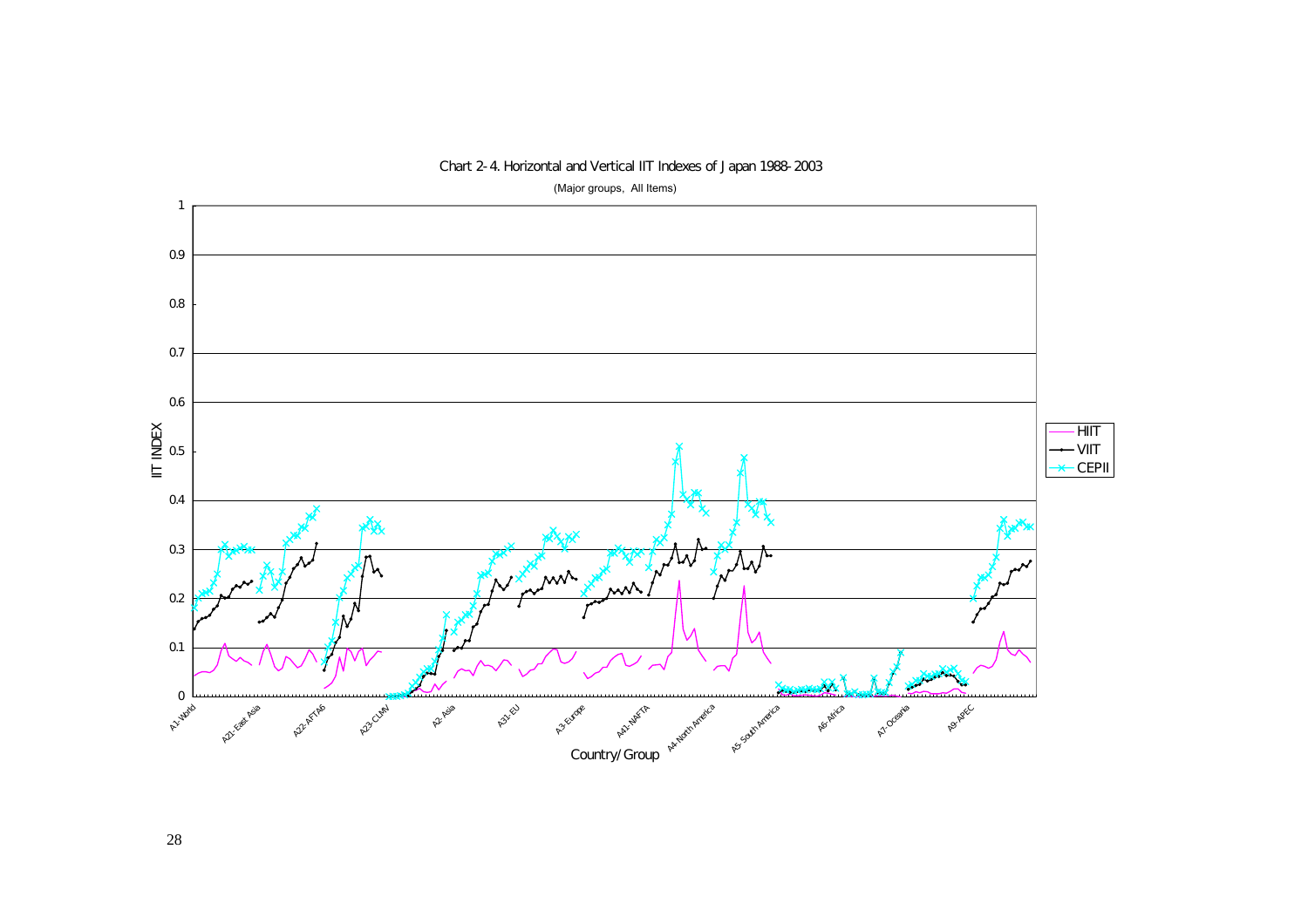Charts 2-1 through 2-4 illustrate Japan's CEPII-type horizontal IIT indexes and vertical IIT indexes with its major trading partners as well as major regions in the world. Unlike the case of the EU where development of IIT has been propelled by expansion of the horizontal IIT, major development in horizontal IIT did not take place for Japan at the aggregate level. The world average of Japan's horizontal IIT indexes generally recorded below 10% for the past 15 years. As Chart 2-4 illustrates, in the case of Japan, the growth in the IIT indexes were chiefly led by the vertical IIT, which is considered to take place based on the difference in factor endowments.

Nevertheless, at the disaggregated level, we can find several interesting changes in horizontal IIT indexes. Horizontal IIT indexes of road vehicles (SITC 78) soared in the Philippines, United Kingdom, France, Spain, Mexico and the United States. For the case of the developed counterparts, notably world famous car makers of France and the United States, the surge may be caused by the exchange of finished cars, just as the theory assumes. For the case of the developing counterparts like the Philippines the horizontal IIT may involve processing on commission by, say, firms in export processing zones. In the case of the horizontal IIT indexes of electrical machinery (SITC 77), although the indexes showed wide ranges of fluctuation, a trend toward growth was seen for the Asian countries such as China, Thailand and the Philippines. A large extent of change also occurred in horizontal IIT with the United States. The horizontal IIT index of electrical machinery surged in the mid 1990s, and it fell quickly thereafter. The overall level of IIT (CEPII index) showed no major change. The category of electrical machinery includes semiconductors, which very often suffer from price fluctuations. This price fluctuation probably affected the level of the horizontal IIT and the fluctuation of the indexes.

## **III. Interdependence in Northeast Asia and FTA in the Region**

## **III-1. Large Presence of East Asia**

Northeast Asia, which consists of Japan, Korea and China, is the third largest regional group in the world in terms of GDP size and trade volume, and it is the largest in terms of population. These three countries have not yet formed an official economic integration body or agreement, but the impact of the integration in the region would be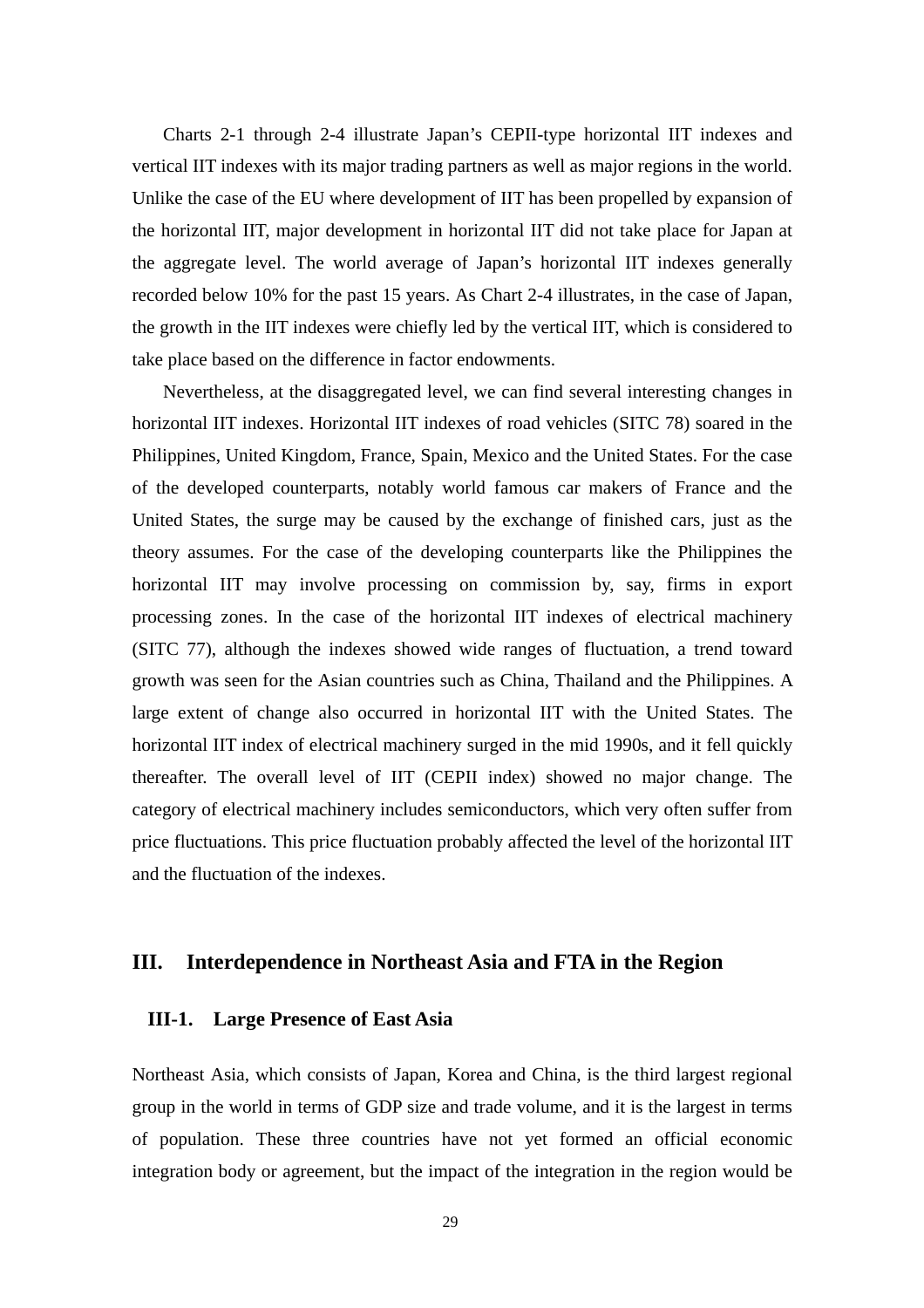enormous (See Table 5).

The intra-regional trade in Northeast Asia has not been very active compared with the EU and NAFTA. In 2002, the share of intra-regional trade in Northeast Asia was 19.0% of total trade, which contrasts with 61.0% and 56.0% for the EU and NAFTA, respectively. The small weight of intra-regional trade is common to other small regional groups like AFTA (See Table 5).

| Groups            | Number<br>of<br>Members | $Intra-$<br>regional<br>Trade<br>(\$billion) | Total<br>Trade<br>(\$billion) | Share of<br>$intra-$<br>regional<br>Trade (%) | World<br>Share<br>(trade,%) | GDP<br>(\$billion) | World<br>Share<br>$(GDP,\%)$ | Population<br>(Million)<br>Persons) | World<br>Share<br>(Popula<br>$\text{tion},\%$ |
|-------------------|-------------------------|----------------------------------------------|-------------------------------|-----------------------------------------------|-----------------------------|--------------------|------------------------------|-------------------------------------|-----------------------------------------------|
| <b>AFTA</b>       | 10                      | 92                                           | 411                           | 22.4                                          | 6.5                         | 1,064              | 3.3                          | 535                                 | 8.6                                           |
| <b>ANDEAN</b>     | 5                       | 5                                            | 53                            | 9.6                                           | 0.8                         | 265                | 0.8                          | 117                                 | 1.9                                           |
| <b>CEFTA</b>      | 7                       | 18                                           | 147                           | 12.1                                          | 2.3                         | 428                | 1.3                          | 97                                  | 1.6                                           |
| EU                | 15                      | 1,474                                        | 2,419                         | 61.0                                          | 38.1                        | 8,563              | 26.5                         | 379                                 | 6.1                                           |
| <b>MERCOSUR</b>   | 4                       | 17                                           | 95                            | 17.5                                          | 1.5                         | 572                | 1.8                          | 223                                 | 3.6                                           |
| <b>NAFTA</b>      | 3                       | 613                                          | 1.095                         | 56.0                                          | 17.2                        | 11.770             | 36.5                         | 424                                 | 6.8                                           |
| Northeast<br>Asia | 3                       | 171                                          | 904                           | 19.0                                          | 14.2                        | 5,693              | 17.7                         | 1,470                               | 23.7                                          |
| <b>WORLD</b>      |                         | 2,390                                        | 6,356                         | 37.6                                          | 100.0                       | 32,253             | 100.0                        | 6,201                               | 100.0                                         |

**Table 5. Main Economic Indicators of Regional Groups, 2002** 

Remarks: Trade data are export figures. For GDP, current figures in national currencies were converted into current dollar figures using the average exchange rate.

Data Sources: [Trade] International Monetary Fund(2003a); [GDP and population] International Monetary Fund(2003b)

However, Northeast Asia is different from other regional groups because of its further commitment to intra-regional trade. Among major regional groups, only NAFTA and Northeast Asia increased the share of intra-regional trade from 1996 to 2002 (Table 6).

In NAFTA, deepening interdependence was achieved mainly because of the economic growth during the period (+35.5% nominal dollar terms); notably, the United States enjoyed the IT boom. On the other hand, in Northeast Asia, economic growth did not deepen the interdependence in the region. The total economic size of Northeast Asia as a whole shrank for the period 1996-2002 mainly due to Japan's long lasting recession and the depreciation of the yen. However, China's increasing commitment to external trade during the period more than offset the negative factors derived from Japan. As a result, Northeast Asia deepened its regional interdependence as well as enlarged its presence in world trade. Our regression of the gravity equation in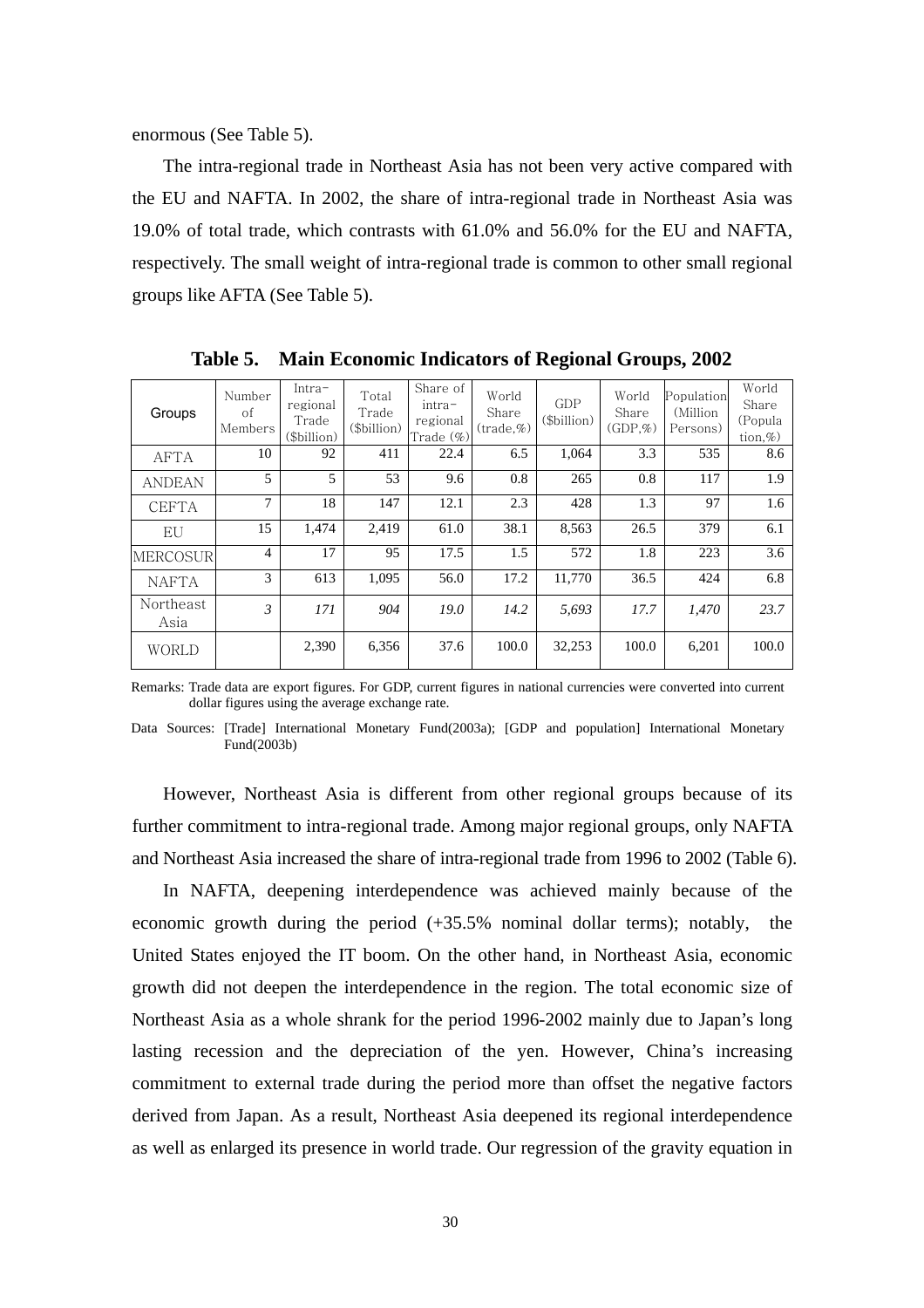Chapter I demonstrated that China's commitment to external trade, as expressed by the coefficient to the China dummy, incessantly rose during the sample period.

| Groups            | Number of      | Intra-regional Trade<br>(\$billion) |       | Total Trade<br>(\$billion) |       | Share of Intra-<br>regional Trade $(\%)$ |      | World Share<br>$(\text{trade.}\%)$ |       |
|-------------------|----------------|-------------------------------------|-------|----------------------------|-------|------------------------------------------|------|------------------------------------|-------|
|                   | Members        | 1996                                | 2002  | 1996                       | 2002  | 1996                                     | 2002 | 1996                               | 2002  |
| <b>AFTA</b>       | 10             | 84                                  | 92    | 342                        | 411   | 24.5                                     | 22.4 | 6.5                                | 6.5   |
| <b>ANDEAN</b>     | 5              | 5                                   | 5     | 49                         | 53    | 9.7                                      | 9.6  | 0.9                                | 0.8   |
| CEFTA             | 7              | 13                                  | 18    | 89                         | 147   | 14.4                                     | 12.1 | 1.7                                | 2.3   |
| EU                | 15             | 1,349                               | 1,474 | 2,075                      | 2.419 | 65.0                                     | 61.0 | 39.1                               | 38.1  |
| MERCOSUR          | $\overline{4}$ | 17                                  | 17    | 75                         | 95    | 22.6                                     | 17.5 | 1.4                                | 1.5   |
| <b>NAFTA</b>      | 3              | 438                                 | 613   | 919                        | 1.095 | 47.6                                     | 56.0 | 17.3                               | 17.2  |
| Northeast<br>Asia | 3              | 117                                 | 171   | 700                        | 904   | 16.7                                     | 19.0 | 13.2                               | 14.2  |
| <b>WORLD</b>      |                | 2,022                               | 2,390 | 5,301                      | 6,356 | 38.1                                     | 37.6 | 100.0                              | 100.0 |

**Table 6. Deepening Interdependence in Regional Groups** 

Remarks and Data Sources: See Table 5.

## **III-2. FTA Policies of Japan, Korea and China and Preparatory Contacts toward Northeast Asian Economic Integration**

Today, enthusiasm for bilateral or regional FTAs surrounds the world. Northeast Asia is no exception to that trend. Traditionally, the northeast Asian countries of Japan, Korea and China were quite reluctant to adopt free trade agreements or other economic integration measures. They thought these measures to be discriminative or departures from multilateral frameworks. However, as the inefficiency of the WTO became distinct and as other countries became inclined to develop bilateral or regional FTAs, the three countries began to transform their external economic policies into "multi-layered" policies. One layer adheres to multilateral liberalization frameworks, and the other pursues flexibility and promptness by adopting bilateral or regional FTAs.

In the Northeast Asian region, Japan and Korea made the first step of economic integration. The leaders of the two countries first mentioned the Japan-Korea FTA in the joint summit declaration released in October 1998(See Table 7). Since then the three governments of the region continue to fund extensive efforts toward forming FTAs. For Japan, the Japan-Singapore Economic Partnership Agreement (JSEPA) was signed in January 2001 and came into effect at the end of November 2003. This agreement is the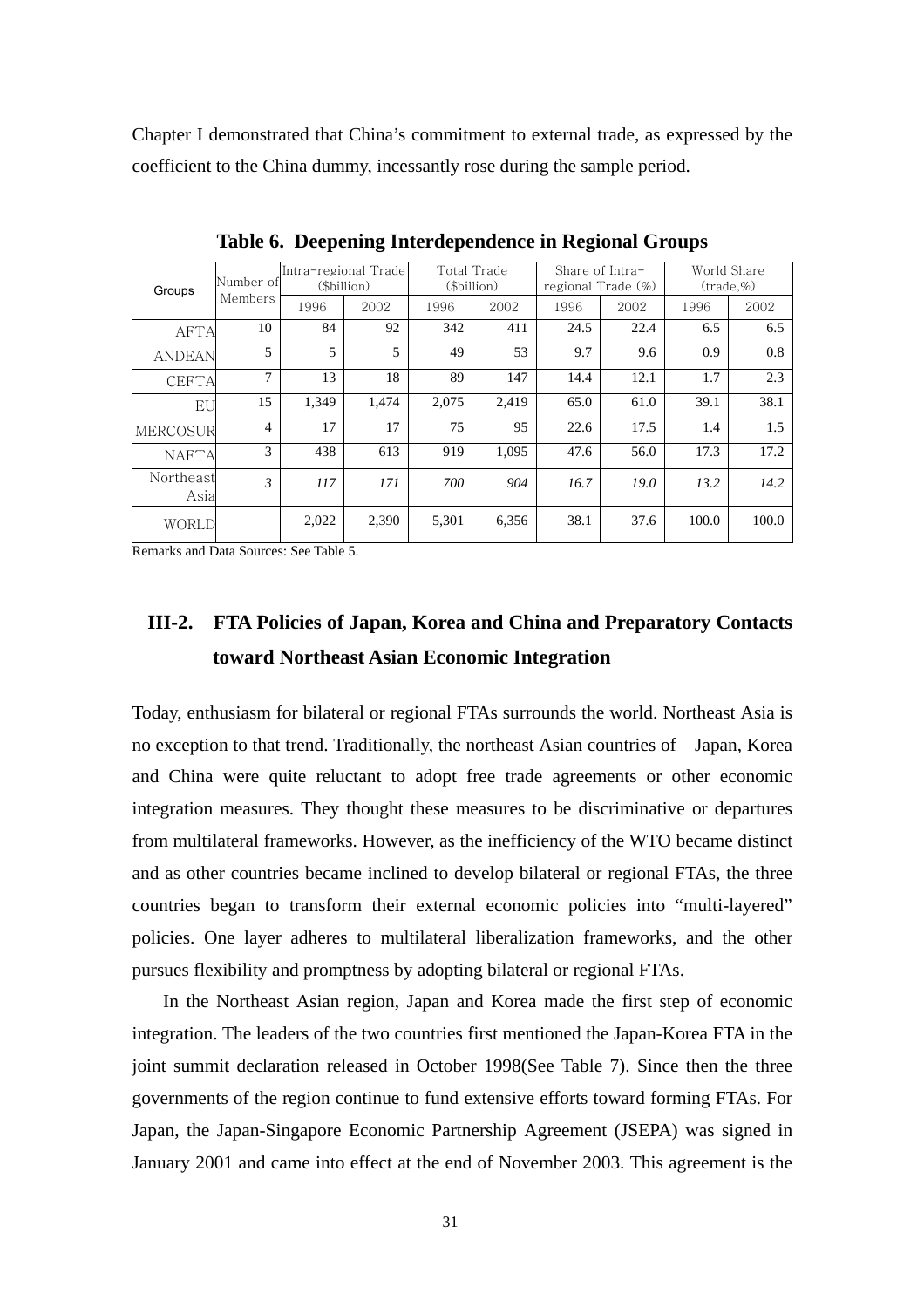first established FTA in the region. Finalized in October 2002, the second established FTA is the Korea-Chile FTA, and the Korean Diet eventually approved it in the middle of February 2004. On the other hand, China signed the China-Hong Kong Closer Economic Partnership Agreement (CEPA) in June 2003 and the Agreement went into effect in January 2004. Japan also finalized official negotiations for the Japan-Mexico FTA in the middle of February 2004.

At this current moment, the scope of the FTA policies of the three countries of Northeast Asia has greatly expanded. The following area established FTAs or preparations toward establishing FTAs in Northeast Asia:

Japan: Singapore (EPA in effect, 11/30/2003), Mexico (official negotiations completed, 3/15/2004), Korea (official negotiation, 12/22/2003 ) , Malaysia (official negotiation, 1/13/2004 ), the Philippines (official negotiation, 2/4/2004 ), Thailand (official negotiation, 2/16/2004 ), Indonesia (preparatory government-level consultation, 09/2003 ), Australia (Japan-Australia Trade and Economic Framework, agreed upon launch of joint consultation committee to deal with future bilateral FTA, 7/16/2003) and Brazil (agreed upon private research, 3/2003), Japan-ASEAN (Japan-ASEAN leaders' declaration, agreed upon establishing FTA in 10 years, 11/2002), Japan-Korea-China (Chinese Premier Zhu Rongji's proposition, 11/2002), plus Taiwan, Canada, New Zealand, South Africa, EFTA and Israel are interested in forming FTAs with Japan.

Korea: Chile (approval by Diet, 2/16/2004), Japan (official negotiation, 12/22/2003

), Singapore (official negotiation, 1/27/2004 ), Mexico (preparatory research discontinued, 11/16/2003), China (China proposed a joint research, 11/2002), Japan-Korea-China (Chinese Premier Zhu Rongji's proposition, 11/2002), New Zealand (joint research finished, 08/2001), Thailand (joint research finished, 3/2001).

China: Hong Kong (CEPA in effect, 1/1/2003), Macau (signed CEPA, 10/2003), ASEAN (agreed upon comprehensive economic cooperation framework, 11/2002), Japan-Korea-China (Chinese Premier Zhu Rongji's proposition, 11/2002), Korea (China proposed a joint research, 11/2002), Thailand ("early harvest" abolition of tariffs on agricultural products in effect, 10/1/2003), Australia (agreed upon economic cooperation framework, 10/2003), Singapore (agreed upon start of bilateral FTA after China-ASEAN FTA is formed), India (agreed upon launch of joint study, 06/2003), plus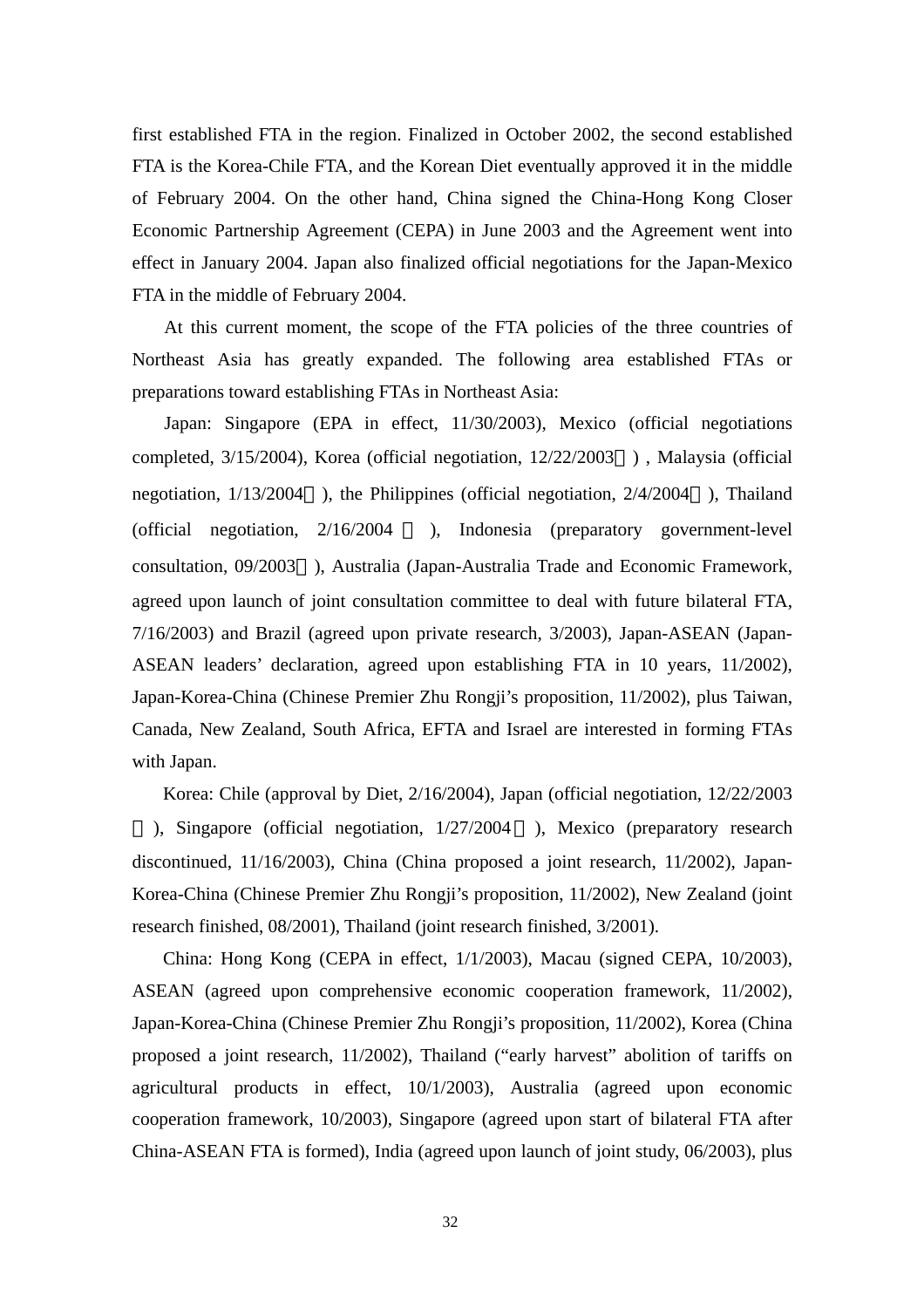New Zealand and South Africa are under domestic review whether or not to start joint researches.

Except for the Japan-Korea FTA, the Northeast Asian countries have not been very aggressive in forming intra-regional FTAs, either region-wide or bilateral; although, as mentioned, Northeast Asia is the third largest regional group in the world in terms of economic size. Table 7 shows preparatory contacts made so far by the three countries toward forming intra-regional FTAs.

| Countries  | Date            | Contacts                                                                  |
|------------|-----------------|---------------------------------------------------------------------------|
| JK         | October 1998    | The Japan-Korea joint summit declaration mentioned "Strengthening         |
|            |                 | the economic cooperation."                                                |
| JK         | December1998    | Academic joint research (IDE-JETRO and KIEP) started.                     |
| JK         | <b>May 2000</b> | IDE and KIEP released the final report of academic joint research.        |
|            |                 | The report foresaw long-term gains to both countries.                     |
| JK         | September 2000  | Both countries agreed to launch the Japan-Korea Business Forum            |
|            |                 | co-chaired by Jiro Ushio, Representative, Ushio Group, and Yong-          |
|            |                 | sung Park, Chairman, Korea Chamber of Commerce and Industry               |
| JK         | January 2002    | The Japan-Korea Business Forum released the final joint                   |
|            |                 | declaration. The declaration recommended an early formation of a          |
|            |                 | comprehensive Japan-Korea FTA.                                            |
| <b>JK</b>  | March 2002      | Both leaders agreed to launch "tripartite" joint research represented     |
|            |                 | by business, government and academia.                                     |
| JK         | January 2003    | The Japan-Korea Investment Pact went into effect.                         |
| JK         | October 2003    | The tripartite joint research group released its final report. The report |
|            |                 | again recommended an early formation of a comprehensive Japan-            |
|            |                 | Korea FTA.                                                                |
| <b>JK</b>  | October 2003    | Both leaders agreed (1) to start official negotiation within 2003, and    |
|            |                 | (2) to practically finish the negotiation within 2005.                    |
| JK         | December 2003   | 1 <sup>st</sup> official FTA negotiation was held.                        |
| JK         | February 2004   | $2nd$ official FTA negotiation was held.                                  |
| JK         | February 2004   | The Japan-Korea Social Security Agreement was signed.                     |
| <b>JKC</b> | November 1999   | Three leaders agreed to launch an academic joint research on              |
|            |                 | strengthening economic cooperation among Japan, Korea and China.          |
|            |                 | (NIRA, DRC, KIEP)                                                         |
| <b>JKC</b> | October 2002    | Chinese Premier Zhu Rongji proposed a feasible study on Japan-            |
|            |                 | Korea-China FTA.                                                          |
| <b>JKC</b> | October 2003    | Final report on strengthening economic cooperation among Japan,           |
|            |                 | Korea and China was released.                                             |
| <b>JKC</b> | March 2004      | Unofficial meeting on exploring a Japan-Korea-China investment            |
|            |                 | pact.                                                                     |
| KC         | October 2002    | China unofficially proposed joint research on a Korea-China FTA.          |

**Table 7: Chronology of Northeast Asian Economic Integration**

Remarks: JK refers to Japan and Korea; JKC to Japan, Korea and China; and KC to Korea and China Sources:

JK: Homepage of Ministry of Foreign Affairs, Japan (http://www.mofa.go.jp/mofaj/gaiko/fta/j \_korea/genjo.html)

JKC: Homepage of MOFA, Japan (http://www.mofa.go.jp/region/asia-paci/asean/pmv0211/trilat eral.html, http://www.mofa.go.jp/mofaj/gaiko/investment/jck\_kaigo\_01.html ), NIRA Home page (http://www.nira.go.jp/newse/paper/joint3/esummary.html)

KC: Bank of Korea (2003)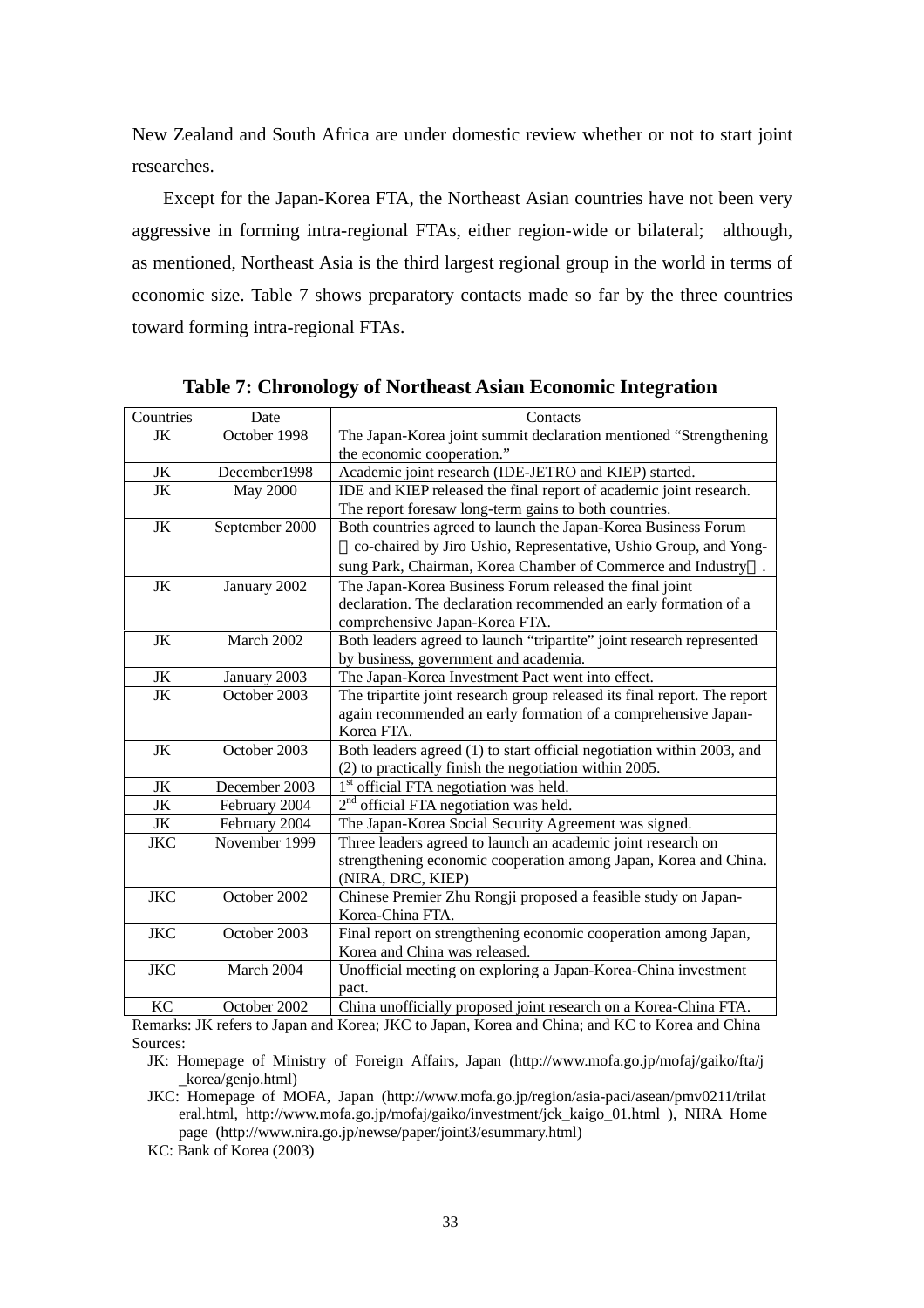Looking at Table 7, one can easily notice that high-level contacts, such as official negotiations, are all confined between Japan and Korea. Also, there has been no direct dialogue, even unofficial, between Japan and China. For the Japan-Korea FTA, both countries have indeed achieved high-level negotiation, but we should note that more than five years have passed since the first contact took place. This is due partly to resistance on the Korean side<sup>24</sup>. In the bilateral FTA between China and Japan, the Japanese government officially expresses that it will wait and see how China fulfills its WTO accession commitments. However, for Japan and Korea, their common sensitive industry, agriculture, is acting as the stumbling block. However, the views of the private sectors seem to be somewhat different from those of the governments. In Japan, many people hope to have a bilateral FTA with China. A recent poll held by the Ministry of Foreign Affairs of Japan was released in February 2004, and China was selected to be the most favorable FTA partner. The poll indicated that 35.4% of the respondents replied that Japan should have a FTA with China, followed by the United States (30.8%), Korea (20.7%), ASEAN countries (17.3%) and European countries (16.6%)<sup>25</sup>. Also, extensive support exits for the Korea-China FTA notably among academia<sup>26</sup>. As for the region-wide Japan-Korea-China FTA, China once positively proposed it in 2002. But the reaction of Japan and Korea was ambiguous or even a bit reluctant, just like they would behave in the bilateral FTAs between China. Now that the advocate of the tripartite FTA, the Chinese Premier Zhu Rongji, is gone, the enthusiasm on the China side seems to be missing.

# **III-3. What should Japan do with Northeast Asian FTAs?**

What should Japan do with FTAs within the Northeast Asian region? The government's FTA priority seems to be placed primarily on FTAs with ASEAN, Korea and Mexico as l

 $24$  We should remember that due to the harsh protests of farmers the Korea-Chile FTA was barely approved in February 2004, and this was more than one year after the finalization of the negotiation in October 2002. In the process of the Japan-Korea FTA negotiations, many worry that the situation of the Korea-Chile FTA will be repeated in the last stage. Reportedly, government, academia, press, and industrial associations in Korea generally support or at least are ready to cope with the bilateral FTA with Japan. However, as the FTA gradually becomes a reality, protests of the competitive industries such as

machinery, road vehicles and electrical appliances are gradually coming out.<br><sup>25</sup> See Ministry of Foreign Affairs of Japan, "Poll on Economic Diplomacy (WTO, FTA)", February 2004, available at http://www.mofa.go.jp/mofaj/gaiko/wto/2003ec.html (Japanese).

<sup>&</sup>lt;sup>26</sup> In Korea there is a widespread belief that the Japan-Korea FTA should result in a considerable amount of FDI flows or technology transfer to Korea. The final report of IDE-KIEP joint research released in May 2000 pointed out the feasibility of the "win-win" nature of the bilateral FTA, but the proposition is based on the assumption of new FDI flow from Japan to Korea caused by the FTA. Recently, one of the government-affiliated researchers even urged that Korea should prioritize the Korea-China FTA over the Japan-Korea FTA if a drastic increase in technology transfer from Japan is not foreseen. See Kim (2004).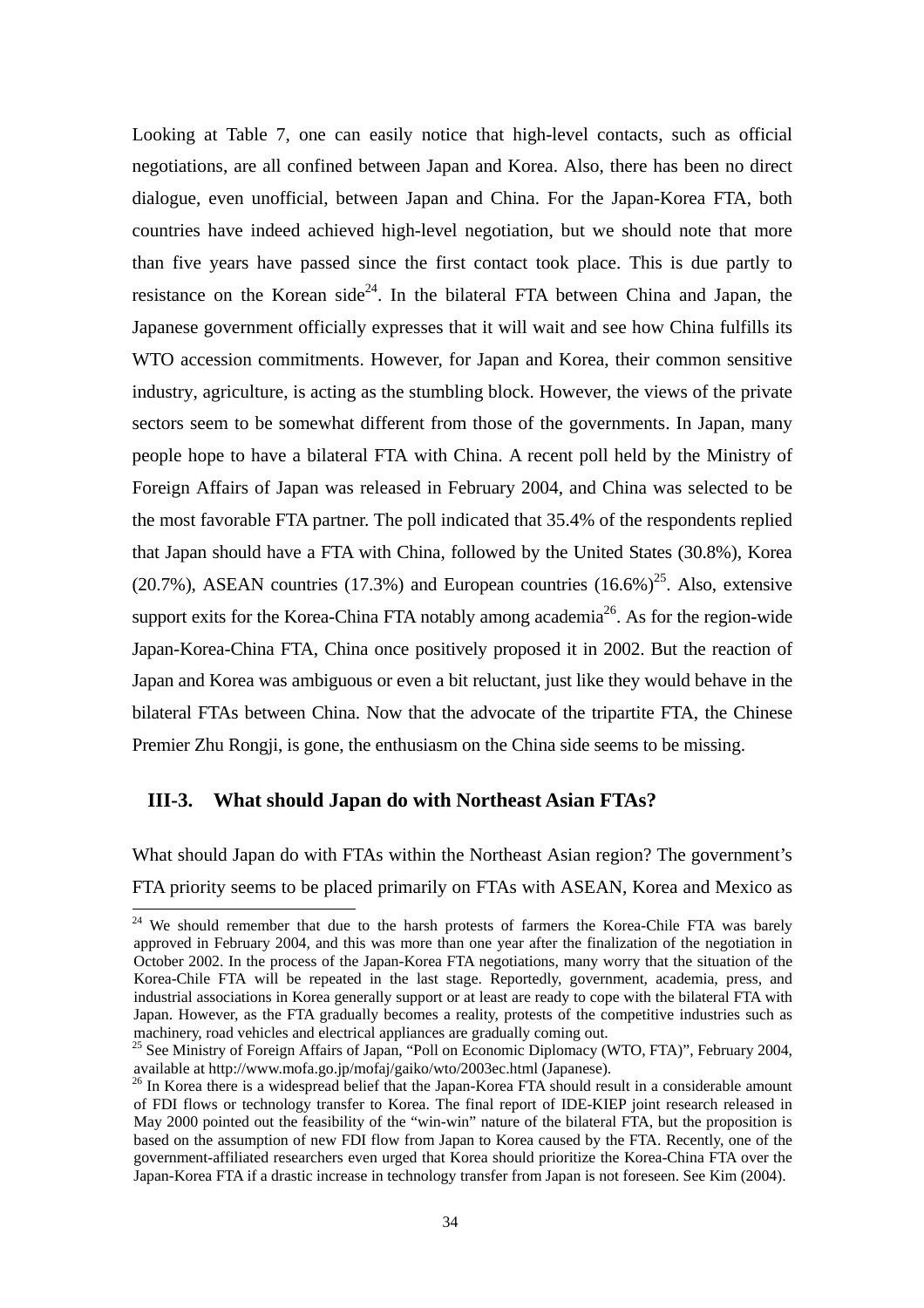Ministry of Foreign Affairs (2002) and Ministry of Economy, Trade and Industry (2003) indicated. The FTAs with ASEAN and Korea constitute a major part of "the East Asia FTA", or the two-storied "ASEAN+3 FTA", with the base story being a FTA network among ASEAN members, and the second story being a FTA network in the Northeast Asian region.

As discussed in Chapter II, we recommended making use of IIT indexes, as more "augmented" indicators that carry information on future gains to the FDI investors and the FDI hosts, as well as the current level of gain due to division of labor. The IIT indexes we calculated generally support the strategy of the Japanese government to form FTAs first with ASEAN, Korea and Mexico; Chart 1-1 clearly depicts a sharp rise in Japan's IIT indexes with the country mentioned above. Chart 1-3 also shows that the IIT index with Mexico has been rising. Charts 1-1 through 1-4 also show that the IIT indexes with some of the other countries mentioned as those interested in FTAs with Japan has been rising. For example, the IIT indexes with Taiwan, Israel, Canada and South Africa all showed a steep upward trend. Although FTA formation with Taiwan as well as Israel may be politically controversial, economic gain due to enhanced division of labor with those countries should be fully considered.

As for the FTAs with ASEAN, Ministry of Economy, Trade and Industry (2003) argued that Japan should have FTAs not only with individual ASEAN members but also with ASEAN as a whole. Suppose for example that Japan and each ASEAN member have a bilateral FTA, but no Japan-ASEAN FTA exists as a whole. In this case, if a Japanese firm orders a partial processing to an affiliate in an ASEAN country (country A) and simply brings back the finished products to Japan, the firm would fully benefit from the bilateral FTA between the ASEAN country and Japan. However, if the firm wishes to do further processing in another ASEAN country (country B), the exports from A to B are usually not tariff-free, as the AFTA rule of origin (40% value added or more, which is quite high) prevents the trade flow from providing tariff-cut benefits.

Creation of the FTA with China is necessitated by the already deepened IIT, along with a fever among Japanese companies for a FTA with China. However, in practice, political variables such as leadership rivalries in the ASEAN+3 FTA and mutual distrust are working as obstacles. In this situation, Korea may be able to play a very unique role in matchmaking the two large economies which may lead to form a *de facto* Northeast Asian FTA. Since the inauguration in February 2003, Korea's Roh Moo-hyun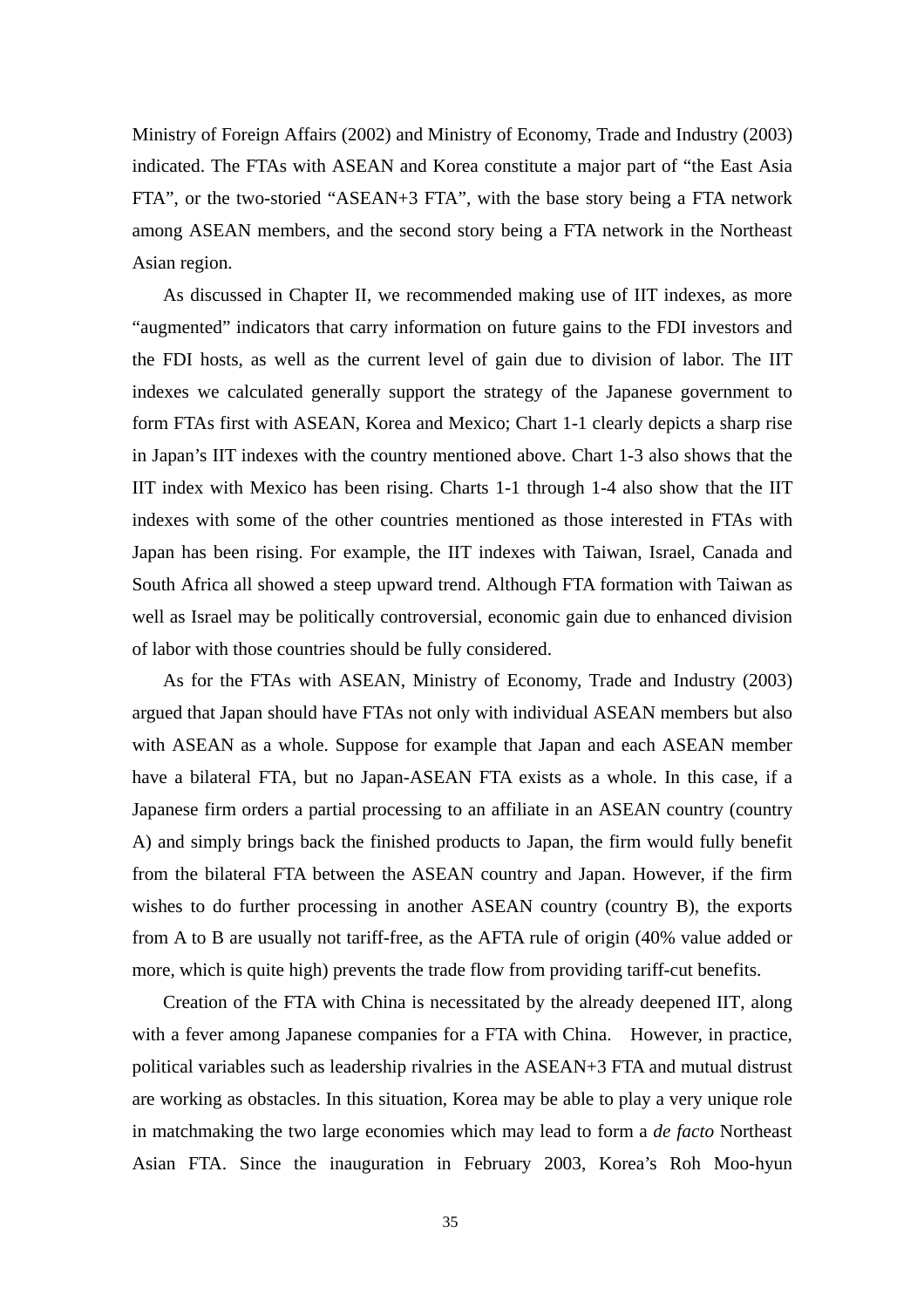administration has advocated the "Northeast Asia Central Nation" doctrine which defines his country as the hub of the Northeast Asian region. To materialize the doctrine, the Presidential Committee on Northeast Asian Business Hub was established on April 7, 2003, though major results have not come about yet. If Korea forms a FTA with Japan and China and sets a moderate rule of origin criteria (lower than the 40% criteria of AFTA) then Japanese firms may choose Korea as a transit processing site because exports from Japan to Korea are subject to the Japan-Korea FTA, and re-exports from Korea to China may be subject to the Korea-China FTA. If this occurs Japanese firms would in fact benefit from a *quasi* Northeast Asian FTA, which is relayed by Korea.

Finally, the Japanese government may be changing its attitude toward the bilateral FTA with China or the Northeast Asian FTA as a whole. The three countries held the first unofficial meeting on the Japan-Korea-China investment pact on March 8-9, 2004 in Tokyo. This may also be Japan's first step toward promoting the Northeast Asian FTA. Recall that the preparation contacts about the Japan-Korea FTA were expedited after the Japan-Korea investment pact went into effect in early 2003. As mentioned in Chapter II, if a negotiation on EPA is split into the FTA-intensive part and the investment pact, then the explanatory power of IIT indexes in sequencing the FTA partners is considered to increase. Again, the Japan-China cooperation will be highlighted by the growing trend of the bilateral IIT indexes. Ideally, the Northeast Asian FTA or the ASEAN+3 FTA would exhibit their full strength if they were formed from the beginning with as many countries as possible involved rather than gathering bilateral FTAs. This is partly because bilateral FTAs between large economies, say China and Japan, may exert a large trade conversion effect that hits other smaller economies. But as a second-best choice, until the Northeast Asian FTA is formed, Japan and Korea should collaborate in forming and maintaining a *de facto* Northeast Asian FTA.

# **IV. Conclusion**

In the first Chapter, using the gravity equation, we have seen that in recent years a great portion of the growth in world trade may be attributable to increases in intra-industry trade. Also, we pointed out an increasing necessity to liberalize international trade when a surge in IIT is foreseen.

In Chapter II, we discussed how we should set a sequence in determining with what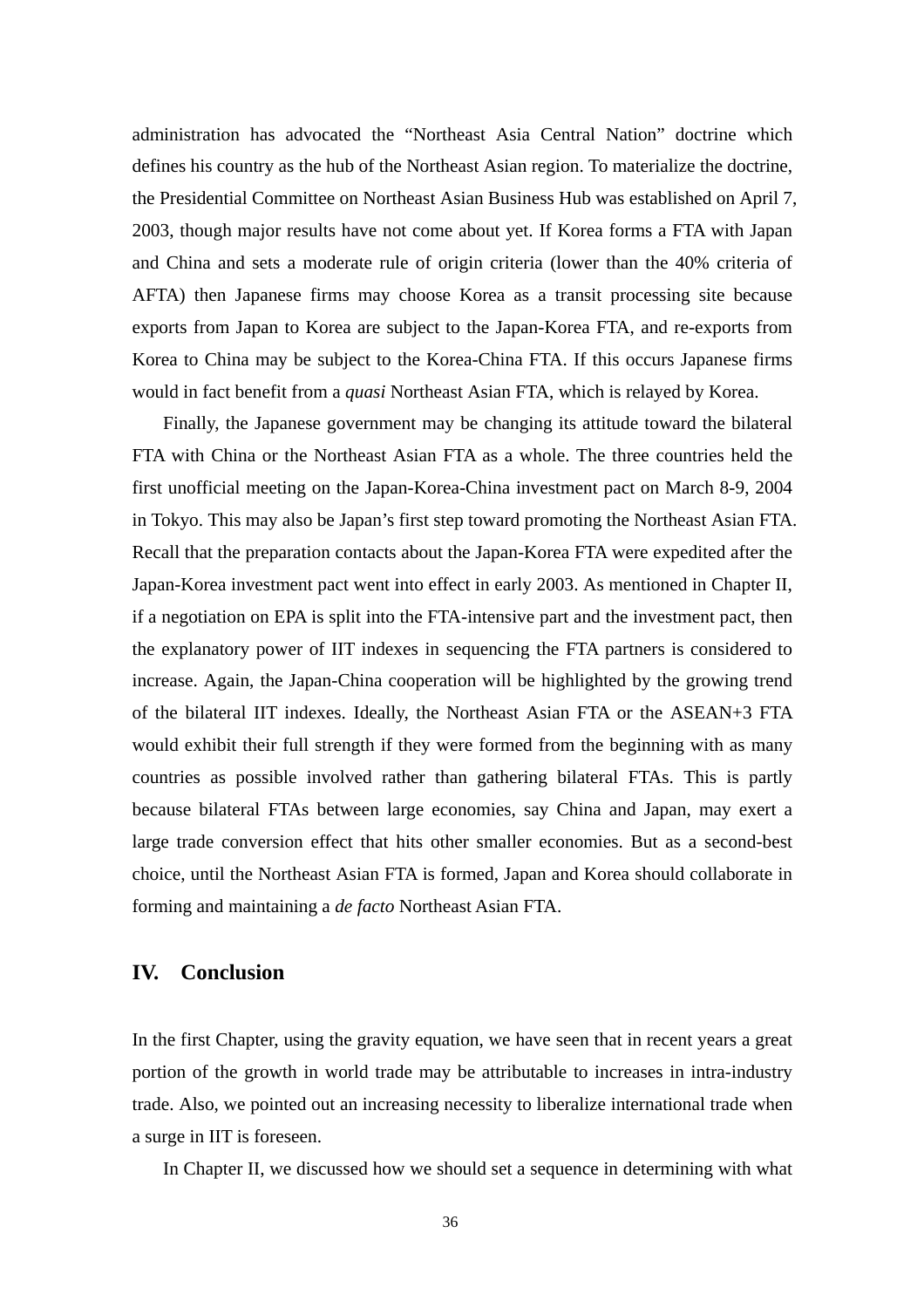country to negotiate bilateral FTA. In considering the sequence, Japan's FDI balance was found to have a mixed effect; affiliates' domestic activity in the host country is affected by the change in the host country's FDI attraction policy, which is supplemented by an EPA. However, the domestic FDI policy may also be covered by an investment pact; thereby, the governments negotiating a FTA may concentrate on the time-consuming part of trade-related issues. Also, Chapter II pointed out the 'perpetual' characteristics of the IIT index; it may work as a sign that signifies the future possibility of performing finer division of labor, and moreover, thereby, attracting more FDI. The IIT indexes of Japan with its major trading partners were calculated and shown.

Chapter III first pointed out the importance of the Northeast Asian region in terms of economic size and the lack of core FTA like NAFTA and EU in North America and Europe. Except for developed counterparts, whose trade and investment have been highly liberalized and therefore bilateral FTAs are thought to bring little gain, it was verified that Japan's FTA strategy on sequencing the FTA partners is generally justifiable based on the levels the IIT indexes achieved between potential partners. Finally, Korea's possible unique role in the region is recommended. If Japan and China cannot form a FTA instantly, Korea should form bilateral FTAs with both Japan and China. In that case, Korea should set a moderate rule of origin, so that it may be able to enjoy a gain as the regional hub. Finally, we touched upon the possibility of Japan's change in attitude towards forming the Northeast Asian FTA associated with the launch of unofficial meetings on a Japan-Korea-China investment pact. Even though Japan is ready to form a bilateral FTA with other large economies like China, Japan should be careful about the trade conversion effect that the bilateral FTA may exert on other small economies. Also, until a region-wide FTA is achieved, whether it's Northeast Asia or ASEAN+3, if a *de facto* Northeast Asian FTA is working, then both countries should collaborate in maintaining it.

This study still leaves several important aspects remaining to be studied. Those include comparing IIT indexes and FDI and rigorously relating the gravity equation with IIT-related variables, etc. All those unfinished problems are left as future tasks.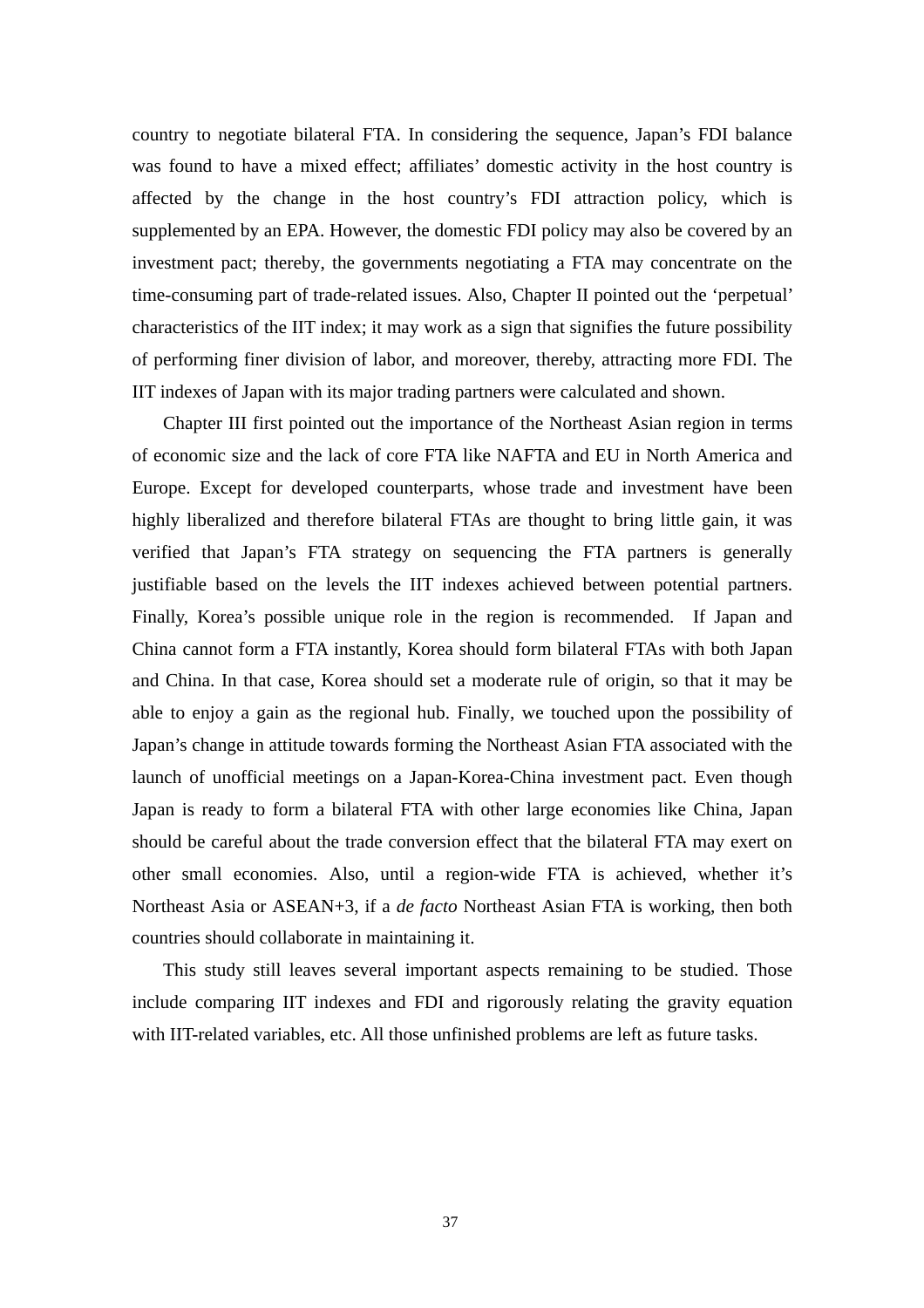# **Appendix A: Details of Data Compilation for the Gravity Equation**

Tij (trade flows): Nominal export figures denominated in U.S. dollars come from International Monetary Fund (2003a). The IMF-DOT CD-ROM contains an application that generates a global trade matrix for a specified year. For this study, the author obtained export matrixes for the sample years (1996, 1998, 2000 and 2002) using the above mentioned application. In the process of generating a global matrix, the application fills in missing export data if the information is available from the importing country. The trade flow data for the gravity equation were extracted by breaking down the global trade matrix.

GDP: Nominal GDP figures in U.S. dollars were calculated by dividing nominal GDP figures in local currency by average exchange rates. For most of the sample countries, International Monetary Fund (2003b) gives the nominal GDP figures in local currencies (mainly code 99b.c) and average exchange rates (code rf, local currency vs. U.S. dollar) for the sample years. For the countries not covered by International Monetary Fund (2003b), the author filled in the missing values using the global geographic coordination table supplied by Central Intelligence Agency (2003).

Dij (distance between capital cities): Distance between the capital cities of the exporting and importing countries (in kilometers) are calculated according to the following formula.

$$
Dij = r * arccos[ sin(Lat1) * sin(Lat2) + cos(Lat1) * cos(Lat2) * cos(abs(Lon1-Lon2))],
$$

assuming that the earth is a complete sphere with radius  $r = 6371$  kilometers, the capital city of the exporting country is at latitude Lat1 and longitude Lon1, and that the capital city of the importing country is at latitude Lat2 and longitude Lon2. Lat's and Lon's are in degrees, and in applying the above formula south latitudes and west longitudes are treated as negative angles. The latitudes and longitudes of 221 capital cities can be downloaded from the following site.

http://www.wcrl.ars.usda.gov/cec/java/capitals.htm.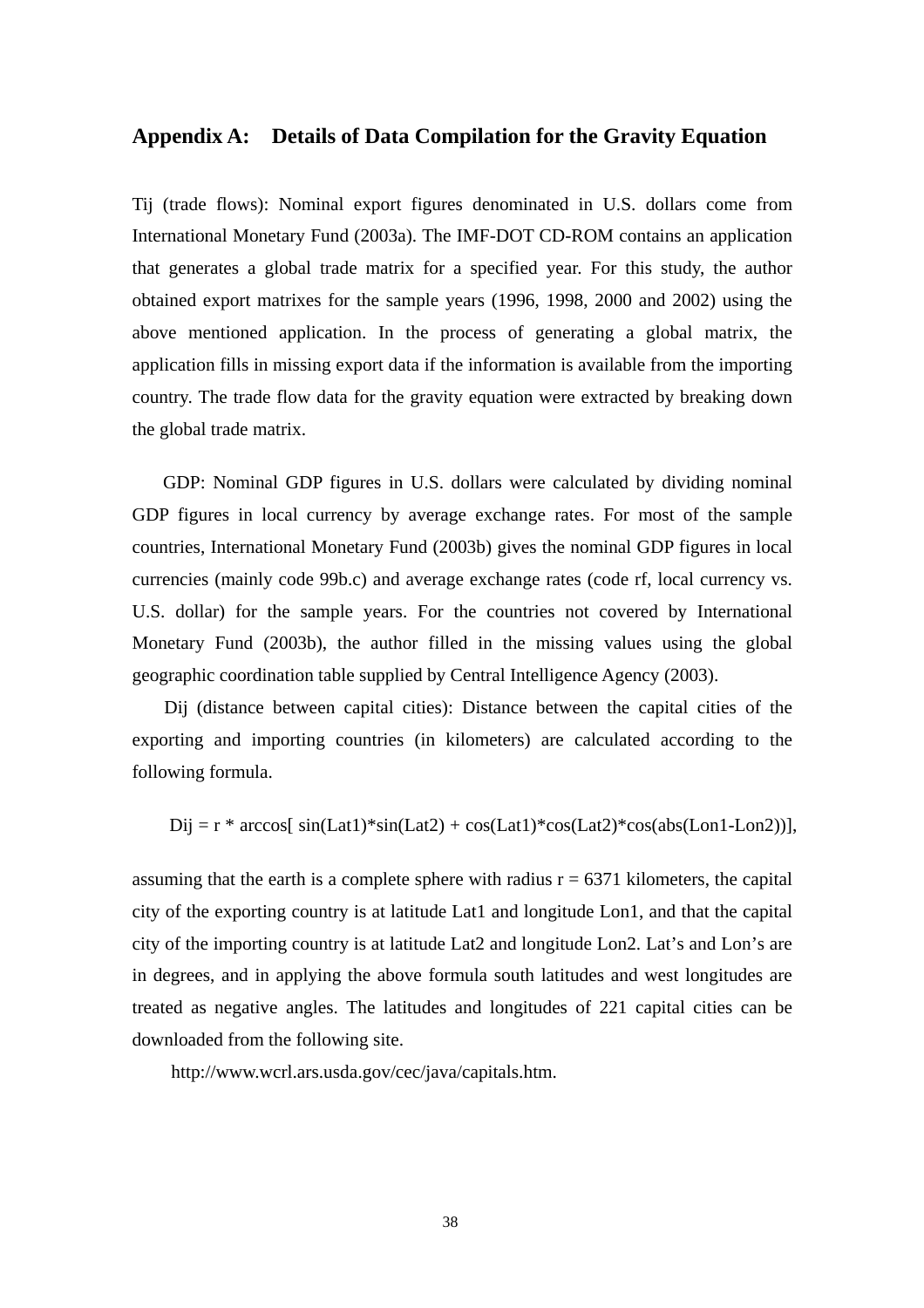POP (population): The data, in persons, mainly came from International Monetary Fund (2003b), and it was again supplemented by the global population table in Central Intelligence Agency (2003).

PCGDP\_GAPij (gap in per capita GDP): This is the absolute difference in the per capita GDP between the exporting and importing countries in nominal U.S. dollar terms. GDP per capita can be derived by dividing GDP by population. The data descriptions about GDP and population are given above.

LOCK (land lock dummy), ISLAND (island dummy): In determining the values of those dummy variables, first we need to obtain the length of the coastline and the land border of each country. The global tables of coastlines and land boundaries in Central Intelligence Agency (2003) provide sufficient information. A country is defined as landlocked and the land lock dummy is set to 1 if the length of the coastline is zero. Similarly, a country is defined as an island state and the island dummy is set to 1 if the length of the country's land boundary is zero.

ADJij (adjacency dummy): The global land boundary table in Central Intelligence Agency (2003) lists the countries that share common boundaries; for example, in the row for the United States, Mexico and Canada are listed as border countries. If the exporting and importing countries are determined to share a common border using the above mentioned global land boundary table, then the adjacency dummy is set to 1.

LANGij (common language dummy): This dummy variable takes the value of unity if both the exporting and importing countries share one or more languages as the official languages. For example, for the country pair of United States and Canada, the dummy variable is set to one because they have the common official language of English. For France and Canada, the dummy is set to unity because of the common official language of French. However, the dummy is set to zero for the country pair of Canada and Mexico because they share no common official languages. The official languages of the countries are provided in SIL International (2004), which is available at the following address: http://www.ethnologue.com/country\_index.asp. For the countries not covered by this, the global language table in Central Intelligence Agency (2003) lists the major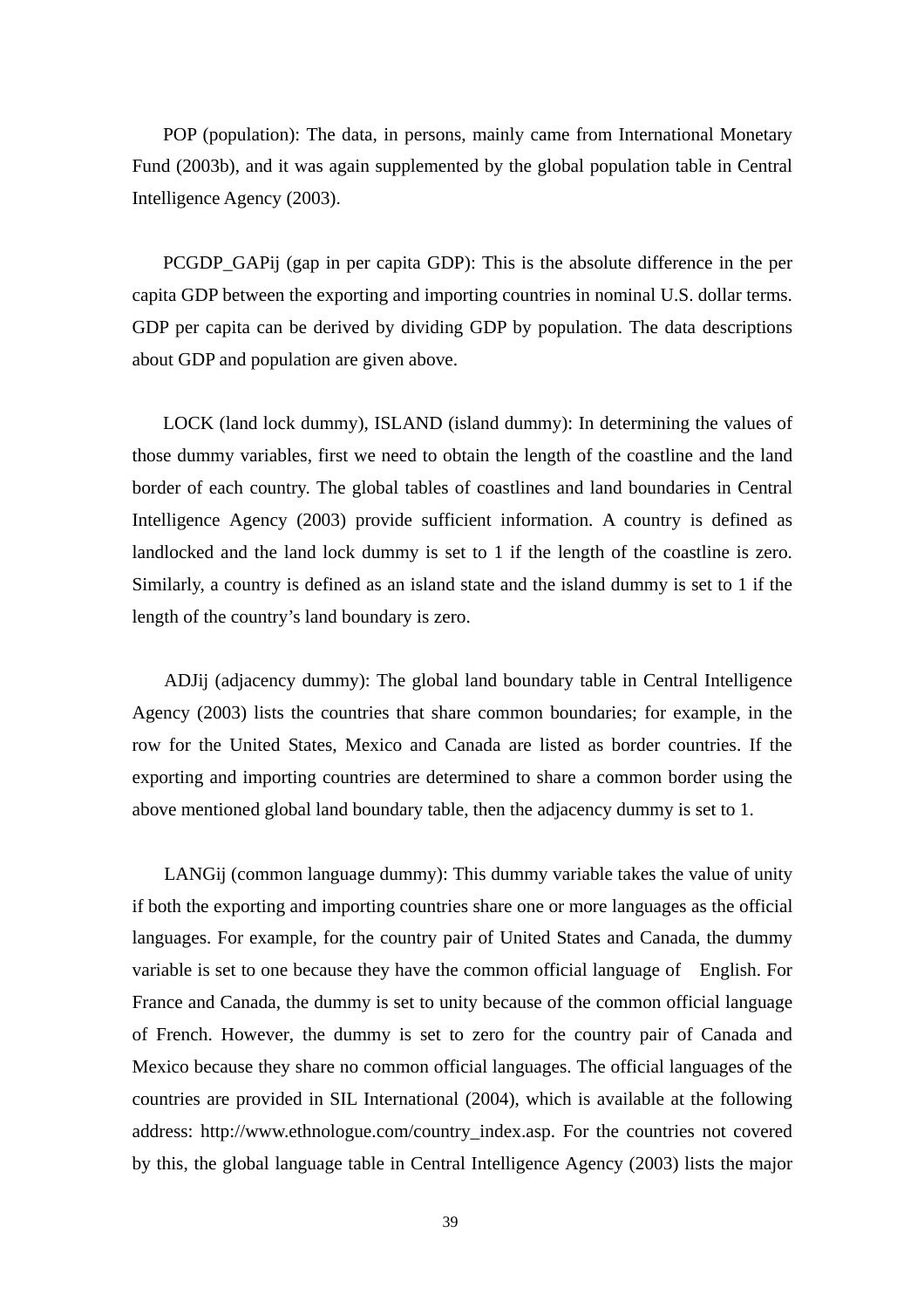languages used in those countries. The author picked out the official languages of those countries from the list.

FTAij (FTA dummy): World Trade Organization (2003b) is the complete list of the regional trade agreements notified to the World Trade Organization (WTO) as of October 13, 2003. To be precise, the coverage of the agreements listed inhere is not limited to free trade agreements. Among the agreements in the above list, we picked out the following types of agreements: customs unions, free trade agreements and preferential arrangements. The list does not always identify all the members of each agreement. Another WTO web page (http://www.wto.org/english/ tratop e/region e/region area group e.htm) lists the members of the agreements that several countries participate (For example AFTA, EU, or NAFTA). The dummy is set to unity if both the exporting and importing countries belong to an identical regional trade agreement.

FDIIN, FDIOUT (inward and outward foreign direct investment stock): Printed version data on foreign direct investment stocks in U.S. dollars are available from United Nations Conference on Trade and Development (2003). However, this only gives data for selected years. UNCTAD also provides a continuous series of foreign direct investment stocks in "World Investment Directory", available at http://r0.unctad.org/en/subsites/dite/fdistats\_files/WID.htm. For the countries that did not report the investment stocks in 2002, the figures for 2001 or 2000 were used instead.

Cij (complementarity index): Cij is defined as the inner product of the revealed comparative advantage index vector (by commodity) of the exporting country (RCAx) and the revealed comparative disadvantage index vector (by commodity) of the importing country (RCAm) weighted by the world trade share of each commodity. The world average of Cij is unity, so Cij greater than unity implies that the export structure of the exporter and the import structure of the importer are more complementary. More specifically,

 $C_{ij} = \sum_h [(\text{RCA}_{\text{xih}})^*(\text{RCA}_{\text{mih}})^*(W_h/W)] \dots (Equation 2),$ where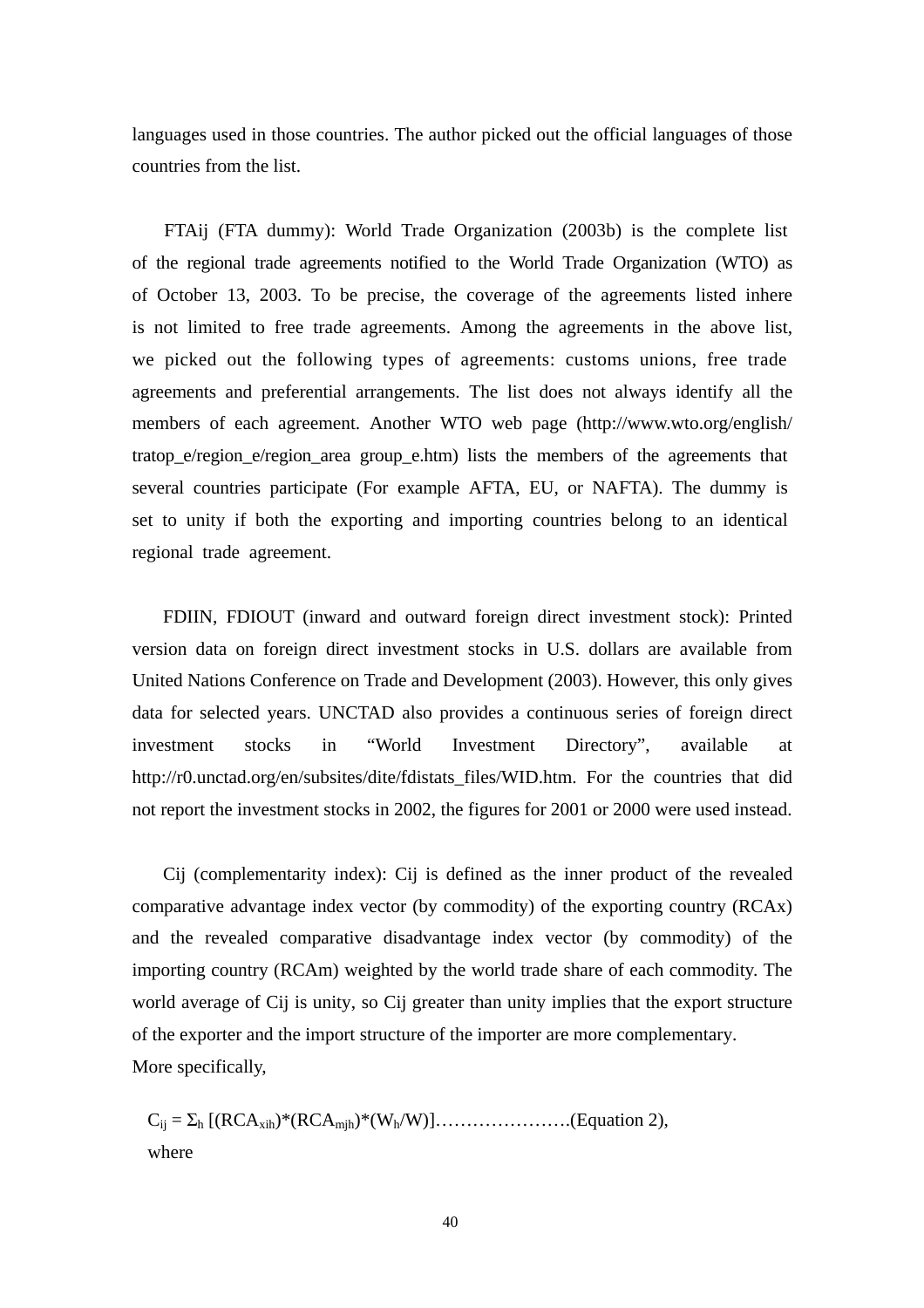$C_{ii}$ : complementarity index based on the exporter's export structure and the importer's import structure,

RCA<sub>xih</sub>: the exporter's revealed comparative advantage index on commodity h, RCA<sub>mih</sub>: the importer's revealed comparative disadvantage index on commodity h, W<sub>h</sub>: the world trade volume of commodity h,

W: the total world trade volume.

The definition of revealed comparative advantage is as follows:

 $RCA<sub>xih</sub> = (X<sub>ih</sub>/X<sub>i</sub>) / (W<sub>h</sub>/W)$ , where

 $X_{ih}$ : exports of commodity h from the exporter to the rest of the world,

 $X_i$ : the exporter's total exports.

RCAmih is also defined in a similar manner.

However, it should be noted that Cij is not based on any actual bilateral trade flows, as shown in Equation 2. Therefore, Cij implies a "virtual match" between two countries, derived from their comparative advantage structure. It should also be noted that Cij tends to be greater when the comparative advantage structure of two economies are "vertically matching." Suppose country i intensively exports high-technology commodities, and its trading partner country j imports a large amount of hightechnology commodities. Then, Cij in this case would show quite a high number.

The total country-wide and global exports and imports by commodity came from United Nations Conference on Trade and Development (2003a), and they are based on 3 digit SITC-R2 classification for the years 1996 and 2002. For the years 1997-2001, the data shown in International Trade Center (2003) based on 3 digit SITC-R3 classification were used instead. For the countries that the Cij's for 2002 could not be derived due to the lack of trade data, the author instead adopted Cij's available in prior years (2001 or 2000).

IIT (intra-industry trade index): The IIT indexes added in the gravity equation cover all the commodities, are of Grubel-Lloyd type, are country-wide, and they are based on the trade of the countries in question with the rest of the world. A major counterpart to Grubel-Lloyd type index is "threshold type" index, which counts all the trade volume of an item as intra-industry trade if the trade overlapping ratio (TOL ratio: min[exports, imports] / max[exports, imports]) exceeds a certain threshold (usually 10%, as in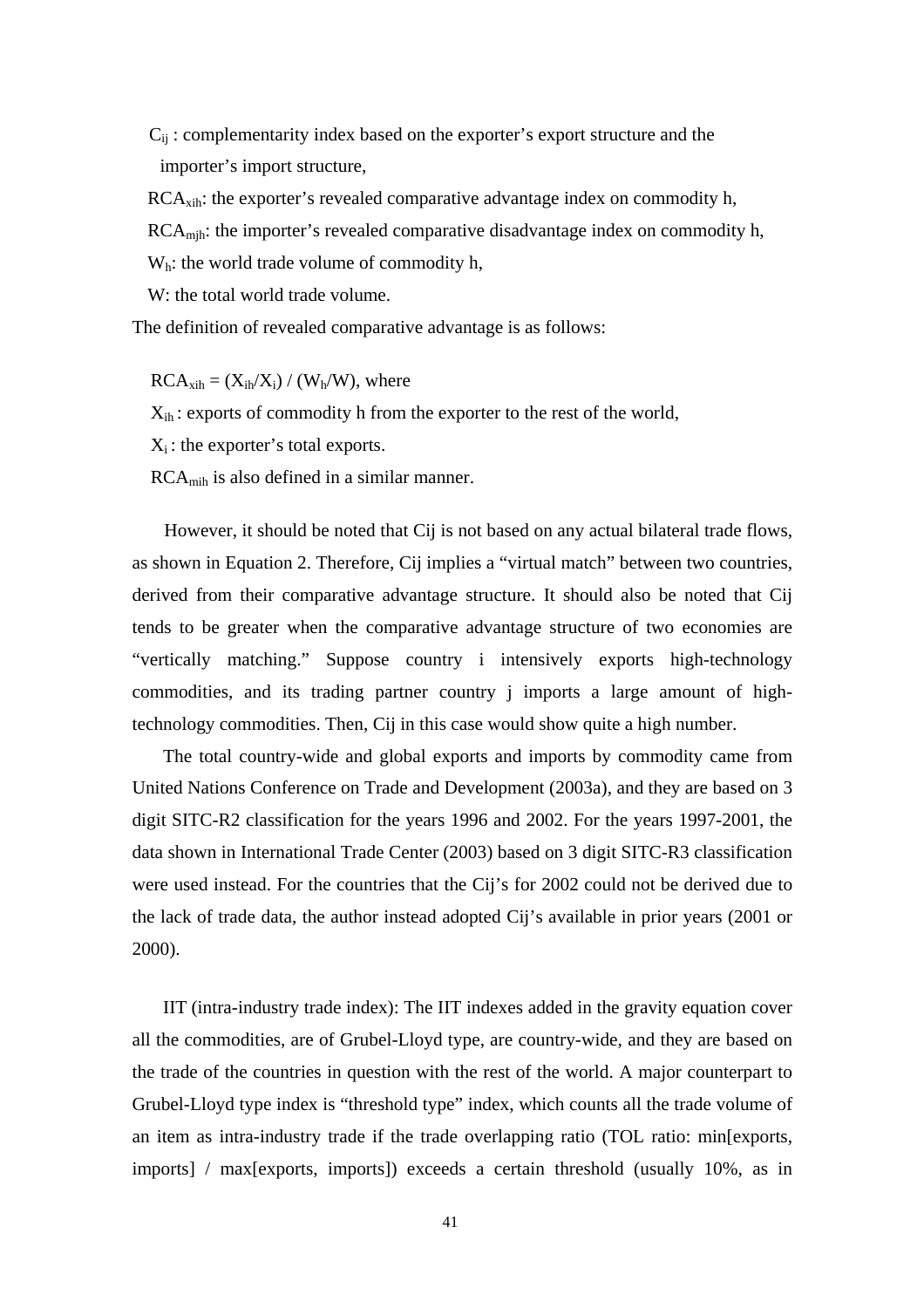Fongatne et al. (1997)). In the threshold approach, once the trade of an item is classified as intra-industry trade, further deepening of intra-industry trade in that item does not contribute at all to increase the index. Considering the discontinuous property of the threshold approach and the widespread use of Grubel-Lloyd indexes, we adopted the latter in favor of the former for our estimation of the gravity equation. Bilateral IIT indexes were not adopted because bilateral trade flow data for several sample years, notably for 2002, were not readily available from a widely used database like PC-TAS, which is a trade data retrieval system released by the United Nations. The formula for the IIT indexes used for the estimation of the gravity equation is as follows:

 $IITi = \sum_{h} s_{ih} * IIT_{ih} (IIT, all commodity)$ , where  $s_{ih} = (X_{ih} + M_{ih}) / \sum_{h} (X_{ih} + M_{ih}),$  $IIT_{ih} = 1 - |X_{ih} - M_{ih}| / (X_{ih} + M_{ih}), (IIT, by commodity)$ 

Xih and Mih are country i's exports and imports of commodity h with the rest of the world, respectively.

Trade data for 1996 and 2002 came from United Nations Conference for Trade and Development (2003a), and they are based on 3 digit SITC-R2 classification. Figures for 1998 and 2000 are calculated from the data in International Trade Center (2003), and they are based on 3 digit SITC-R3 classification. IIT indexes for individual disaggregated industrial levels  $(III_{ih}^{\dagger})$  are first calculated, and then we averaged them weighted by the trade volume (exports plus imports) of individual industries. Like Cij, in the case where IIT indexes for 2002 were not calculated due to a lack of trade data, IIT indexes for prior years (2001 or 2000) were adopted.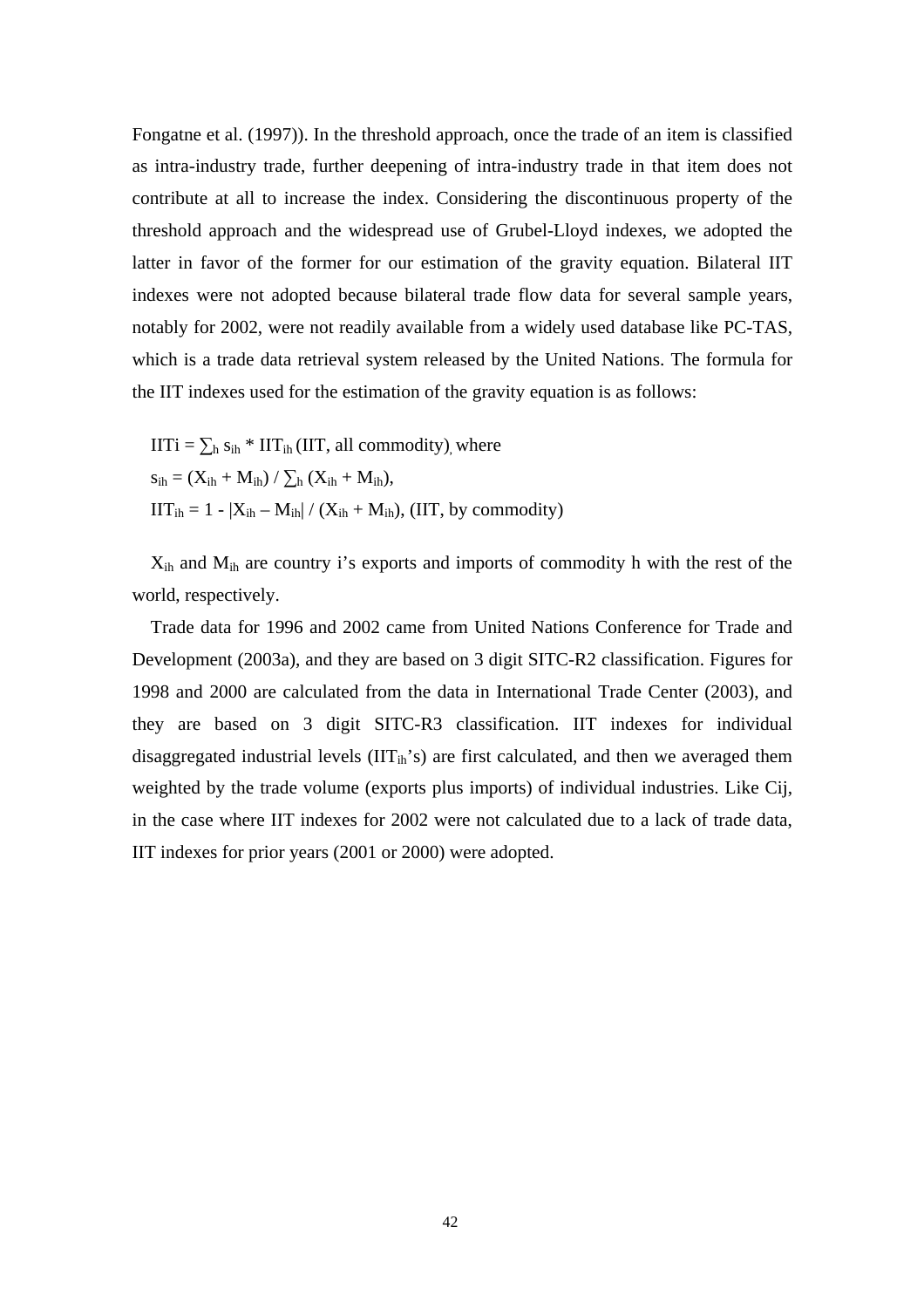# **Appendix B: IIT Indexes of Japan 1988-2003 (Road Vehicles and Electrical Machinery)**



Chart 3-1. IIT Indexes of Japan 1988-2003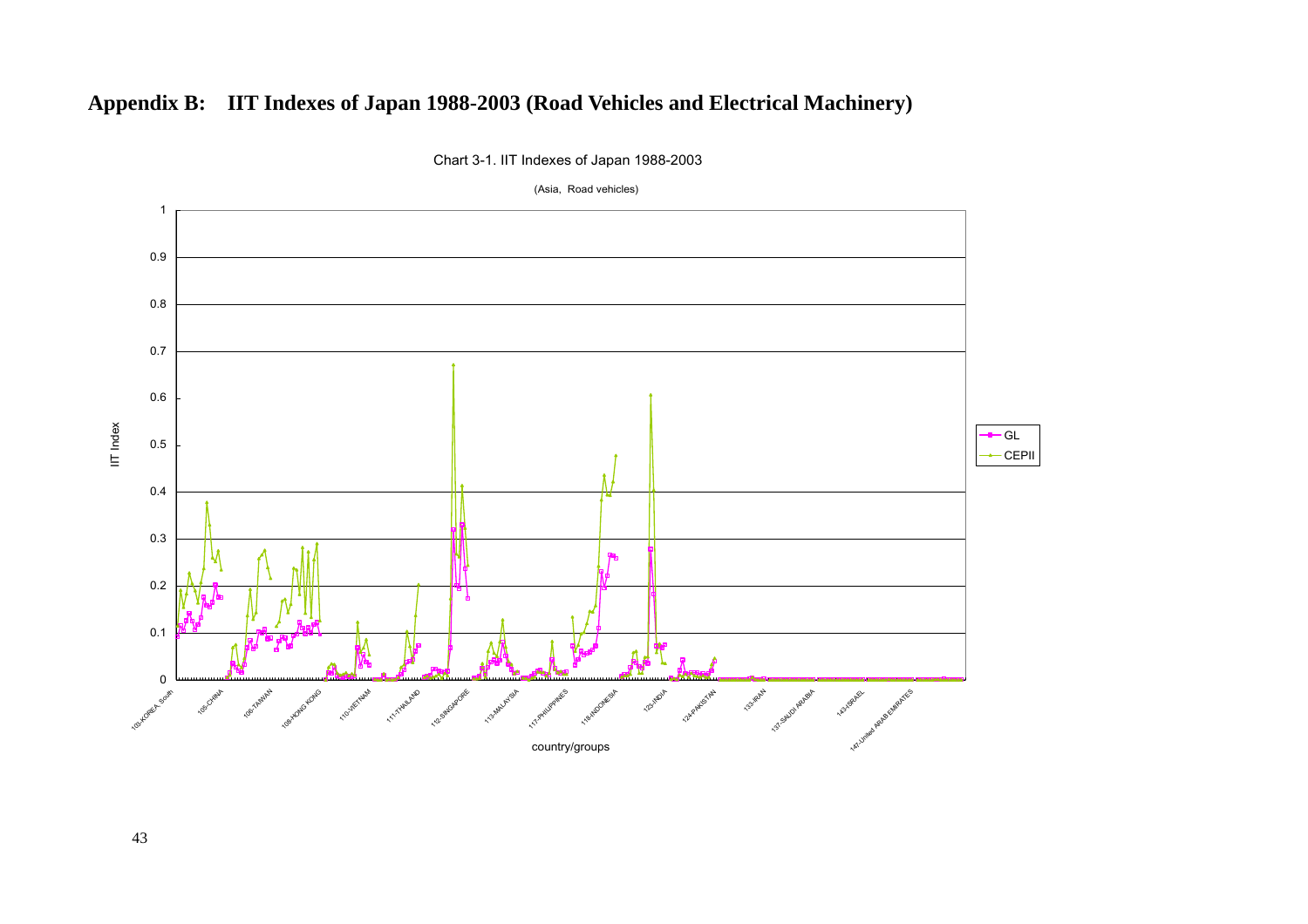

Chart 3-2. IIT Indexes of Japan 1988-2003

(Europe, Road vehicles)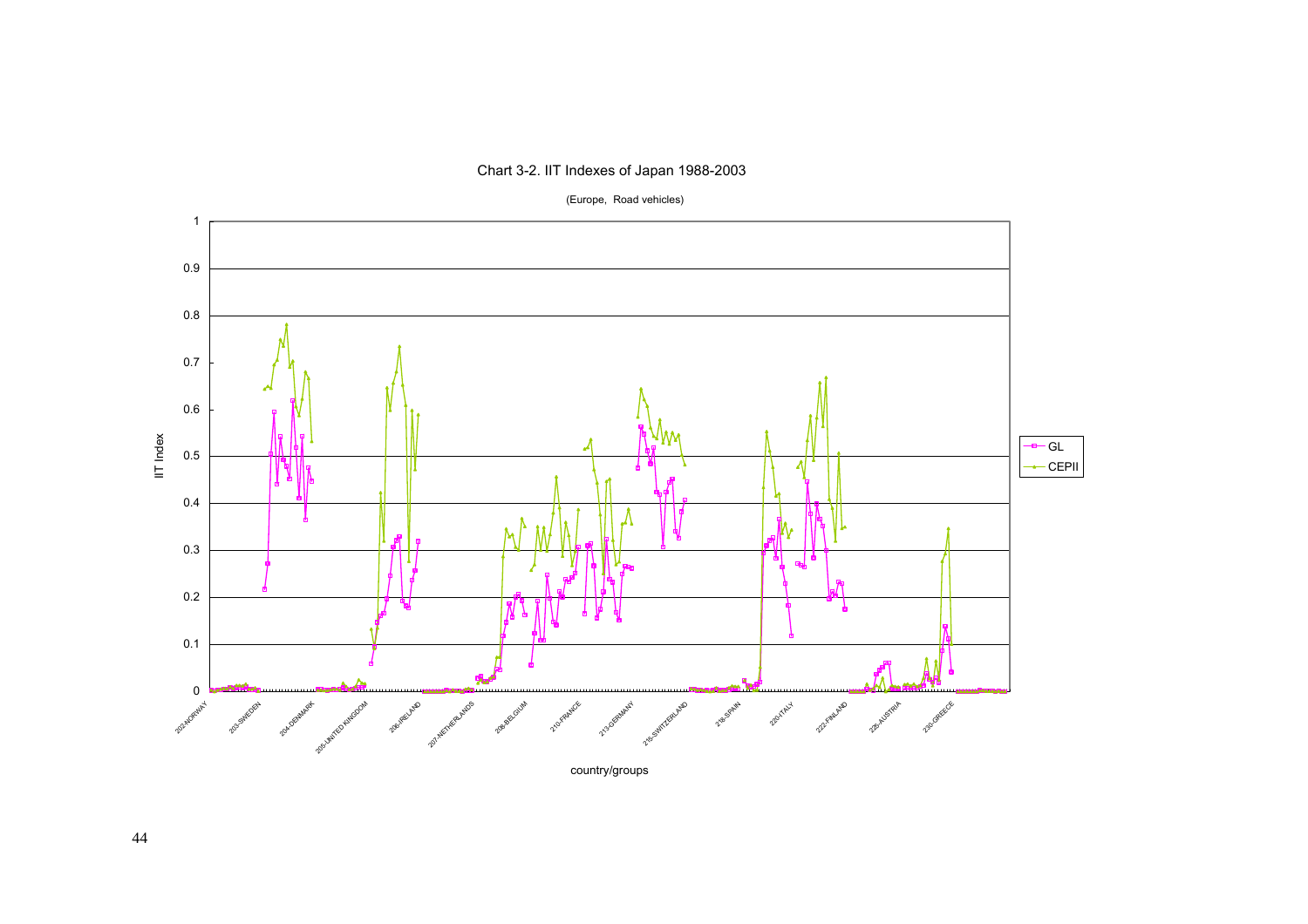# Chart 3-3. IIT Indexes of Japan 1988-2003



(Americas and Others, Road vehicles)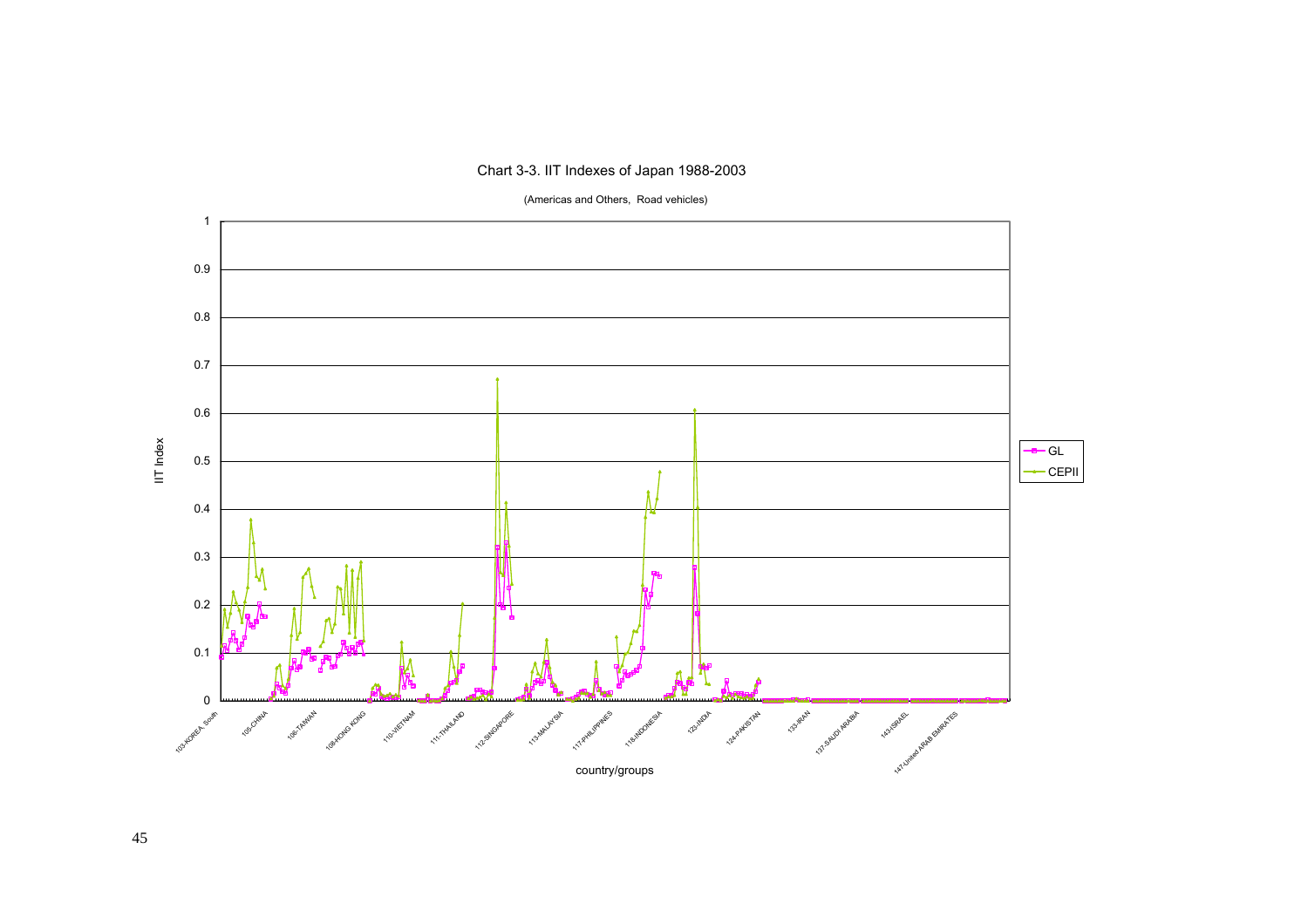

Chart 3-4. IIT Indexes of Japan 1988-2003

(Major Groups, Road vehicles)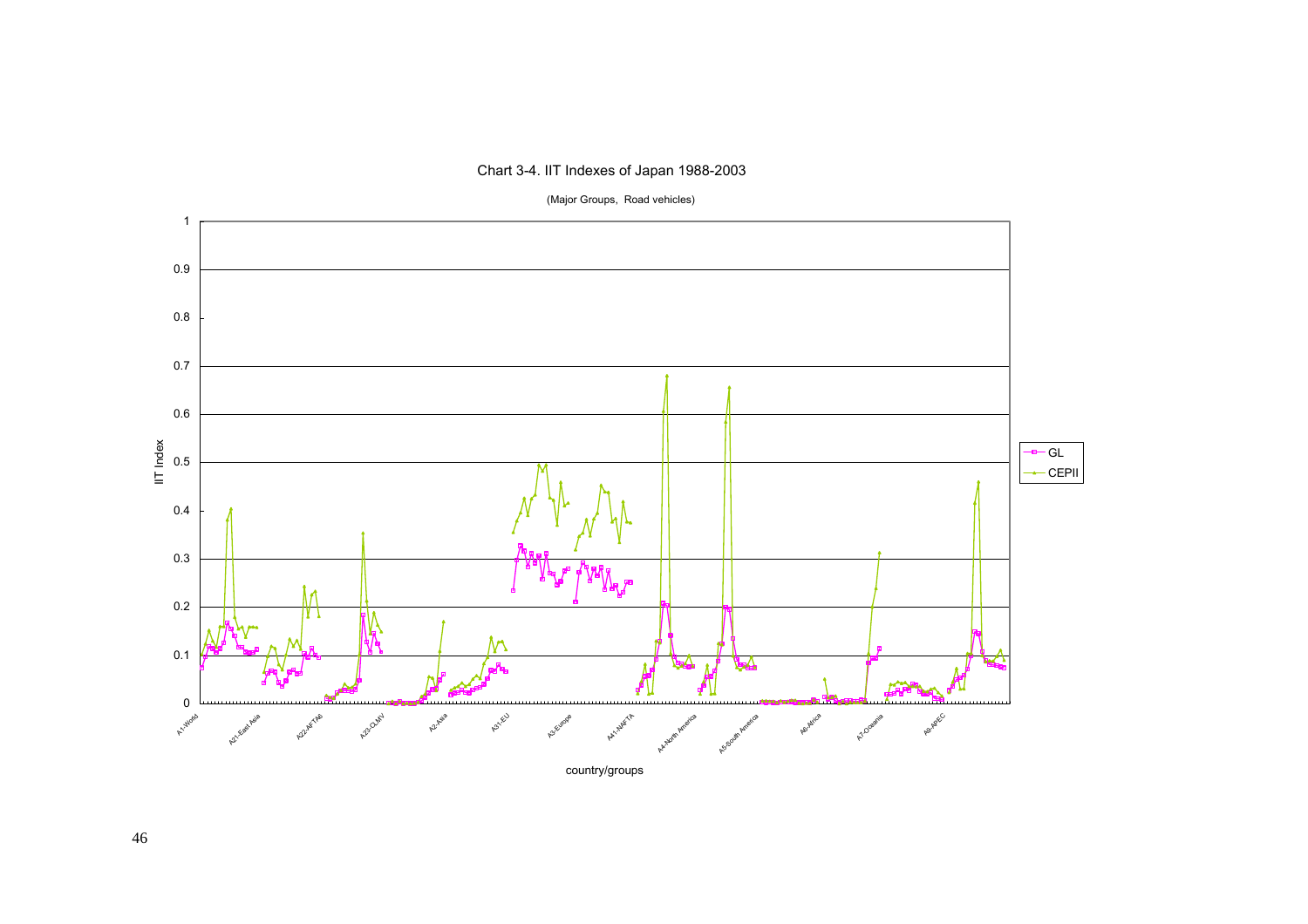

# Chart 4-1. Horizontal and Vertical IIT Indexes of Japan 1988-2003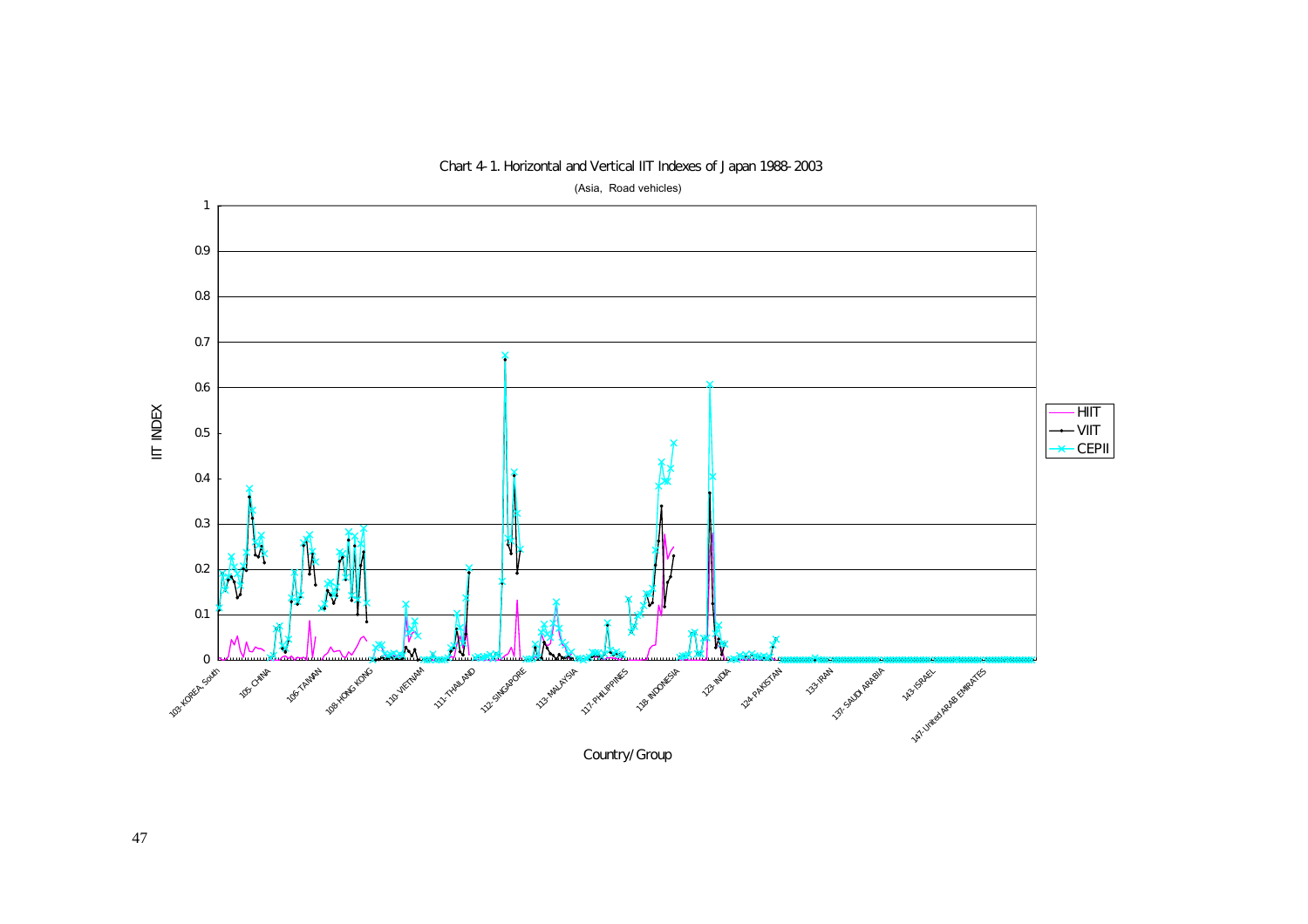

Chart 4-2. Horizontal and Vertical IIT Indexes of Japan 1988-2003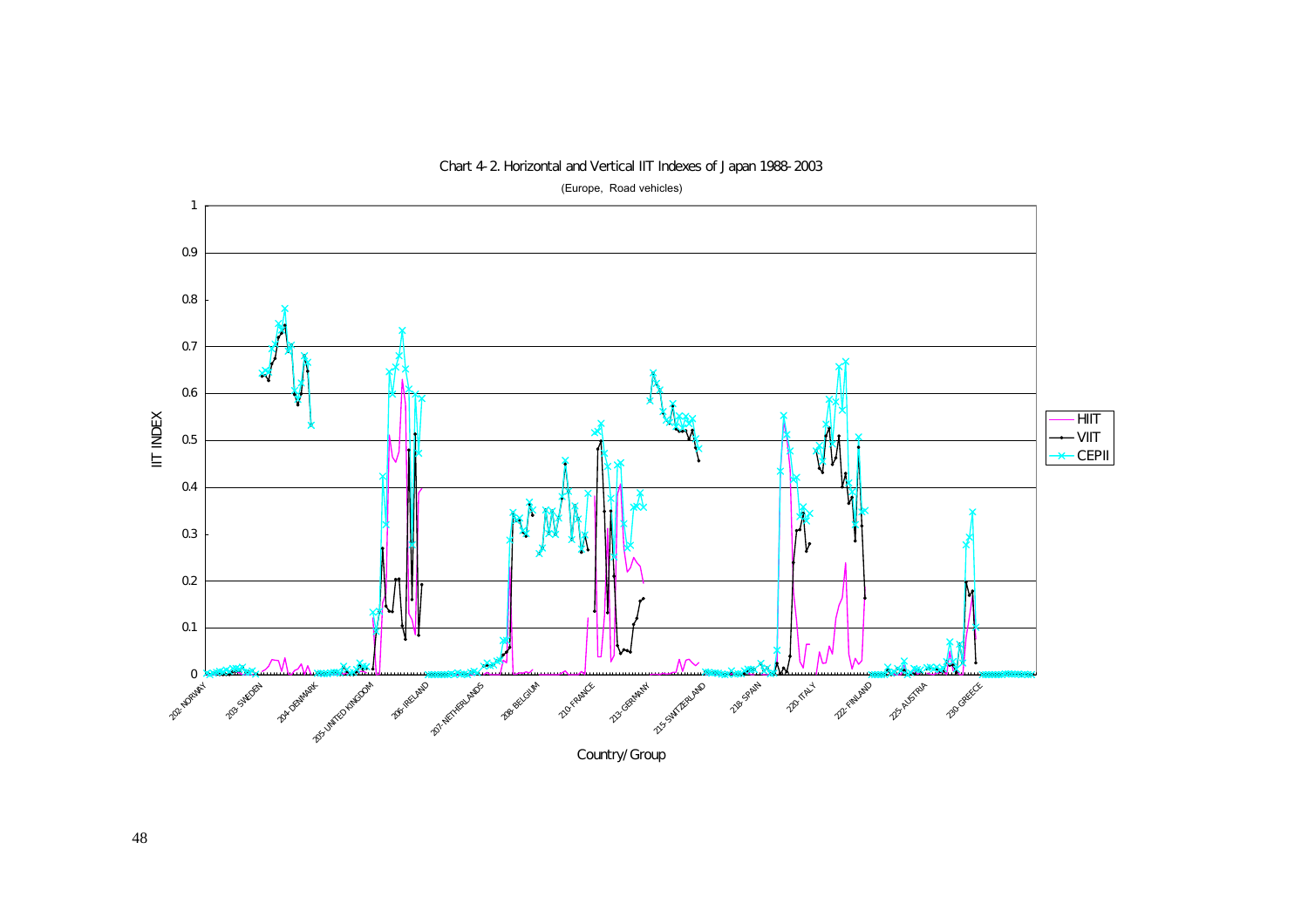

# Chart 4-3. Horizontal and Vertical IIT Indexes of Japan 1988-2003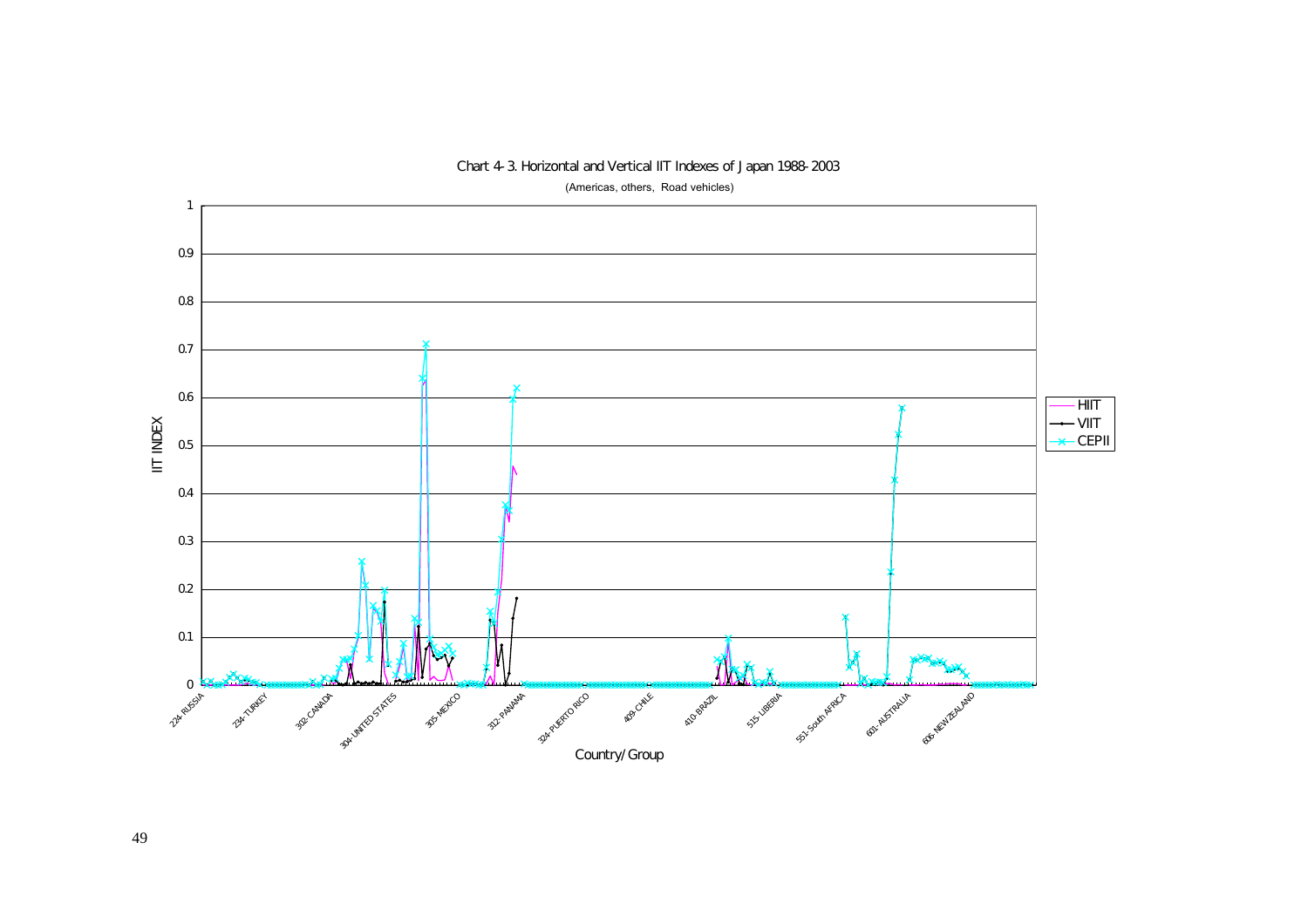

# Chart 4-4. Horizontal and Vertical IIT Indexes of Japan 1988-2003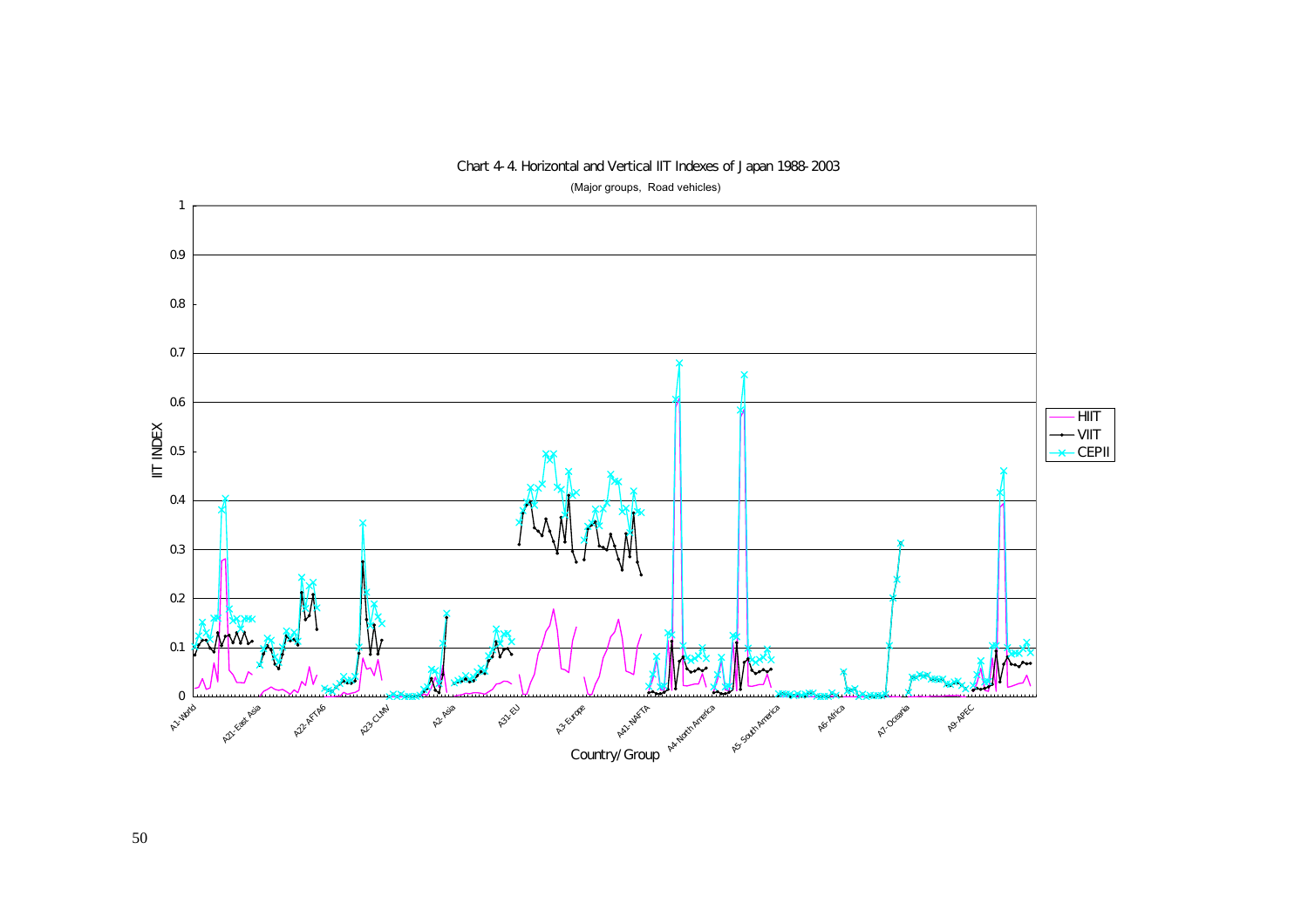

# Chart 5-1. IIT Indexes of Japan 1988-2003

(Asia, Electrical machinery)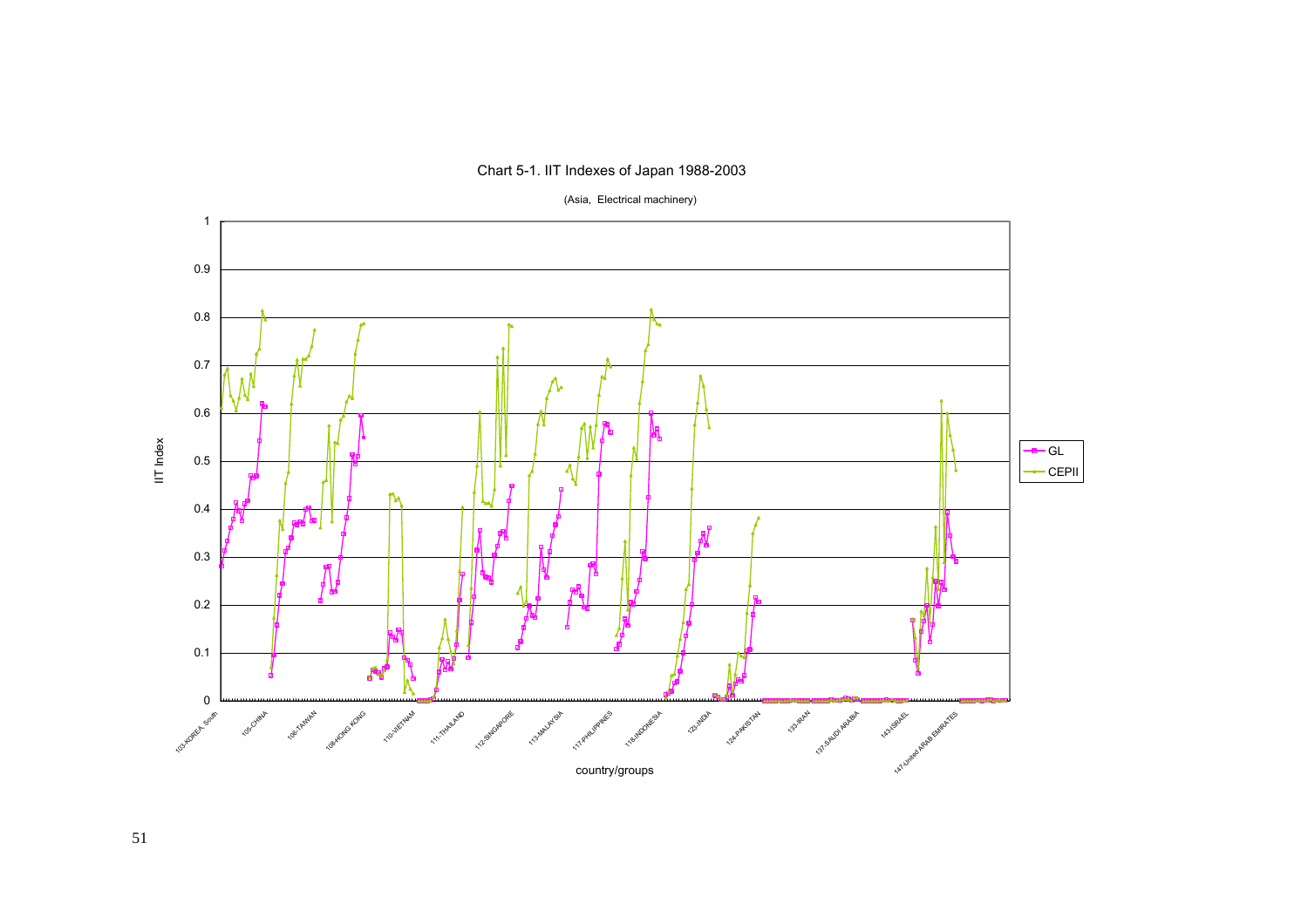

# Chart 5-2. IIT Indexes of Japan 1988-2003

(Europe, Electrical machinery)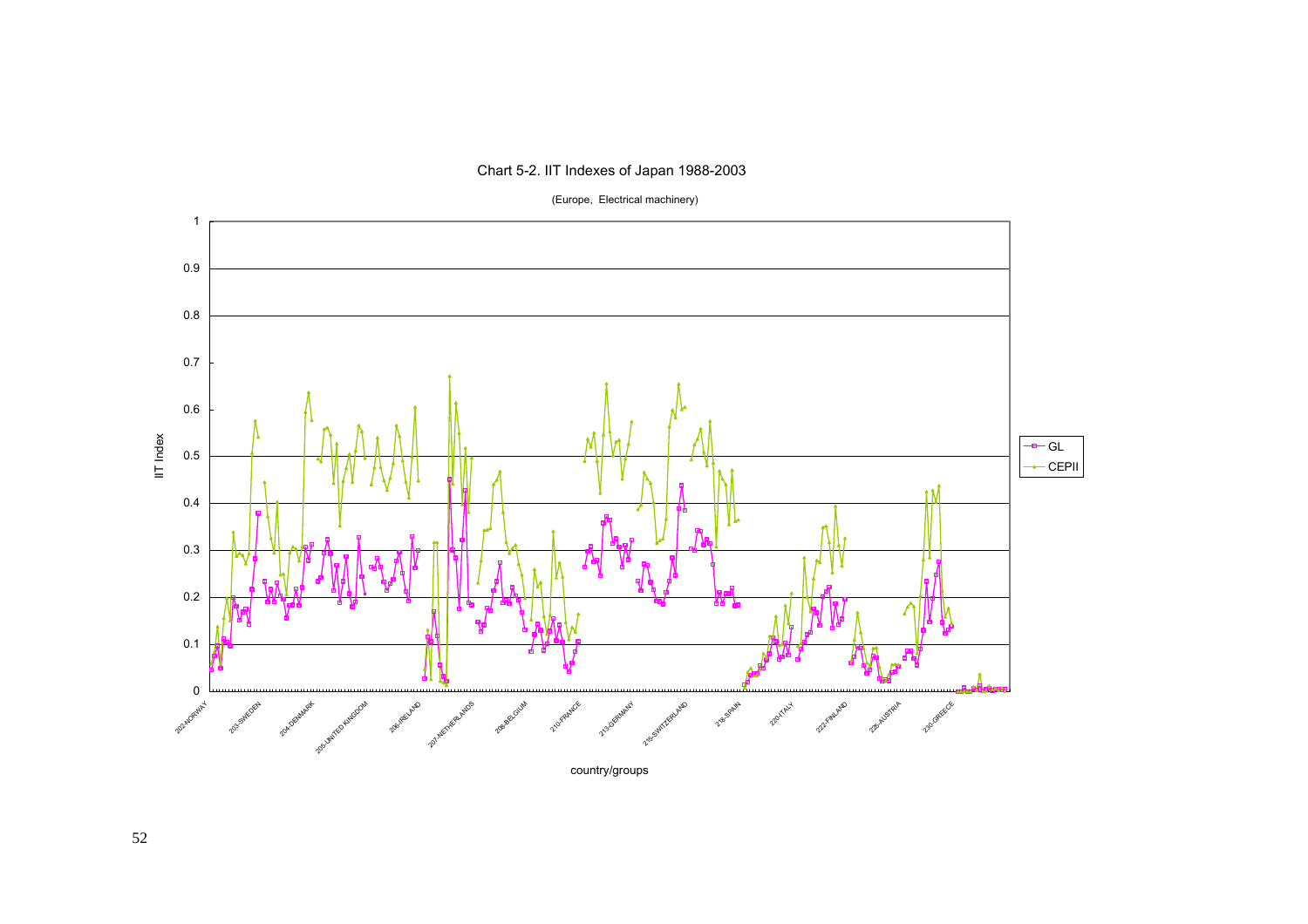# Chart 5-3. IIT Indexes of Japan 1988-2003



(Americas and Others, Electrical machinery)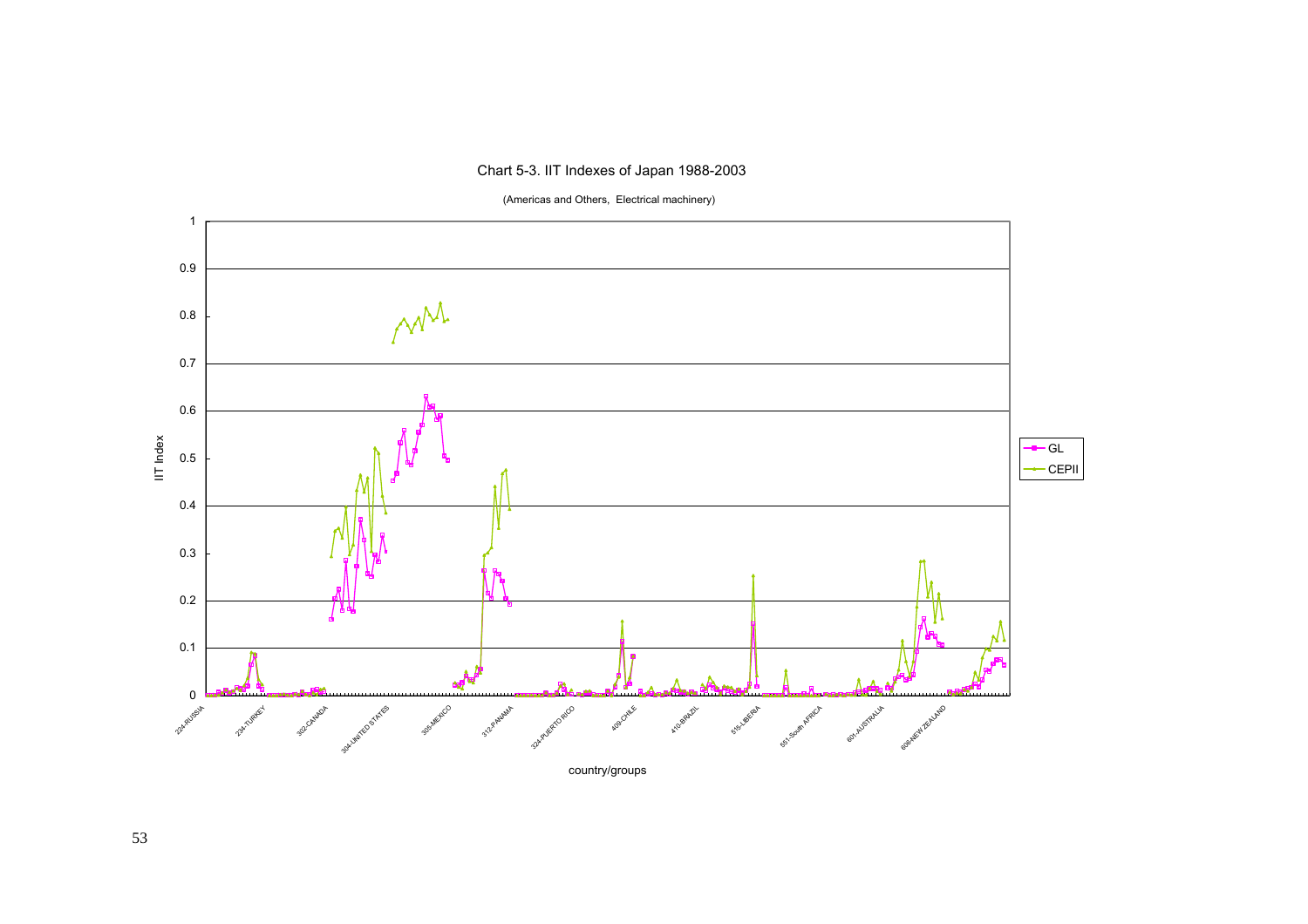



(Major Groups, Electrical machinery)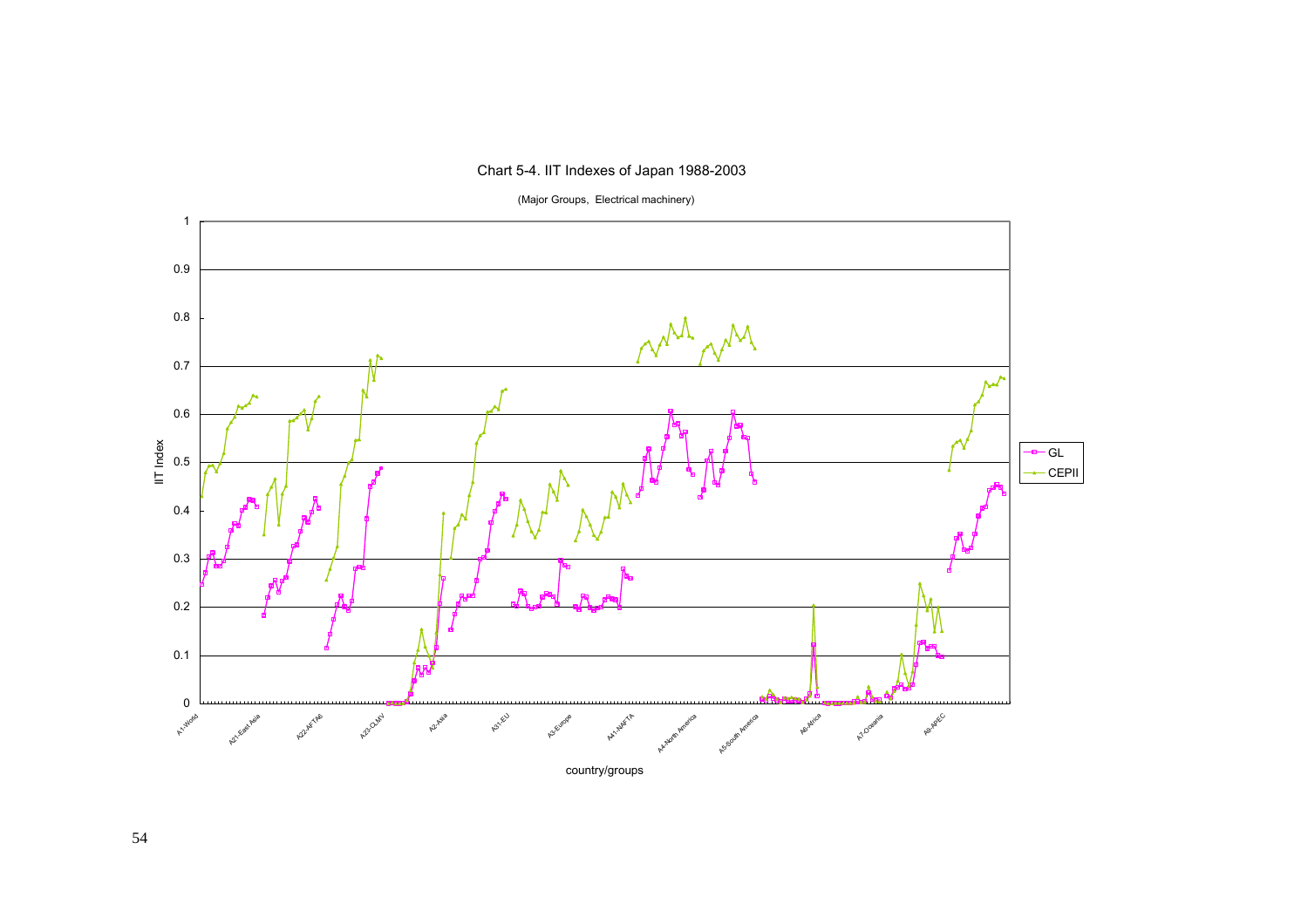

# Chart 6-1. Horizontal and Vertical IIT Indexes of Japan 1988-2003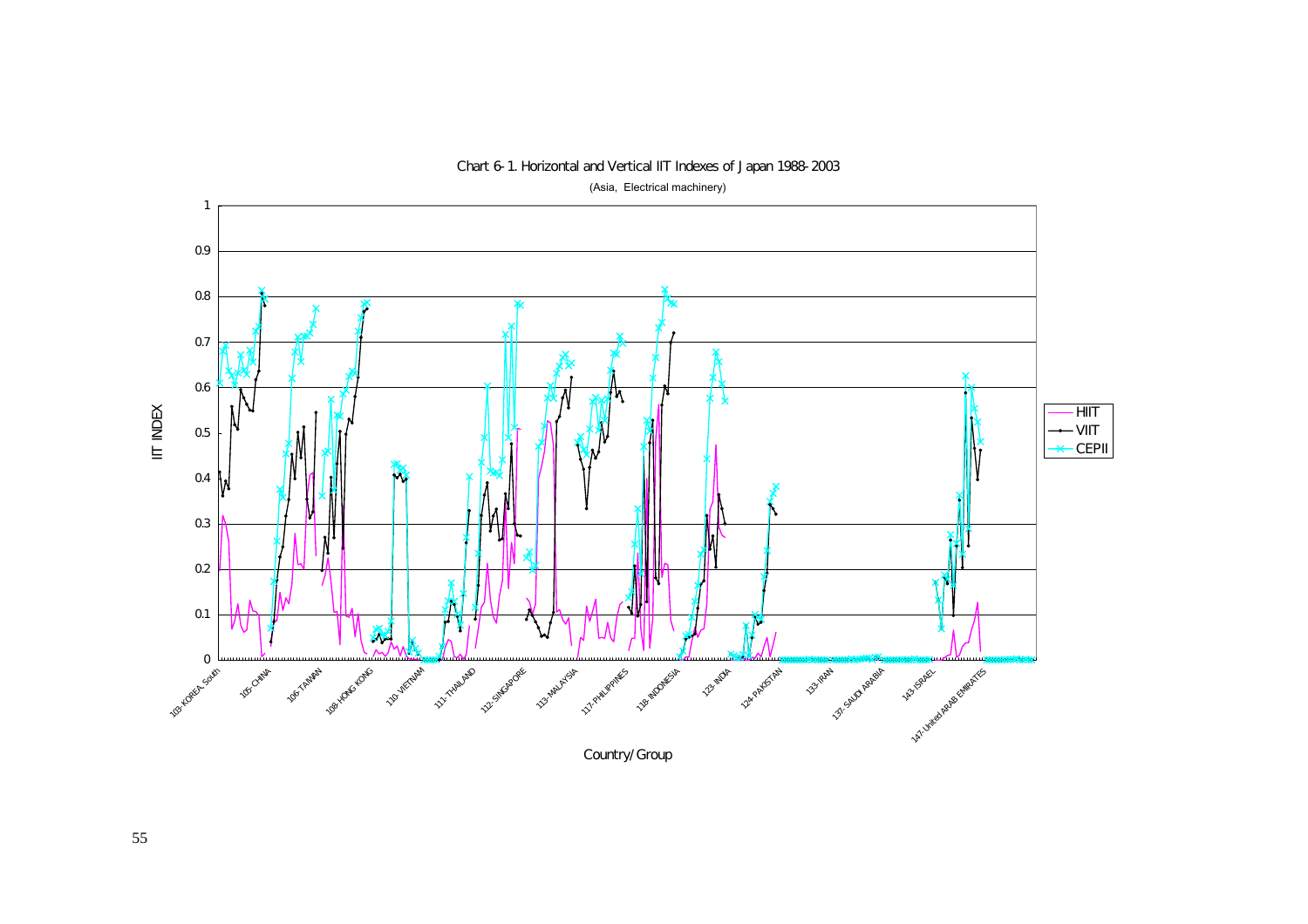

# Chart 6-2. Horizontal and Vertical IIT Indexes of Japan 1988-2003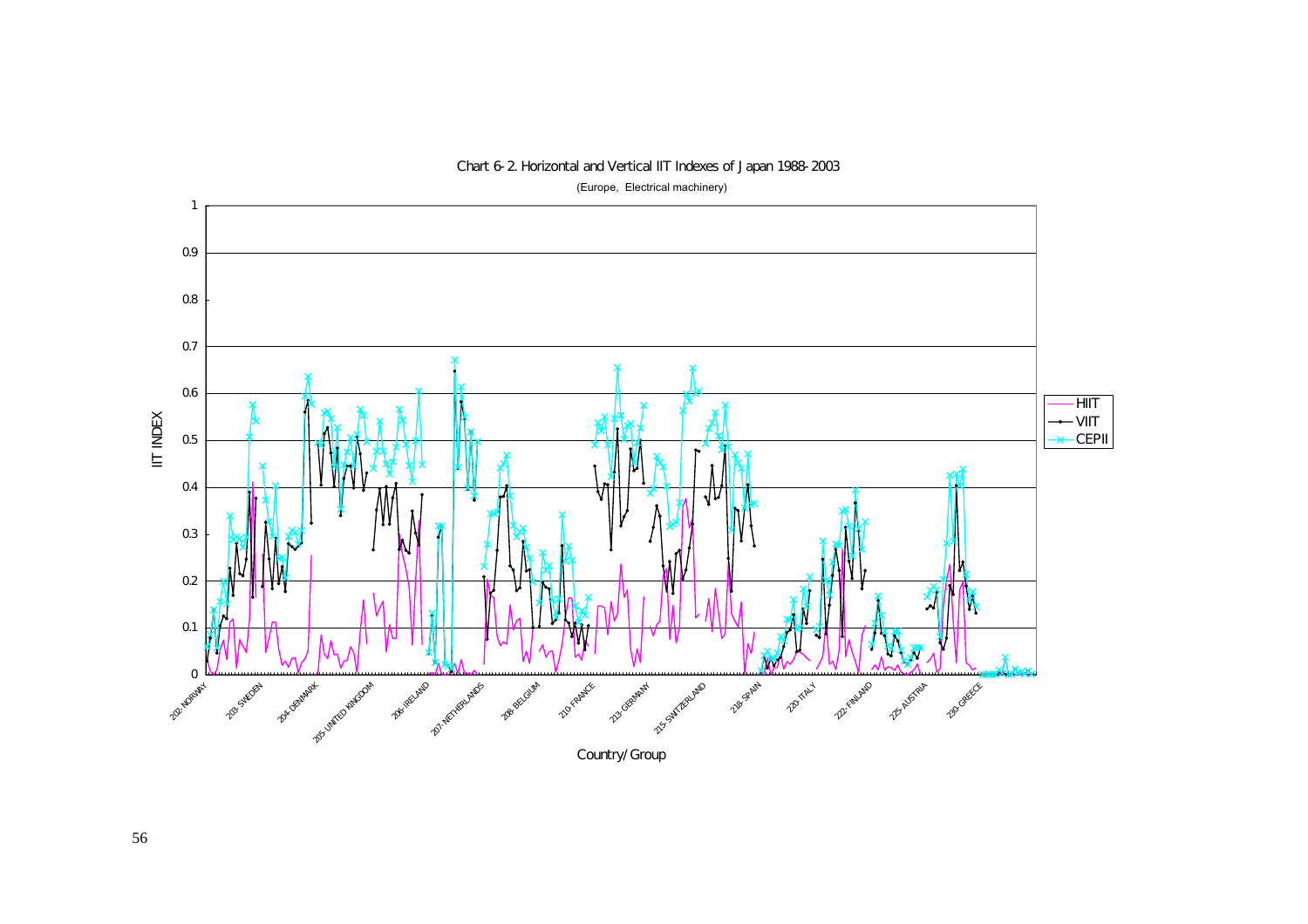

Chart 6-3. Horizontal and Vertical IIT Indexes of Japan 1988-2003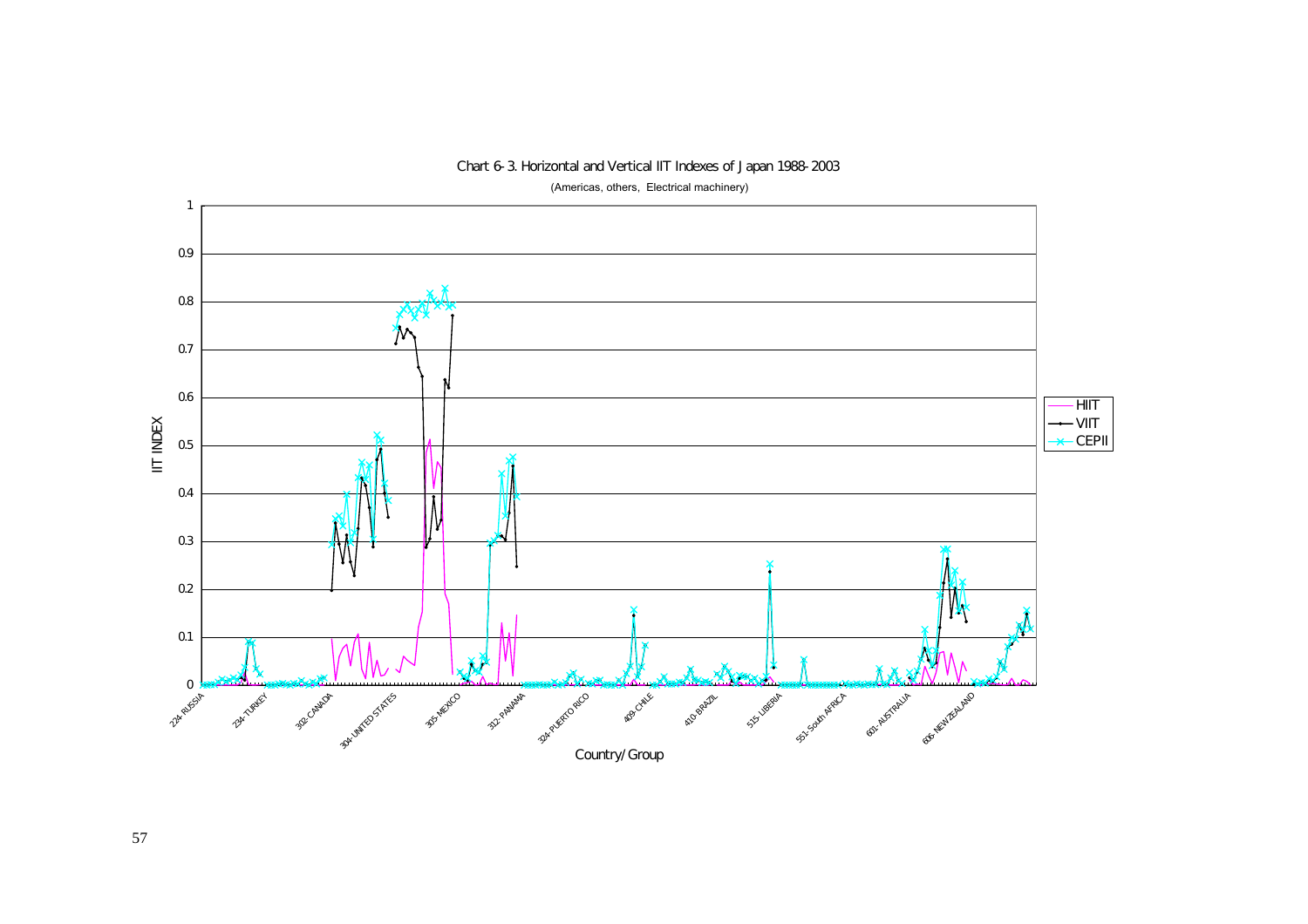

# Chart 6-4. Horizontal and Vertical IIT Indexes of Japan 1988-2003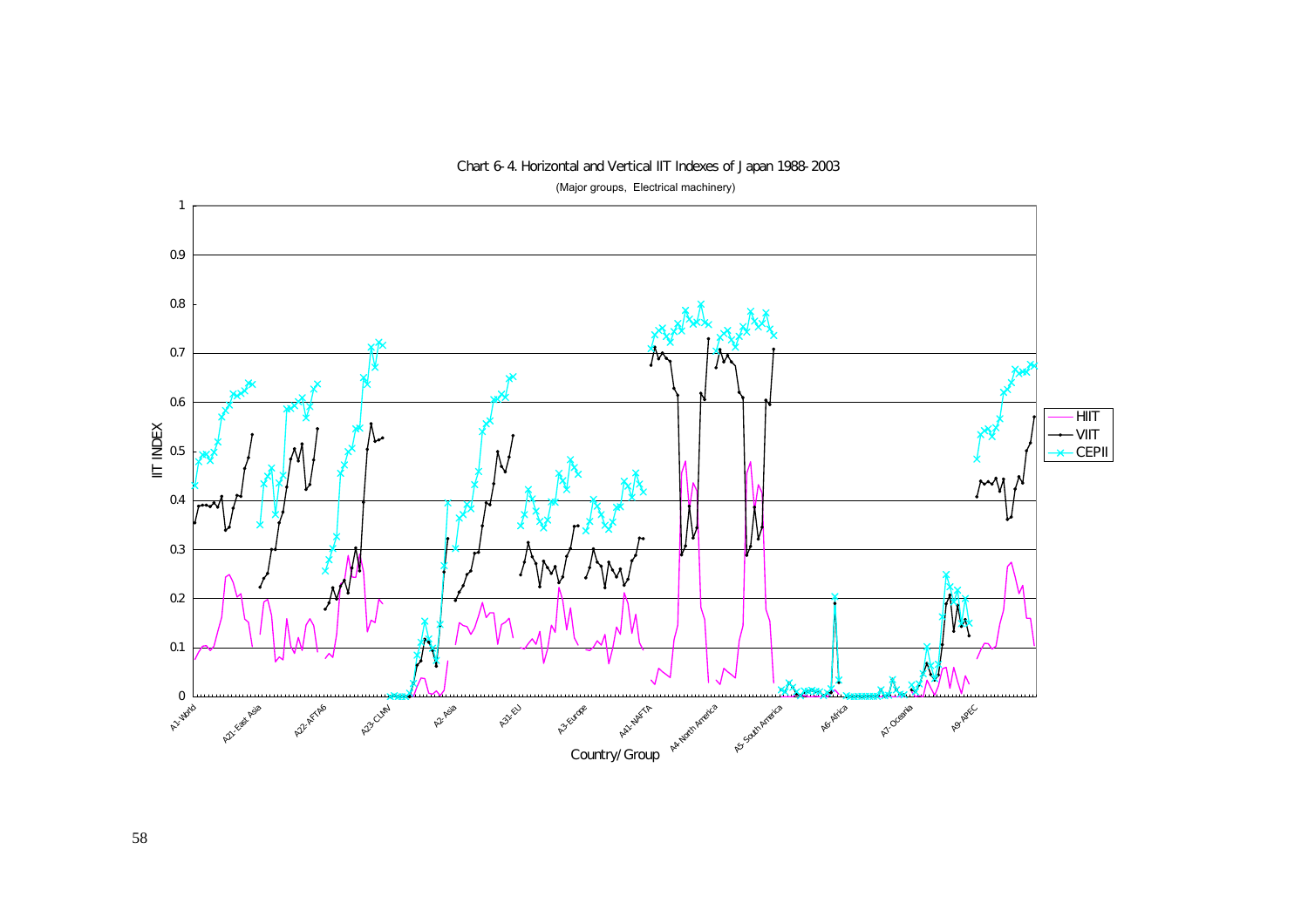# **References**

(Monographs, papers and pamphlets)

- CERNAT, Lucian (2001). "Assessing Regional Trade Arrangements: Are South–South RTAs More Trade Diverting?" (Policy Issues in International Trade and Commodities Study Series No. 16), United Nations Conference on Trade and Development, Geneva.
- Bank of Korea, Asian Economy Team (2003). "Recent Development and Prospect on China's FTA Policy (中國의 FTA 推進現況과 향후 展望)," Overseas Economic Information (海外經濟情報) No. 2003-69, November 18, Seoul. [Korean]
- BRANDER, James A., and Paul R. KRUGMAN (1983). "A 'Reciprocal Dumping' Model of International Trade," *Journal of International Economics* 15, pp.313–323.
- FEENSTRA, Robert C., James R. MARKUSEN and Andrew K. Rose (2001). "Using the gravity equation to differentiate among alternative theories of trade," *Canadian Journal of Economics,* Vol. 34, Issue 2, pp. 430-447.
- FONTAGNE, L., and M. FREUDENBERG (1997). "Intra-Industry Trade: Methodological Issues Reconsidered" (Document de travail No.97-01), CEPII, January, Paris.
- HELPMAN, Elhanan, and Paul R. KRUGMAN (1985). *Market Structure and Foreign Trade,* MIT Press, Cambridge, MA.
- Institute of Developing Economies and Korea Institute for International Economic Policy (2000). Toward Closer Japan-Korea Economic Relations in the  $21<sup>st</sup>$  Century, September 28, Tokyo.
- ISHIDO, Hikari et al. (2003). "Vertical Intra-industry Trade and Foreign Direct Investment in East Asia" (" RIETI Discussion Paper Series 03-J-009), Research Institute of Economy, Trade and Industry, May, Tokyo. [Japanese]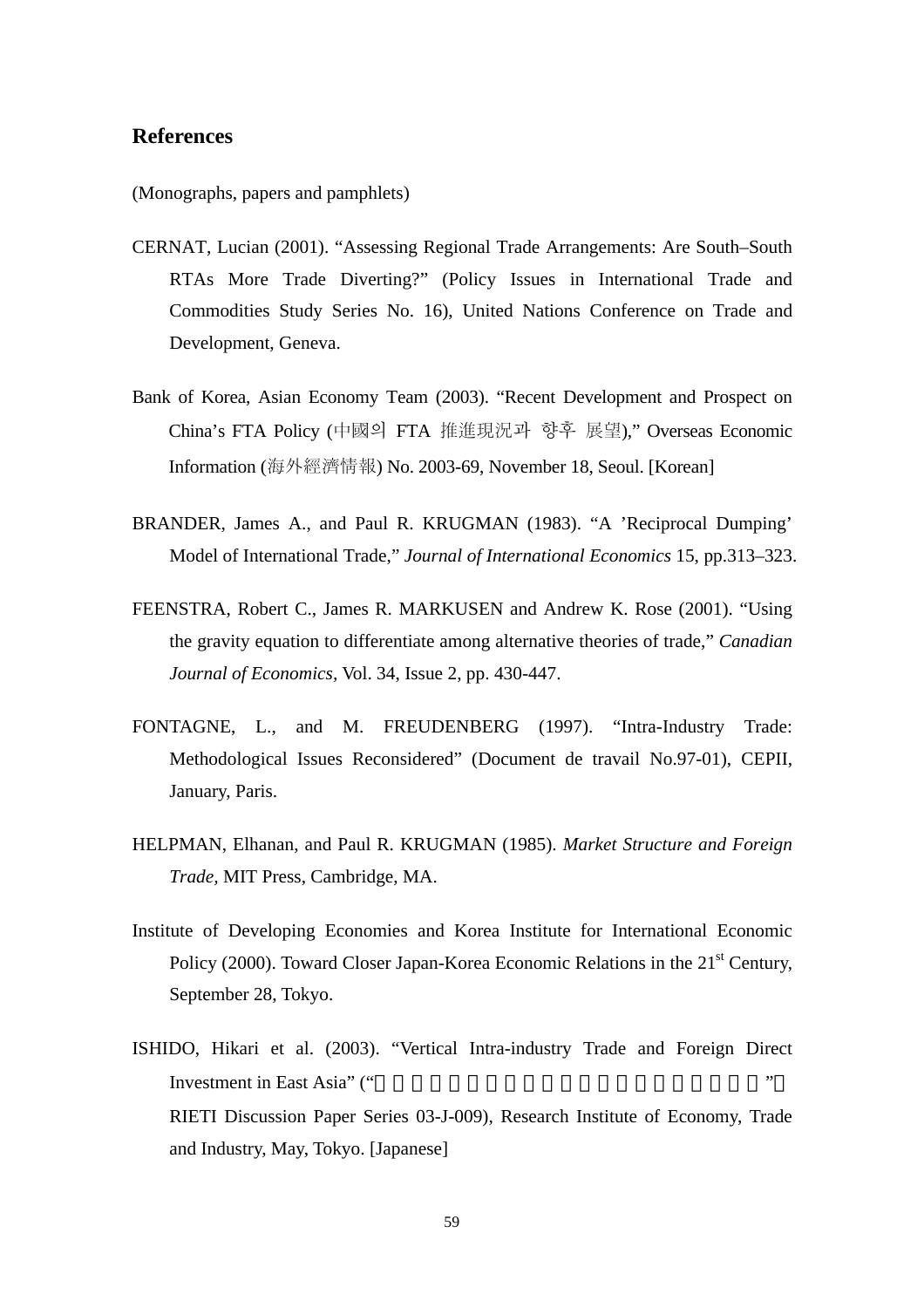- Japan External Trade Organization (2002). *Fact Finding Inquiries on Japanese Manufacturing Firms in Asia 2001 (The Solution Asia 2001)*, July, Tokyo.[Japanese]
- Japan Foreign Trade Council (2002). "Call for Earlier Conclusion of Japan-Mexico Economic Partnership Agreement" ("  $\qquad$ "), September 12, Tokyo, available at http://www.jftc.or.jp/proposals/2002/2002\_ 09\_12.html.
- KIM, Hakki (2004). "Impacts of the Korea-Japan FTA on Small- and Medium-Sized Firms' Exports to Japan (한·일 FTA 체결이 중소기업의 대일 수출에 미칠 영향)", *KIET Industrial Economic Review (*월간 KIET 산업경제*)*, February, Seoul.[Korean]
- KIMURA, Fukunari and Mitsuyo ANDO(2003). "Intra-Regional Trade among China, Japan, and Korea: Intra-Industry Trade of Major Industries," in Korea Institute for International Economic Policy, *Northeast Asian Economic Integration: Prospects for a Northeast Asian FTA (2003 KIEP/NEAEF Conference*), December, Seoul.
- Ministry of Economy, Trade and Industry, Japan (2003). Japan's Policy to StrengthenEconomic Partnership, November, available at http://www.meti.go.jp/policy/trade\_policy/epa/data/suishin\_e.pdf.
- Ministry of Foreign Affairs, Japan (2002). Japan's FTA Strategy, October, available at http://www.mofa.go.jp/policy/economy/fta/strategy0210.html.
- OGITA, Tatsushi (2004). "FTA Strategy of the 'Superpower' United States and 'Late Comer" Japan" (「超大国」米国と「遅れてきた国」日本のFTA戦略), in WATANABE, Toshio, ed., Road to East Asian Market Integration---Challenges toward FTA (
The Compact of TA (
The Compact of TA (
The Compact of TA (
The Compact of TA (
The Compact of TA (
The Compact of TA (
The Compact of TA (
The Compact of TA (
The Compact of TA (
The Compact of TA (
The Compa February 10, Tokyo. [Japanese]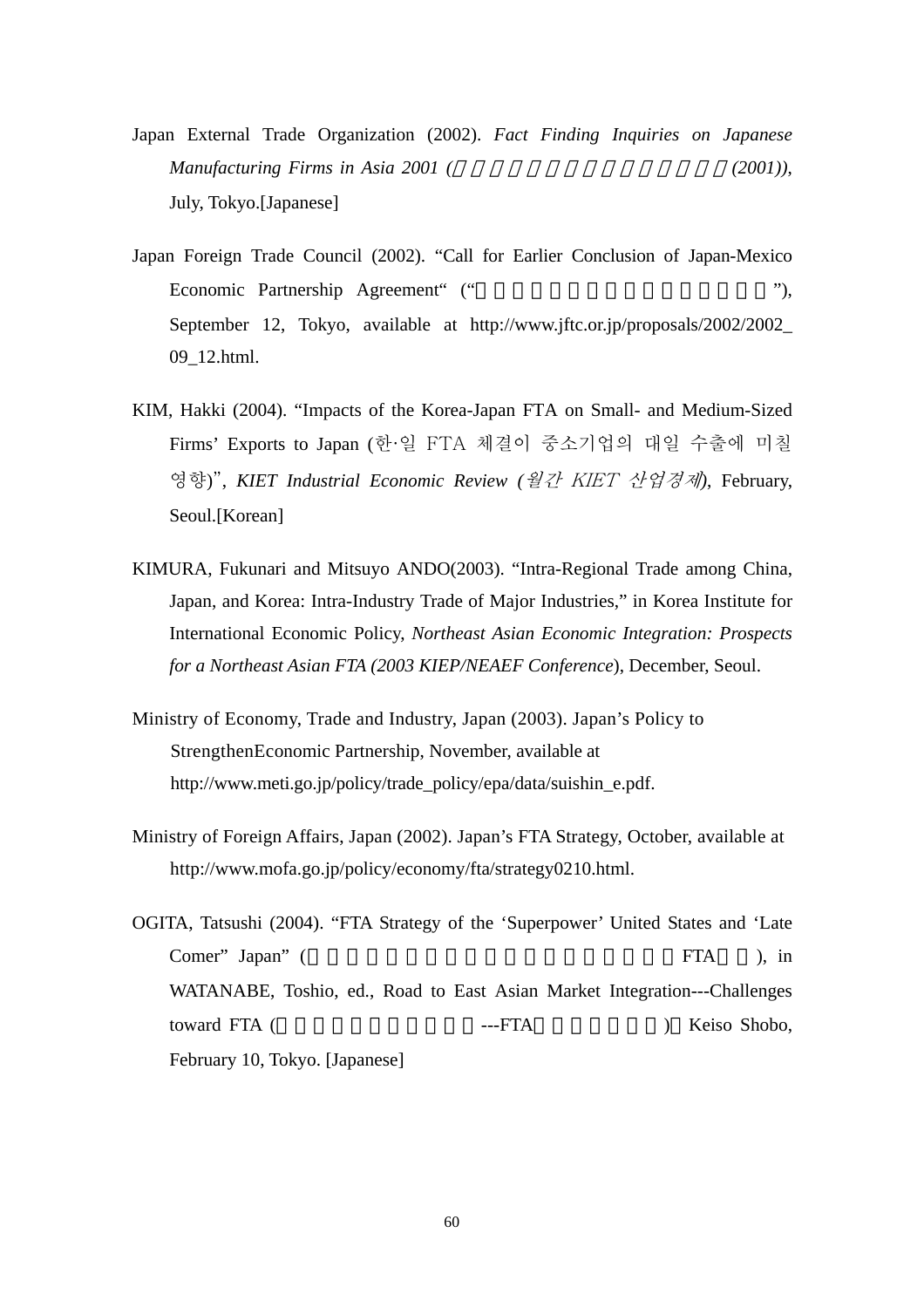- OKUDA, Satoru (2003). "An Analysis on Japan's Intra-industry Trade and Comparison with Korea ("일본의 산업내무역 분석과 한/일 비교")", in SOHN, Chanhyun, ed. *Pattern of Intra-industry Trade and Direction of Cooperation with Major East Asian Economies* (Chapter IX, 동아시아 주요 교역국가와의 산업내 무역패턴과 국제협력 방향), pp. 75-100, Korea Institute for International Economic Policy, April, Seoul. [Korean]
- ROSE, Andrew K (2002). "Do We Really Know that the WTO Increases Trade?" (NBER Working Paper Series No. 9273), National Bureau of Economic Research.

(Statistics, Commodity Classifications, etc)

- Central Intelligence Agency (2003). *The World Fact Book*, available at http://www.cia.gov/ cia/publications/factbook/index.html .
- Ministry of Finance, Japan (2004). *Trade Statistics* (1988-2003), available at http://www. customs.go.jp/toukei/info/index\_e.htm .
- International Monetary Fund (2003a). *Direction of Trade Statistics*, CD-ROM.
- International Monetary Fund (2003b). *International Financial Statistics*, CD-ROM.
- International Trade Center (2003). *International Trade Statistics (1997-2001),* available at http://www.intracen.org/tradstat/welcome.htm .
- SIL International (2004). *Ethnologue: Language of the World* (web edition), available at http://www.ethnologue.com/web.asp.
- United Nations Conference on Trade and Development (2003a). *UNCTAD Handbook of Statistics*, available at http://www.unctad.org/Templates/webflyer.asp?docid=4 324&intItem ID=1397&lang=1. Trade data search is available at http://stats.u nctad.org/restricted/eng/ ReportFolders/Rfview/Explorerp.asp .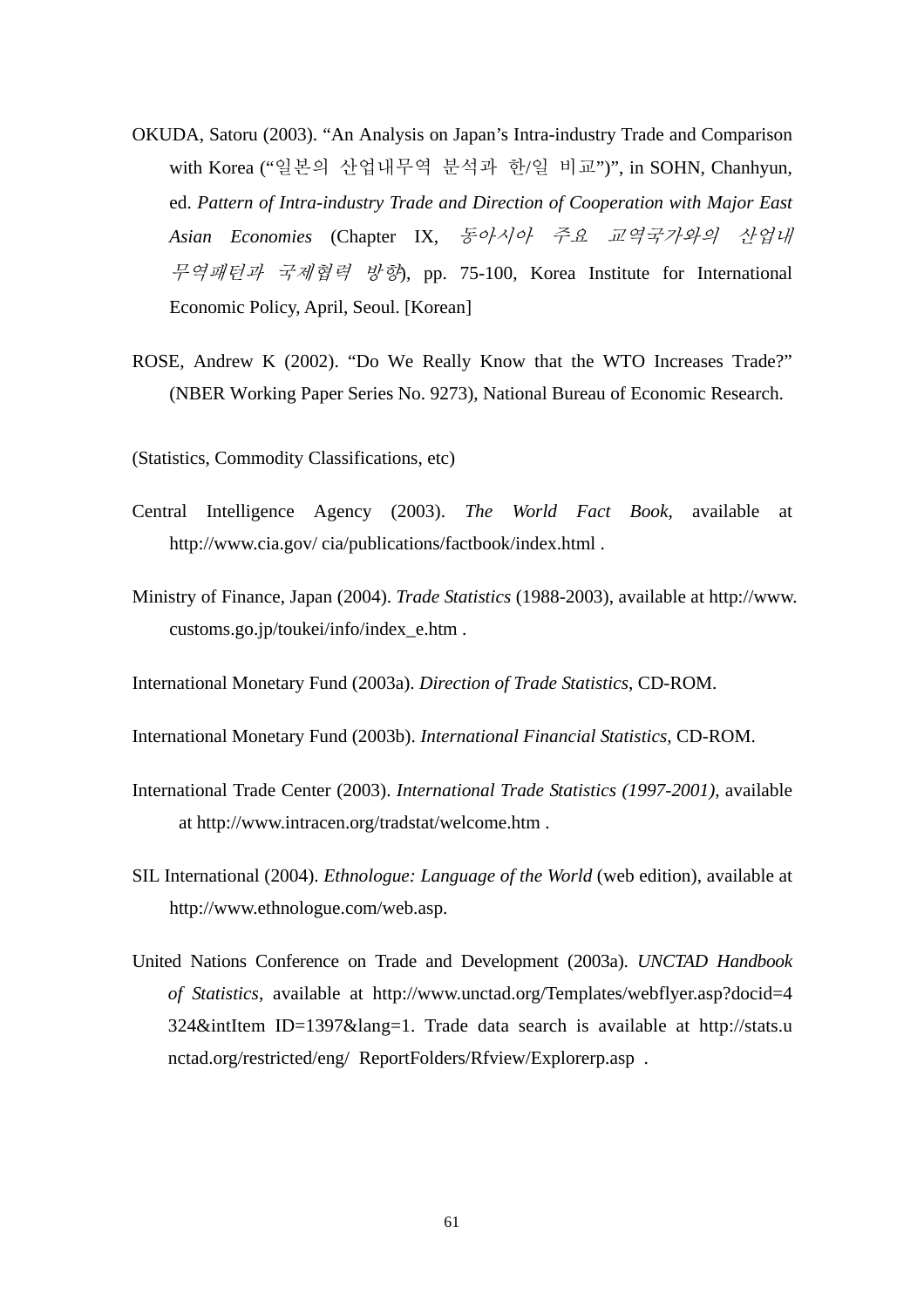- United Nations Conference on Trade and Development (2003b). *UNCTAD FDI Database, available at* http://stats.unctad.org/fdi/eng/ReportFolders/Rfview/Expl orerp.asp?CS\_ referer=&IF\_Embedded=1 .
- United Nations Statistics Division (2003a). *SITC Rev.3-HS1988 Correspondences*, available at http://millenniumindicators.un.org/unsd/cr/registry/regdntransfer. asp?f=40 .
- United Nations Statistics Division (2003b). *SITC Rev.3-HS1996 Correspondences*, available at http://millenniumindicators.un.org/unsd/cr/registry/regdntransfer. asp?f=32 .
- United Nations Statistics Division (2003c). *SITC Rev.3-HS2002 Correspondences*, available at http://millenniumindicators.un.org/unsd/cr/registry/regdntransfer. asp?f=29 .
- World Trade Organization (2003a). *Annual Report 2003*, available at http://www.wto.org/english/res\_e/booksp\_e/anrep\_e/anrep03\_e.pdf.
- World Trade Organization (2003b). "Regional Trade Agreements Notified to the GATT/WTO and in Force---By type of agreement, October 13," available at http://www.wto.org/english /tratop\_e/region\_e/type\_e.xls .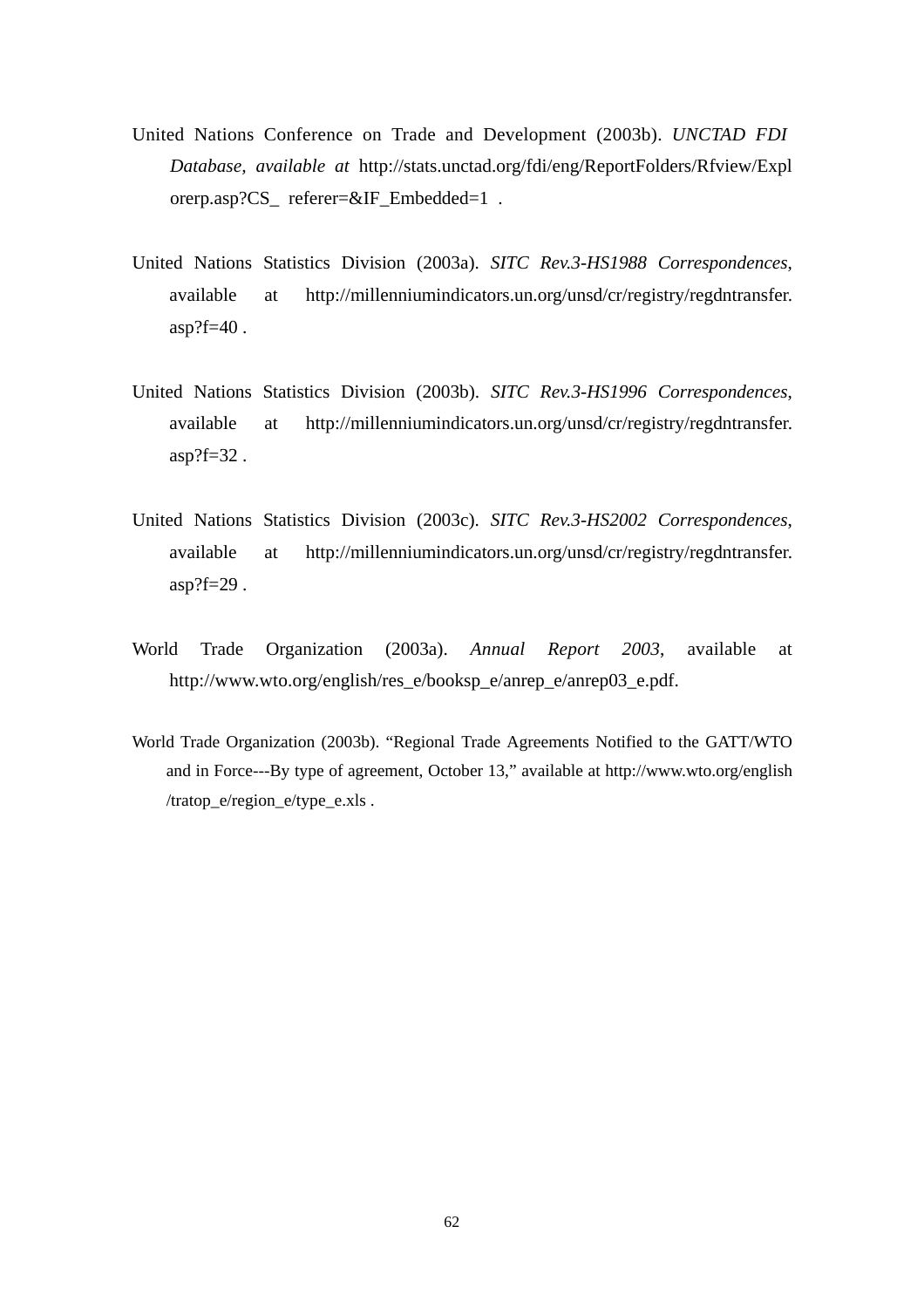# **List of Publications from the IDE APEC Study Center**

# **FY 1995/96**

### **IDE APEC Study Center Working Paper Series**

- No.1 Hiroki Kawai and Iwao Tanaka, "Measuring the Cost of Protection in Japan"*, 1990*.
- No.2 Fumio Yoshino, "Trade Impediments of Agricultural Products and Food".
- No.3 Haruko Yamashita, "Factors Affecting Domestic Price Differentials in the Japanese Fisheries and Marine Products".
- No.4 Kunihiro Ohishi, "Factors Affecting Domestic Price Differentials in the Petroleum Products".
- No.5 Hideki Ishikawa, "Factors Affecting Domestic Price Differentials in the Japanese Electric and Electronic Machinery Products".
- No.6 Akiko Hirano, "Legal Aspects of the Institutionalization of APEC".
- No.7 Tatsushi Ogita, "The APEC Policy-Making Process in Japan".
- No.8 Jiro Okamoto, "An Approach towards Australia's Foreign Economic Policy Making Process".

#### **FY 1996/97**

### **1. Report**

### *The View of Economic and Technology Cooperation in APEC*  Edited by Keiji Omura

| Chapter I   | General Perspective on the Economic And Technology Cooperation of APEC    |
|-------------|---------------------------------------------------------------------------|
|             | (by Keiji Omura)                                                          |
| Chapter II  | Trade Flow and Foreign Direct Investment in APEC Region (by Satoru        |
|             | Okuda)                                                                    |
| Chapter III | Constant-Market Share Analysis and Open Regionalism: A Study Suggestion   |
|             | (by Hiroya Ichikawa)                                                      |
| Chapter IV  | Development and Stability of the Asia-Pacific Regional Market: How to     |
|             | Stabilize the Development Path of the East-Asian Market by Establishing a |
|             | Framework for Better Risk Management (by Toshihiko Kinoshita)             |
| Chapter V   | Human Development in the Case of Small and Medium Sized Enterprises (by   |
|             | Tomohiro Uchida)                                                          |
| Chapter VI  | APEC Cooperation for Adjustment toward Emerging Problems (by Masatake)    |
|             | Wada)                                                                     |
| Chapter VII | Japan's ODA and APEC (by Takeshi Mori)                                    |
|             |                                                                           |

#### **2. IDE APEC Study Center Working Paper Series**

- No.1 Shigeru Itoga, "Labor Issues and APEC Liberalization".
- No.2 Jiro Okamoto, "Asian Regionalism and Japan".
- No.3 Jiro Okamoto, "Foreign Economic Policy Making in Australia: Analytical Framework and the Role of the State".
- No.4 Shigeki Higashi, "Economic Policy and the Growth of Local Manufactures in Thailand".
- No.5 Tatsushi Ogita, "The Origins of Contrasting Views on APEC".
- No.6 Daisuke Takoh, "China's APEC Policy and the Accession to the WTO".
- No.7 Tatsushi Ogita and Daisuke Takoh, " The Making of the Osaka Action Agenda and Japan's Individual Action Plan".
- No.8 Hiroki Tohya, "TRIPs and Policies of APEC on Intellectual Property Rights: Economic Theory and Political Reality".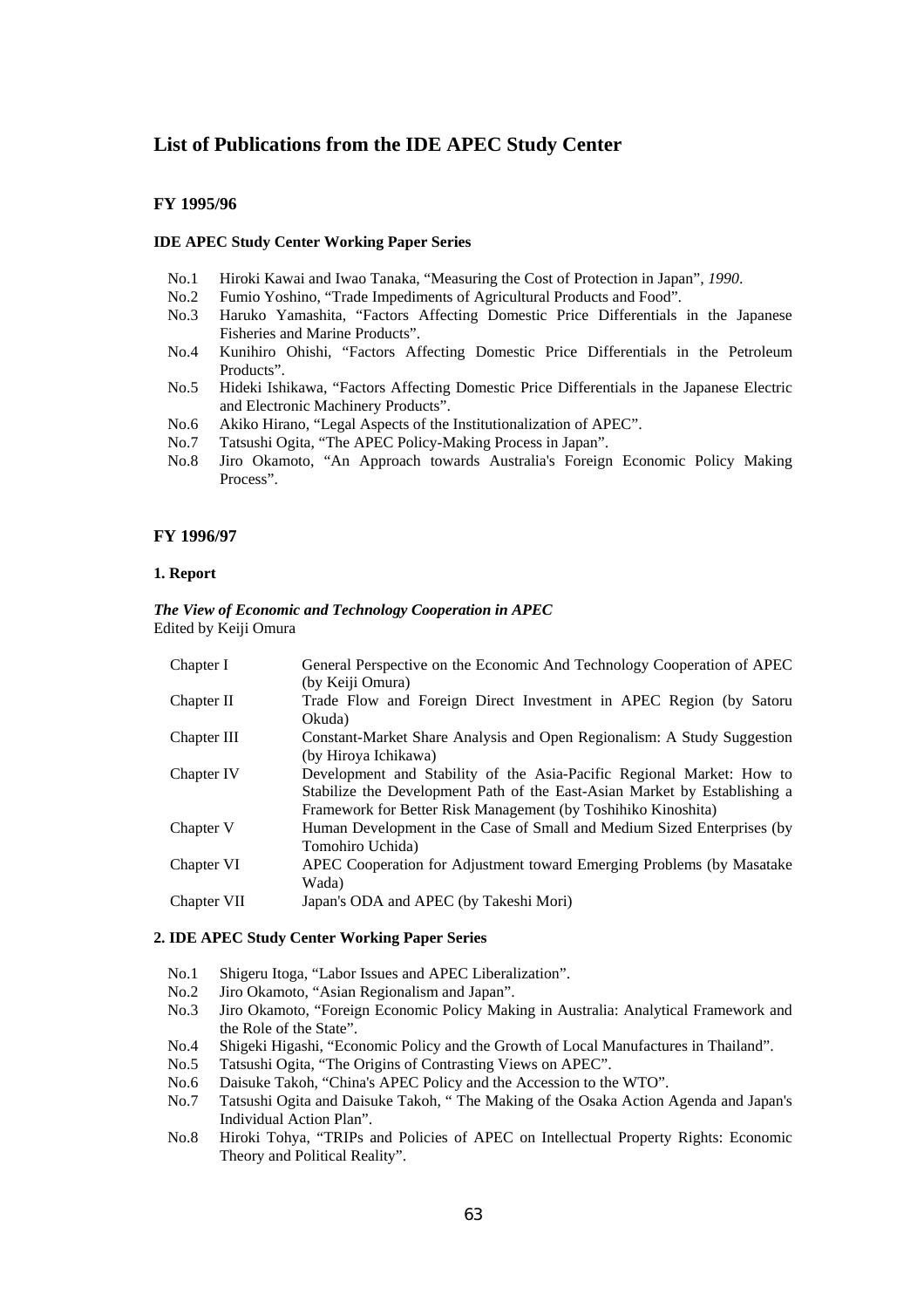- No.9 Ippei Yamazawa, "APEC's Liberalization and Impediments in Japan: Overview of Services Trade".
- No.10 Kunihiro Ohishi, "Survey of Impediments to Trade and Investment in Japan -Distribution Services".
- No.11 Hidenobu Okuda, "Impediments in Japanese Banking Industry".
- No.12 Tsutomu Chano, "Impediments to Service Trade in the Insurance Sector".
- No.13 Masanao Terashima, "Trade and Investment Barriers, and Domestic-Foreign Price Differentials in Transport Services".
- No.14 Schunichi Hiraki, "Impediments in Construction and Engineering Services".
- No.15 Haruko Yamashita, "Trade Impediments and Domestic Price Differentials in the Japanese Telecommunications Sector".
- No.16 Kazuhiko Yokota, "Impediments to International Service Transactions in the Health-related and Social Services Sector".
- No.17 Shujiro Urata and Hiroki Kawai, "The Cost of Regulation in the Japanese Service Industries".
- No.18 Marina Fe B. Durano, "Barriers to Cross-Border Provision of Services within the APEC: with a Focus on the Movement of Persons".
- No.19 Kahlil Rowter, "Training as a Vehicle for Enhanced Growth: A Study of Human Resource Development Needs for Enhanced Investment and Cooperation among APEC Members".
- No.20 Li Kun Wang , "The Effect and Strategy of Trade Liberalization for China".
- No.21 Zhao Jiang Lin, "Openness of China's Manufacturing Sectors and Its APEC Policy".

# **3. Reports of Commissioned Studies**

- Center for APEC Studies, Nankai University, *Economic Policy in APEC: The Case of China Policy*.
- Institute of Economics and Social Research, Faculty of Economics, University of Indonesia, *Economic Policy in APEC: The Case of Indonesia*.
- Philippine Institute for Development Studies, *Economic Policy in APEC: The Case of the Philippines*.
- Faculty of Economics, Chulalongkorn University, *Economic Policy in APEC: The Case of Thailand*.

### **FY 1997/98**

### **1. Report**

#### *Deepening Economic Interdependence in the APEC Region*  Edited by Keiji Omura

| Overview    | (by Keiji Omura)                                                                     |
|-------------|--------------------------------------------------------------------------------------|
| Chapter I   | Deepening Economic Interdependence in the APEC Region: Boom and                      |
|             | Vulnerability through Trade Linkages (by Hiroshi Osada)                              |
| Chapter II  | Can a Sub-regional Group Enhance the Tie?: with Emphasis on East Asia (by            |
|             | Satoru Okuda)                                                                        |
| Chapter III | The Background and Causes of the Current Financial Crisis in Indonesia (by           |
|             | Masaaki Komatsu)                                                                     |
| Chapter IV  | ASEAN's Relationships with America (by Takeshi Aoki)                                 |
| Chapter V   | The Historical Development of Australia-ASEAN Relations: Implications for            |
|             | APEC into the Year 2000 (by Jiro Okamoto)                                            |
| Chapter VI  | Industrial Policies and Trade Liberalization: The Automotive Industry in             |
|             | Thailand and Malaysia (by Mai Fujita)                                                |
| Appendix    | China's Policy for the Liberalization of Trade and Investment through the            |
|             |                                                                                      |
|             |                                                                                      |
|             | APEC/IAP and Negotiations for the Accession to the WTO in 1997 (by<br>Daisuke Takoh) |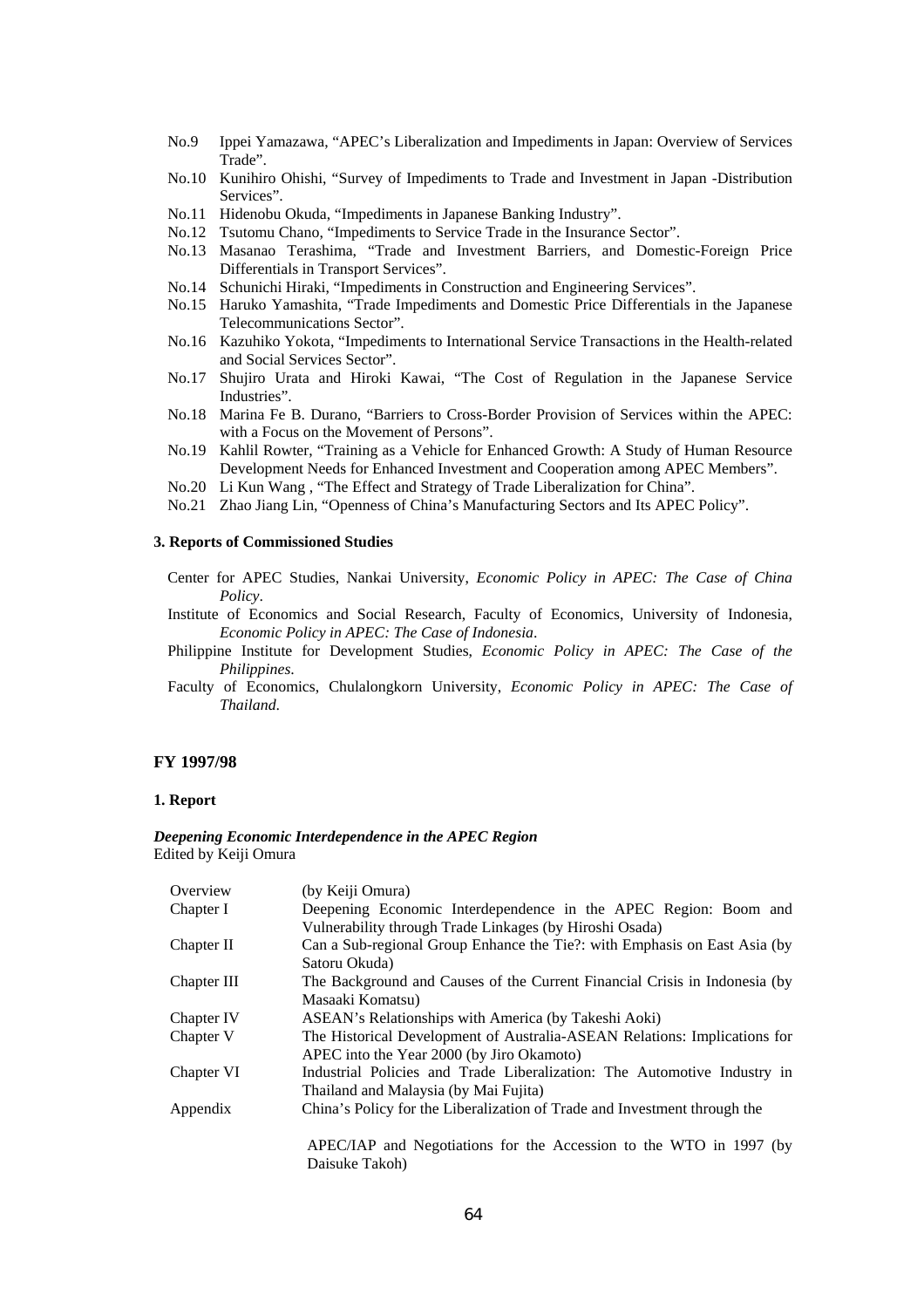#### **2. IDE APEC Study Center Working Paper Series**

- No.1 Akira Kuroda, "Stakes in Common: APEC's Technological Cooperation".
- No.2 Shigeru Itoga, "The Challenge to the Enhancement of Technological Level of Thai Industry".
- No.3 Atsusuke Kawada, "Current Situation and Outlook for Economic and Technical Cooperation among Developing Countries in APEC: Singapore Cooperation toward Neighbouring Asian Developing Countries".
- No.4 Shunji Karikomi, "The Development Strategy for SMEs in Malaysia".
- No.5 Nobuhiro Horii, "APEC Cooperation and Strategies for the Introduction of Renewable Energy into Developing Countries".
- No.6 Colin K.L. Chang, "Lessons in Technology Development: The Japanese Experience".

#### **3. Reports of Commissioned Studies**

Urban Ecosystem Management, Institute for Environment and Development (LESTARI), Universiti Kebangsaan Malaysia, *Urbanization and Environment in Malaysia: Managing the Impact*.

Tsai She Hsien, Taiwan Research Institute, *A Study in the technological Development of Taiwan's Enterprise and Technology Transfer with Direct Investment*. (in Japanese).

### **FY 1998/99**

### **1. Reports**

### *Trade Liberalization and Facilitation in APEC: A Re-evaluation of APEC Activities*  Edited by Satoru Okuda

| Chapter I   | "Potential" APEC Sub-regions: Current Status and Future (by Satoru Okuda)  |
|-------------|----------------------------------------------------------------------------|
| Chapter II  | The AFTA-CER Linkage Dialogue: An Endeavour for Closer Relations           |
|             | between SRTAs within APEC (by Jiro Okamoto)                                |
| Chapter III | Vietnam in APEC: Changes in Trade Patterns after the Open Door Policy (by  |
|             | Mai Fujita)                                                                |
| Chapter IV  | Development Policies for Small and Medium Enterprises in APEC: In the      |
|             | Case of the Philippines (by Mayumi Fukumoto)                               |
| Chapter V   | Capital Account Liberalization in Emerging Markets: Lessons from the Asian |
|             | Currency Crisis (by Shunji Karikomi)                                       |
| Chapter VI  | Korea's New Accounting Standards and Its Impact on APEC (by Shiro          |
|             | Takahashi and Satoru Okuda)                                                |

### *Future Prospects of Supporting Industries in Thailand and Malaysia*  Edited by Ryuichiro Inoue and Shigeru Itoga

| Chapter I   | Overview (by Shigeru Itoga)                                             |
|-------------|-------------------------------------------------------------------------|
| Chapter II  | Future Prospect of Supporting Industries in Thailand and Malaysia (by   |
|             | Ryuichiro Inoue)                                                        |
| Chapter III | Fostering Supporting Industries in Thailand through the Linkage between |
|             | Local and Foreign Interests, the Case of Mold and Die Sector (by Jun    |
|             | Tsunekawa)                                                              |
| Chapter IV  | Development and Enhancement of Supporting Industries in Malaysia (by    |
|             | Kyohei Yamazaki)                                                        |
| Chapter V   | Real State of Mold & Die Industries in Asia and Their Relationship with |
|             | Japan's Mold & Die Industry (by Etsujiro Yokota)                        |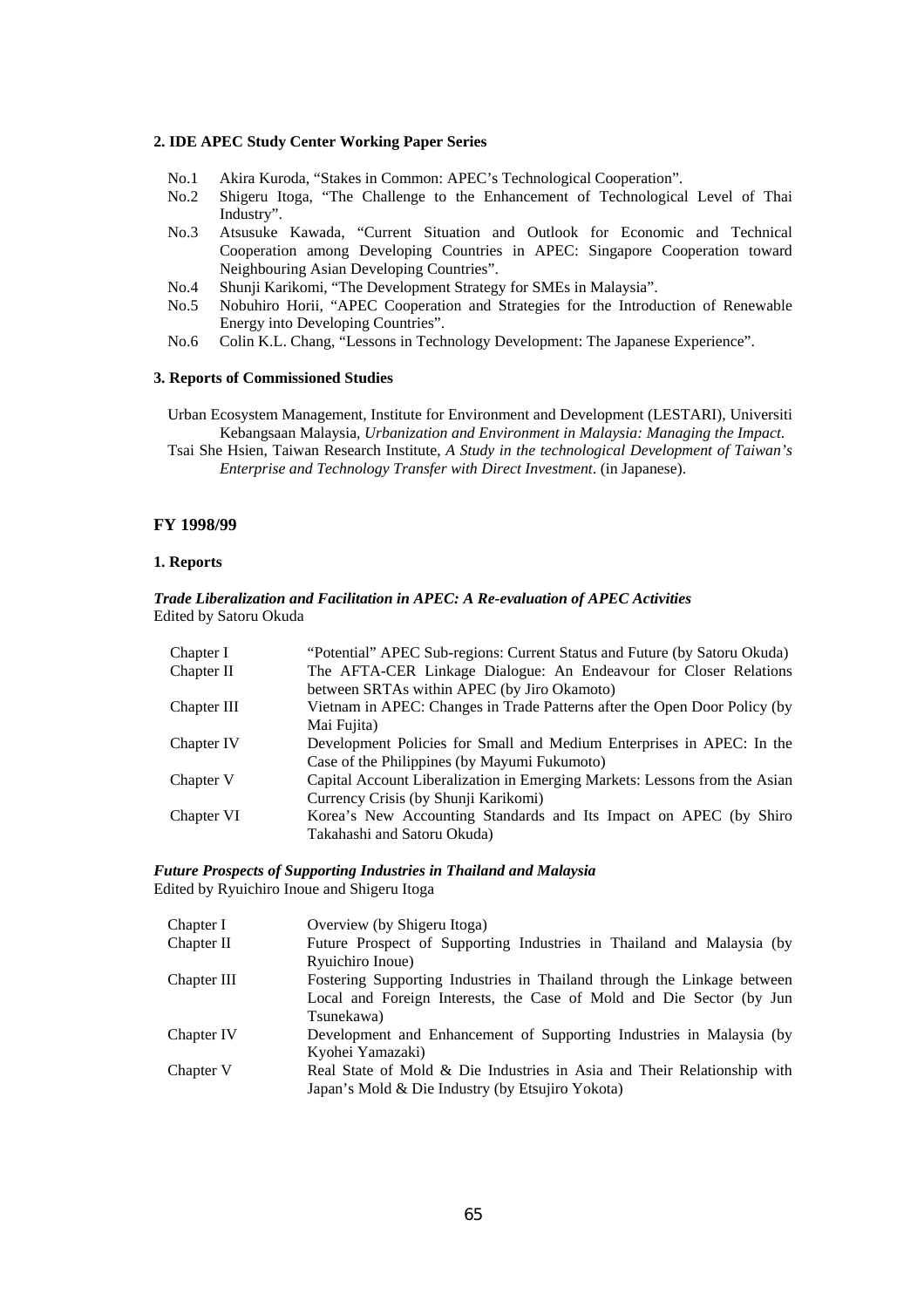#### **2. IDE APEC Study Center Working Paper Series**

Ratana Eiamkanitchat, "The Role of Small and Medium Supporting Industries in Japan and Thailand".

### **3. Reports of Commissioned Studies**

- Rajah Rasiah, IKMAS, UKM and Faculty of Economics and Business, UNIMAS*, State Support and Machine Tool Subcontracting Links in Malaysia : Microelectronics and Passenger Car Assemblies.*
- Kitti Limskul, Faculty of Economics, Chulalongkorn University*, Future Prospects of Selected Supporting Industries in Thailand.*

#### **FY 1999/2000**

#### **1. Report**

*Industrial Linkage and Direct Investment in APEC*  Edited by Satoru Okuda

| Chapter I   | Industrial Linkage and Direct Investment in APEC (by Satoru Okuda)      |
|-------------|-------------------------------------------------------------------------|
| Chapter II  | Foreign Direct Investment, Trade, and Vietnam's Interdependence in the  |
|             | APEC Region (by Mai Fujita)                                             |
| Chapter III | Technical Assistance to Japanese Affiliates: The Case of the Autoparts  |
|             | Industry in Thailand (by Yoshi Takahashi)                               |
| Chapter IV  | Russia's Participation in APEC and Economic Development in the Far East |
|             | (by Mayumi Fukumoto)                                                    |
| Chapter V   | Macroeconomic Impacts in APEC Region: Measurement by APEC Link          |
|             | Model (by Jinichi Uemura)                                               |
|             |                                                                         |

### **2. IDE APEC Study Center Working Paper Series**

- No. 1 Jiro Okamoto, "The Political Process of APEC Early Voluntary Sectoral Liberalisation: Setting the Research Agenda".
- No. 2 Akiko Yanai, "APEC and the WTO: Seeking Opportunities for Cooperation".
- No. 3 Fumio Nagai, "The APEC EVSL Initiative and the Policy Making Process in Thailand".
- No. 4 Tatsushi Ogita, "Japan's Policy Making in the APEC EVSL Consultations: Its Actors, Process and Interpretations".
- No. 5 Yutaka Onishi, "Politics by Mass Media?: Changes in the Korean Policy toward APEC Early Voluntary Sectoral Liberalization".
- No. 6 Satoshi Oyane, "America's Non-"Two-Level Game" at the APEC EVSL Initiative: Structural Change in Trade Politics".

#### **3. Reports of Commissioned Studies**

- Michael Wesley, School of Political Science, University of New South Wales, *The Politics of Early Voluntary Sectoral Liberalisation in Australia*.
- Hanafi Sofyan, A. Syafi'i, Yasmi Adriansyah and Lynda Kurnia Wardhani, Institute for International Finance and Commodities (Jakarta), *The Policy Making Consultations of APEC Early Voluntary Sectoral Liberalization: The Case of Indonesia*.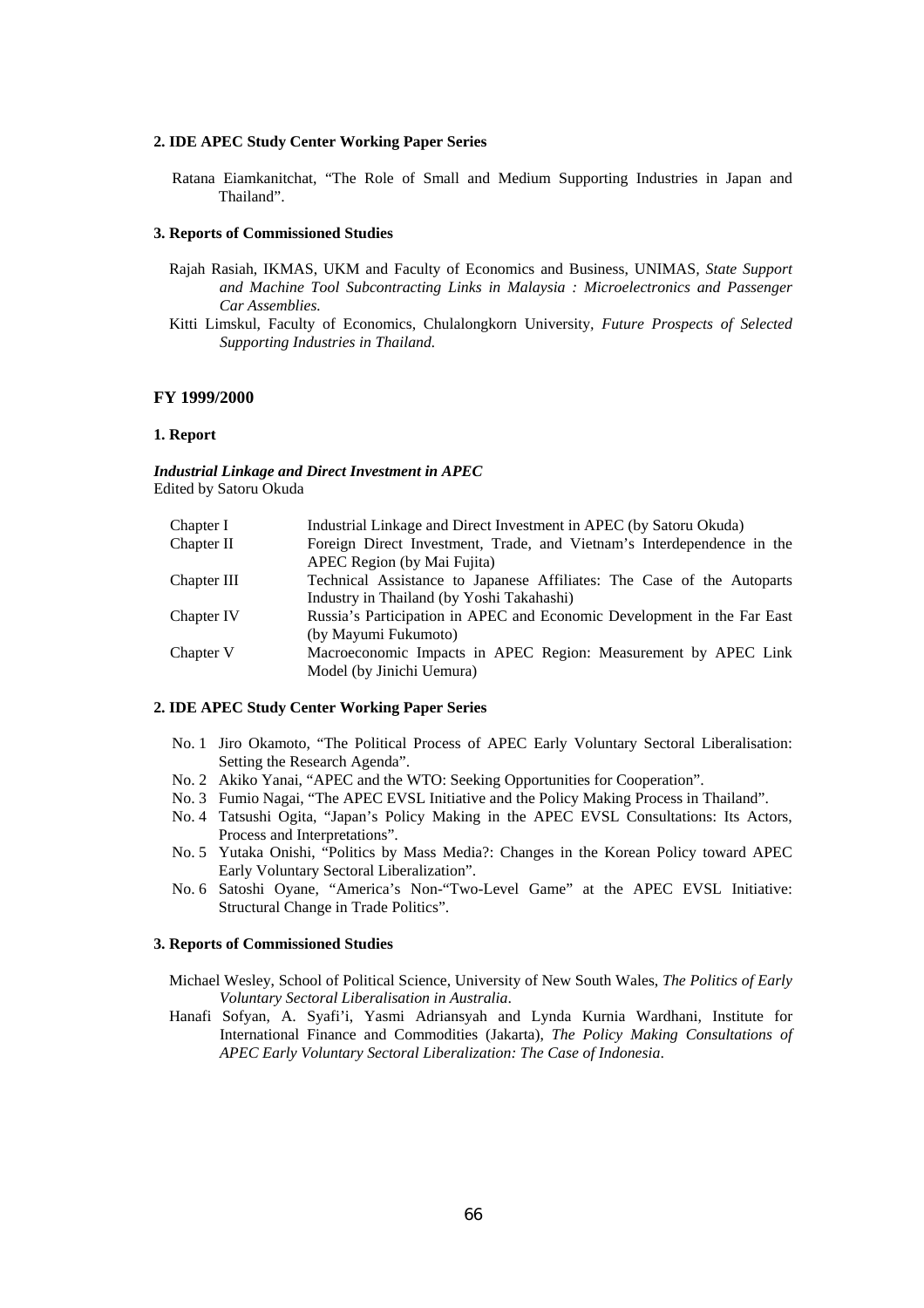# **FY 2000/01**

### **1. Report**

### *APEC in the 21st Century*-*Selected Issues for Deeper Economic Cooperation*- Edited by Satoru Okuda

| Chapter I   | Impact of Economic and Technical Cooperation on Northeast Asian Countries    |
|-------------|------------------------------------------------------------------------------|
|             | (by Mayumi Fukumoto)                                                         |
| Chapter II  | Linking SRTA and ECOTECH-A Consideration Based on Japan-Korea                |
|             | FTA (by Satoru D. Okuda)                                                     |
| Chapter III | Macroeconomic Impacts under FTA Configuration in the APEC Region (by         |
|             | Jinichi Uemura)                                                              |
| Chapter IV  | Liberalization of Trade in Services in APEC: Assessment of IAP and the       |
|             | GATS Commitments (by Mikiko Yogo)                                            |
| Chapter V   | Regional Trade Arrangement and Strategies of Multinationals: Implications of |
|             | <b>AFTA</b> for Economic Integration (by Mai Fujita)                         |
| Chapter VI  | Expert Dispatch Program for Private Enterprises – The Case of JODC Experts   |
|             | in the Thai Manufacturing Sector- (by Yoshi Takahashi)                       |

#### **2. IDE APEC Study Center Working Paper Series**

- No.1 Jiro Okamoto, "The AFTA-CER Linkage Dialogue Revisited: Its Recent Development and Implications".
- No.2 Akiko Yanai, "Reciprocity in Trade Liberalization".
- No.3 Fumio Nagai, "Thailand's Attitude toward Trade Liberalization: In the Context of the ASEAN Free Trade Area (AFTA) ".
- No.4 Tatsushi Ogita, "On Principles of APEC".
- No.5 Satoshi Oyane, "'Plurilateralism' of the United States and its APEC Policies".
- No.6 Hanafi Sofyan, "Promoting Financial Cooperation within the ASEAN+3".

### **3. Reports of Commissioned Studies**

- Yoo Soo Hong, Korea Institute for International Economic Policy (KIEP), *Internet Business Cooperation in Northeast Asia and APEC*.
- Vladimir I. Ivanov and Hirofumi Arai, Economic Research Institute for Northeast Asia (ERINA), *Multilateral Cooperation in Northeast Asia and APEC*.

# **FY 2001 /02**

#### **1. Reports**

### *A Study on Trade, Investment and International Labor Migration in the APEC Member Economies*  Edited by Yasuko Hayase

| Chapter I   | International Migration in the Asia Pacific Region: Trend and Policies (by   |
|-------------|------------------------------------------------------------------------------|
|             | Yasuko Hayase)                                                               |
| Chapter II  | Trade Structure in the APEC Region (under a separate volume on Statistic for |
|             | Trade and Foreign Direct Investment in the APEC Member Economies,            |
|             | 1980-2000) (by Yosuke Noda)                                                  |
| Chapter III | Liberalization of Trade and Investment and Its Effects on International      |
|             | Migration (by Mayumi Fukumoto)                                               |
| Chapter IV  | Dynamic Impacts of Trade Liberalization on Multi-National Enterprises and    |
|             | Labor Market (by Kazuhiko Oyamada)                                           |
| Chapter V   | International Labor Migration from China: policy and Trends (by Yin Hao)     |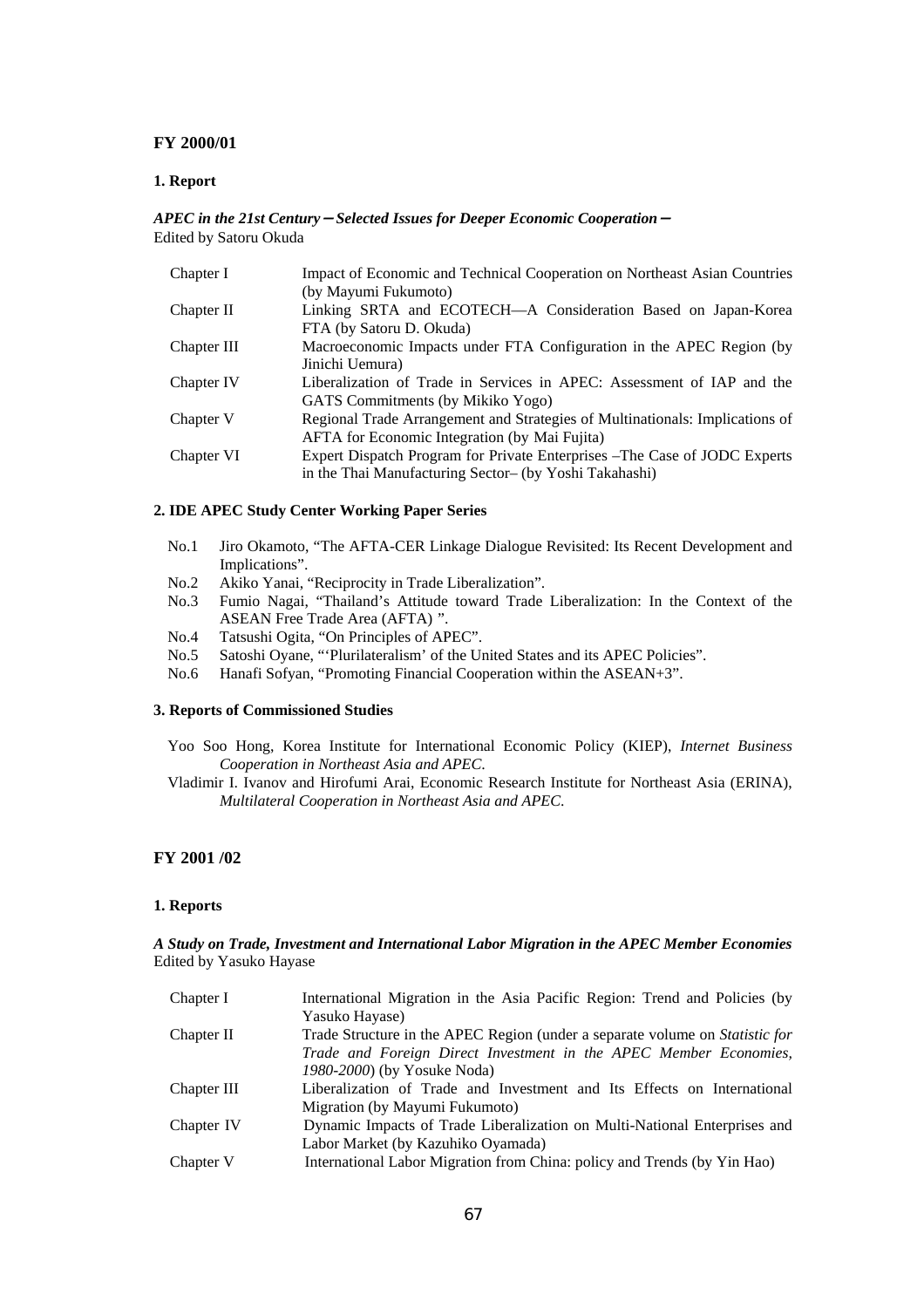| Chapter VI   | What is the impact of FDI on Foreign Trade in China? (by Xiaoning Gong) |
|--------------|-------------------------------------------------------------------------|
| Chapter VII  | International Migration and Foreign Workers in South Korea (by Yin Hao) |
| Chapter VIII | Labor Markets and Direct Investment of Hong Kong and Singapore (by      |
|              | Shoichi Ito)                                                            |
| Chapter VX   | The Impact of International Labor Migration on Remittances in the       |
|              | Philippines (by Yoshio Yoshida)                                         |

### *Statistic for Trade and Foreign Direct Investment in the APEC Member Economies, 1980-2000*  Edited by Yasuko Hayase

#### **2. IDE APEC Study Center Working Paper Series**

- No.1 Jiro Okamoto, "Seeking Multilateralism Friendly FTAs: The Research Agenda".
- No.2 Gen Yamamoto, "Theoretical Considerations of Multilateralism and Regionalism".
- No.3 Akiko Yanai, "The Function of the MFN clause in the Global Trading System".
- No.4 Tatsushi Ogita, "An Approach towards Japan's FTA Policy".
- No.5 Atsushi Yamada, "Between Regionalism and Multilateralism: New Dilemmas in U.S. Trade Policy".
- No.6 Fumio Nagai, "Thailand's Trade Policy: WTO Plus FTA?".
- No.7 Mikio Kuwayama and Yusuke Kuwayama, "The Comprehensiveness of Chilean Free Trade Agreements".

### **3. Report of Commissioned Studies**

Maria-Christina Rosas, Department of International Relations, Faculty of Social and Political Sciences, National Autonomous University of Mexico (UNAM), *Mexican Foreign trade Policy in the new Millennium.*

### **FY 2002/03**

#### **1. IDE Development Perspective Series**

*Whither Free Trade Agreements?: Proliferation, Evaluation and Multilateralization*. Edited by Jiro Okamoto

| Chapter I    | Introduction (by Jiro Okamoto)                                            |
|--------------|---------------------------------------------------------------------------|
| Chapter II   | Evaluating the Logics of FTA Formations in International Economics:       |
|              | Economic Rational Consequence of Strategic Interactions (by Gen           |
|              | Yamamoto)                                                                 |
| Chapter III  | Institutional Motives for Forming FTAs: The Contradiction between the MFN |
|              | Principle and Reciprocity (by Akiko Yanai)                                |
| Chapter IV   | The International Political Economy of FTA Proliferation: Testing the     |
|              | Analytical Scope of Neorealism, Neoliberalism and Constructivism (by      |
|              | Satoshi Oyane)                                                            |
| Chapter V    | The United States' Free Trade Agreements: From NAFTA to the FTAA (by      |
|              | Atsushi Yamada)                                                           |
| Chapter VI   | Mexico's Foreign Trade Policy in the NEW Millennium: Achievements and     |
|              | Challenges (by Maria-Cristina ROSAS)                                      |
| Chapter VII  | The Comprehensiveness of Chilean Free Trade Agreements (by Mikio          |
|              | Kuwayama)                                                                 |
| Chapter VIII | Japan as a Late-coming FTA Holder: Trade Policy Change for the Asian      |
|              | Orientation? (by Tatsushi Ogita)                                          |
| Chapter IX   | Thailand's FTA Policy: Continuity and Change between the Chuan and        |
|              | Thakshin Governments (by Fumio Nagai)                                     |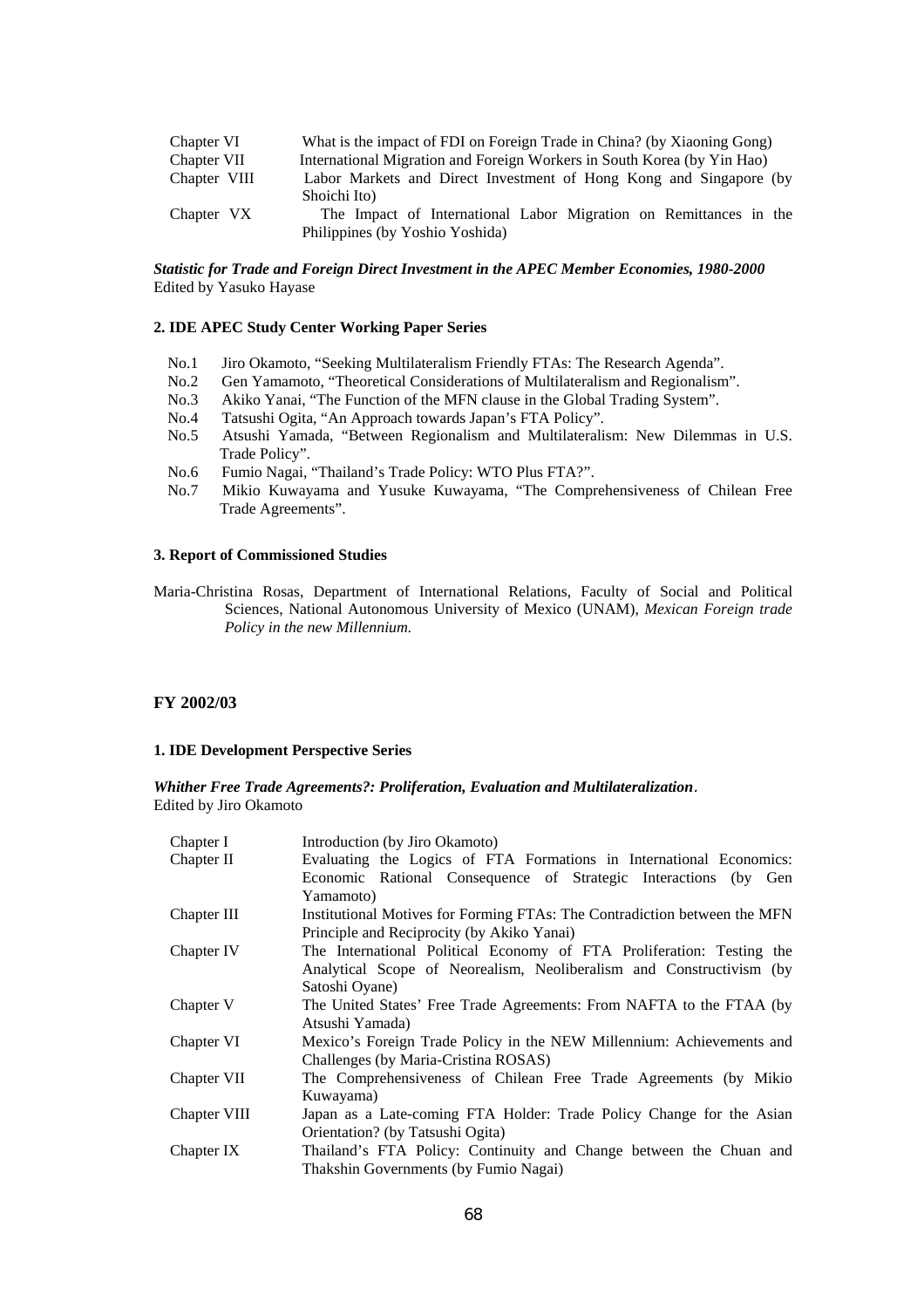| Chapter X    | Linkage between Malaysia's FTA Policy and ASEAN Diplomacy (by Sanae<br>Suzuki)                      |
|--------------|-----------------------------------------------------------------------------------------------------|
| Chapter XI   | Australia's FTA Policy: From Defensive Response to Competitive<br>Liberalization? (by Jiro Okamoto) |
| Chapter XII  | Diplomacy, Politics and Damage Control in the Negotiation of the New                                |
|              | Zealand-Singapore FTA (by Stephen Hoadley)                                                          |
| Chapter XIII | Conclusion (by Jiro Okamoto)                                                                        |

### **2. Report**

### *International Migration in APEC Member Economies: Its Relations with Trade, Investment and Economic Development.*

Edited by Yasuko Hayase

| International Migration in the Asia-Pacific Region: Its Linkages with Trade    |
|--------------------------------------------------------------------------------|
| and Investment (by Yasuko Hayase)                                              |
| Trade Structures in East Asia After the Financial Crisis: From the perspective |
| of Trade Indices (by Yosuke Noda)                                              |
| A Note on Data Adjustments to Include Foreign Direct Investment in an          |
| Applied General Equilibrium Model of Global Trade (by Kazuhiko Oyamada)        |
| Linkages among Trade, Investment and Migration: Theory and Empirical           |
| Evidence from Asia (by Hikari Ishido)                                          |
| A Study of International Trade in Services in China (by Xiaoning Gong)         |
| International Labor Migration and Foreign Direct Investment in East Asian      |
| Development: Taiwan as Compared with Japan (by Ching-lung Tsay)                |
| Economic Development and International Labour Migration in Malaysia (by        |
| Machiko Watanabe)                                                              |
|                                                                                |

**IDE APEC Study Center publications may be downloaded from:** 

**http://www.ide.go.jp/English/Apec/Publish/index.html**